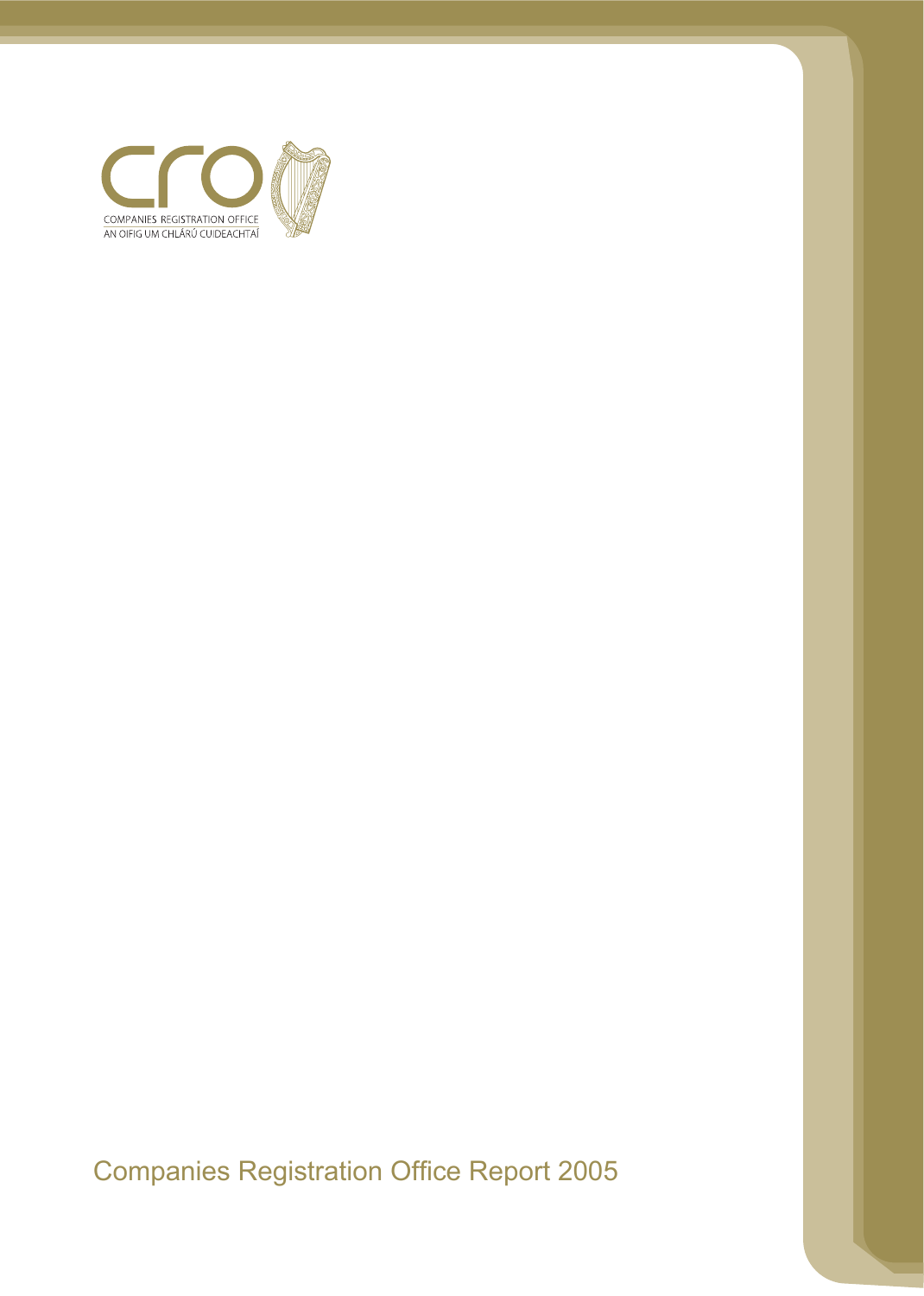# **CONTENTS**

| 1. INTRODUCTION                                                    |                |
|--------------------------------------------------------------------|----------------|
| 2. MISSION STATEMENT                                               | $\overline{2}$ |
| 3. INPUT                                                           | $\overline{2}$ |
| 4. OUTPUT                                                          | 9              |
| 5. QUALITY                                                         | 13             |
| <b>APPENDIX 1: DETAILED STATISTICS</b>                             | 16             |
| <b>APPENDIX 2: FINANCE</b>                                         | 66             |
| APPENDIX 3: REGISTRAR OF COMPANIES<br>AND OTHER AUTHORISED PERSONS | 67             |
| APPENDIX 4: CROLINK MEMBERSHIP                                     | 68             |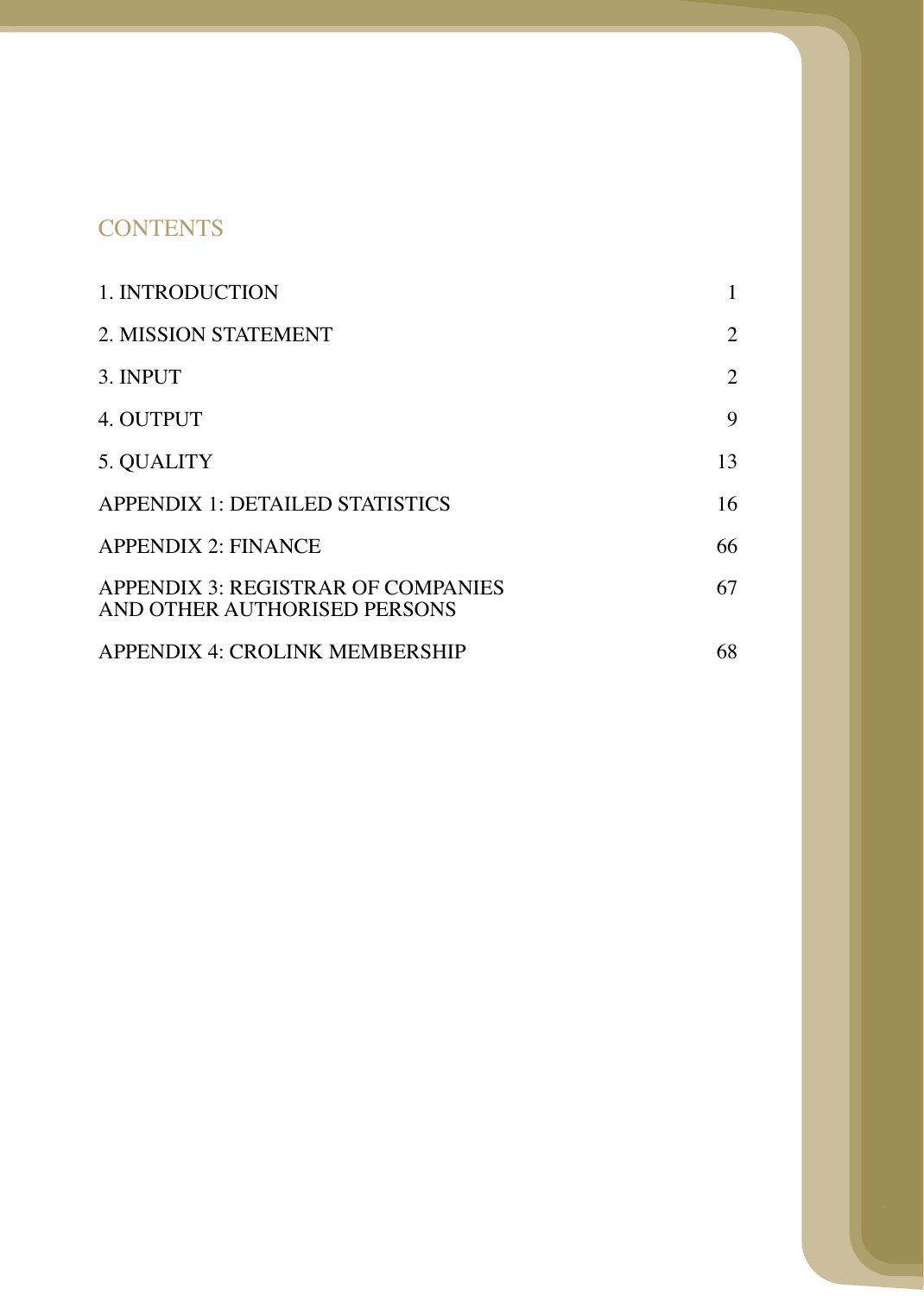## 1. INTRODUCTION

In the sections below we set out the commitment we made in the business plan for 2005 and the extent to which that commitment was met.

## Major Projects

The Integrated Enforcement Environment continued to have a major impact particularly through the strike off process. While plans were implemented to step up actions regarding presenters and directors the major effect will be felt during 2006.

registration but the levels of throughput necessary to clear the backlog of unregistered annual returns is not yet in place. Renewed effort on a number of fronts will be necessary in 2006. The backlog clearance project continued to bring substantial benefits in document checking and

Considerable work was done on the rules database and it too will bring benefits. Extensive work return. was done to support the statutory Electronic Filing Agent, and to develop the pre-filled annual

The implementation of the Companies On-line Registration Environment went very smoothly and can now be extended to a much wider user base.

## CROLink

CROLink is the Users Council of the CRO. It is a forum which allows management and users of the CRO to share ideas to improve the services provided by the CRO. CROLink met three times during 2005. At the CROLink meetings, representatives of CRO users get a chance to raise questions and air views about CRO services. CRO management in turn get to hear and deal with problems which users are having. At the same time, users are kept aware of any changes in forms and procedures in the CRO. Members are listed in Appendix 4.

Among the issues discussed during the year were:

- Implementation of legislation
- On-Line services
- Enforcement policies
- Fee Changes
- Signing of Annual Returns
- Electronic Filing Agent.
- Shuttle B1
- Publicity Campaign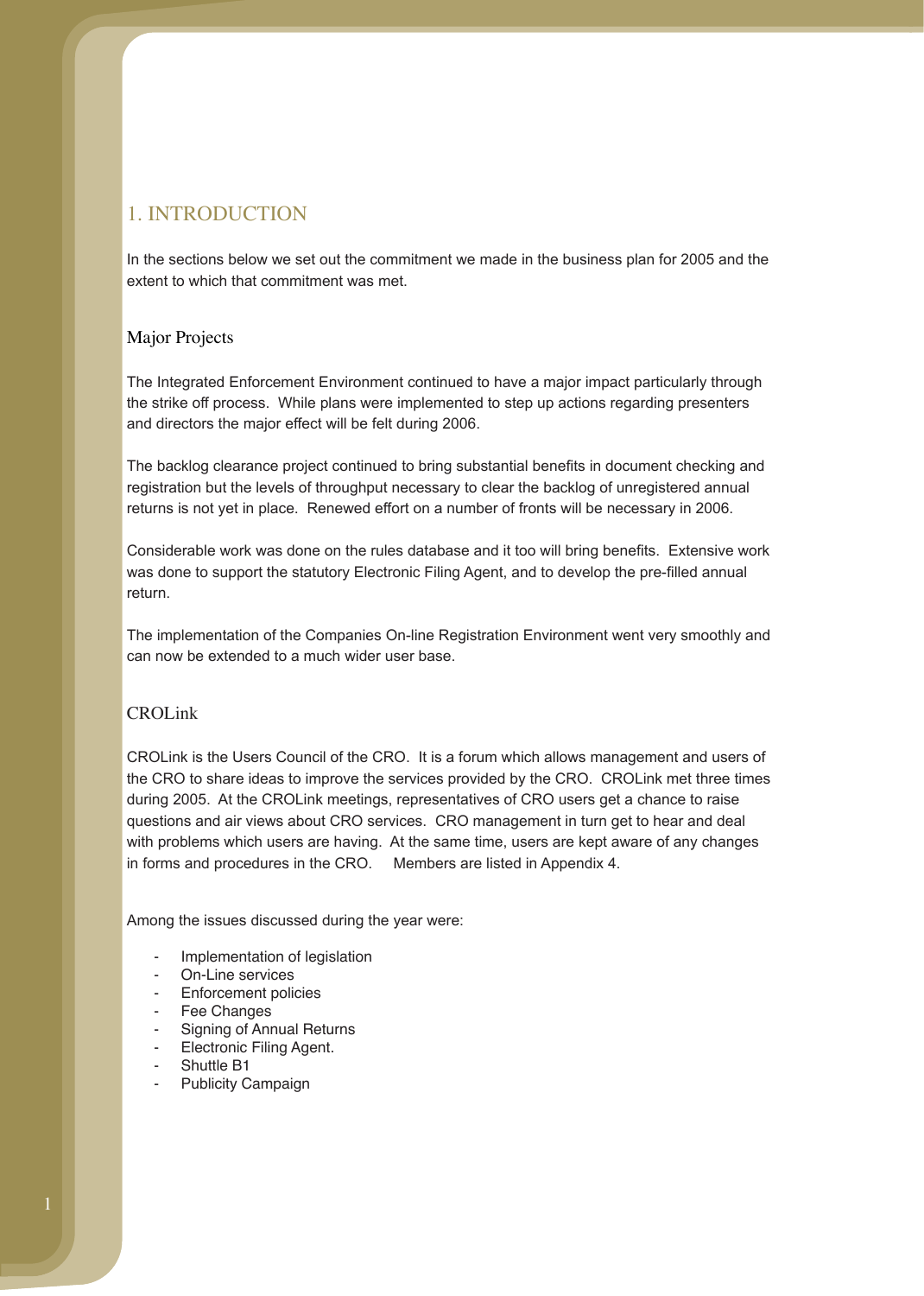### Accountants Forum

accountancy bodies. It meets four times a year to discuss day-to-day issues, problems and developments in the conduct of business between the CRO and the accountancy profession in its capacity as filing agents for companies. At its meetings during 2005, topics discussed included: The CRO/Accountants' Forum comprises representatives from the CRO and the main representative

- Online filing developments including the pre-filled annual return form and the introduction of the Electronic Filing Agent
- Development and roll out of CORE (Companies Online Registration Environment)
- Enforcement matters including action against those presenters who have a portfolio of companies with a high level of non-compliance.

### RFS

On 1 May 2003 the Registrar of Companies was appointed Registrar of Friendly Societies to take over responsibility for the functions of the Registry of Friendly Societies that remained after the transfer of the credit union function to IFSRA, i.e. the registration and general regulation of industrial and provident societies, friendly societies and trade unions. The statutory functions of the Registrar of Friendly Societies in relation to these entities remained unchanged at the end of 2005.

## 2. MISSION STATEMENT

turnaround of the information on those returns with the assurance that the information provided to us complies with the relevant statutory provisions and that the information supplied by us accurately reflects that provided. The Mission Statement of the CRO has been to ensure a high level of filing of returns due, a rapid

That Statement is summarised as Input, Output and Quality and the actions in our business plans in recent years have been grouped under those headings.

## 3. INPUT

## Integrated Enforcement Environment

The Integrated Enforcement Environment was initiated in May 2004. This represents a radical revision to the way in which CRO conducts its enforcement activities. The system enables the Office to accurately distinguish one company from another on the basis of its compliance history, and to initiate appropriate enforcement action on the basis of that history.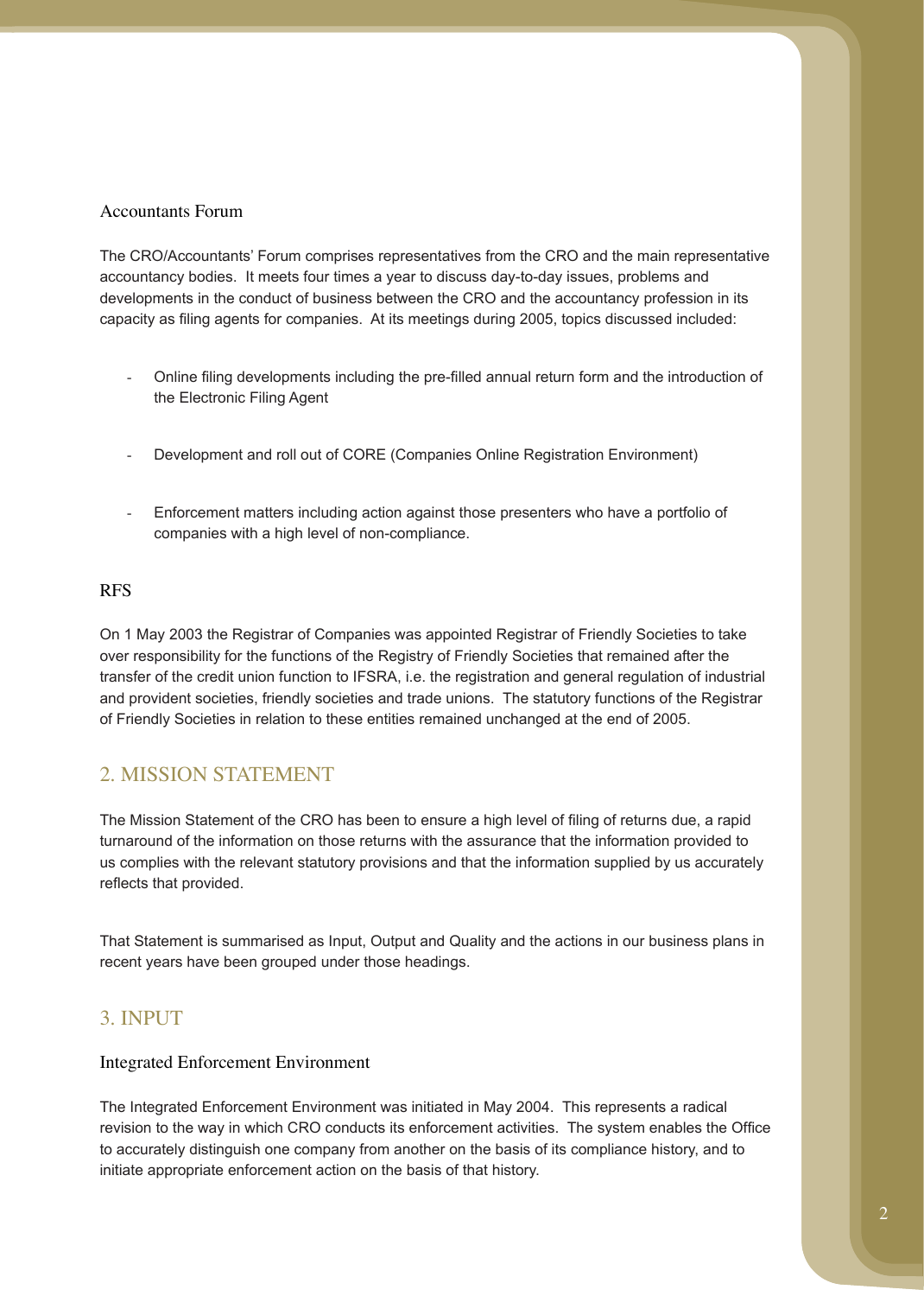*Reinforce the Integrated Enforcement Environment (IEE) by extending it to presenters Commitment: compliance history index. and directors, and by broadening the compliance failures which are reflected in a company's* 

This was achieved in the course of the year. Each company now has a dynamic (constantly updating) index which reflects not only how late a company's filings have been over time but also its wider compliance history in terms of strike-off, prosecution, etc.

companies and take action against any such out-of-date companies on that basis. We can of course also act against especially non-compliant companies outside of the relationship between them and their presenters. We are also now in a position to identify and enforce against those people who are directors of multiple out-of-date companies. The Office can now assess the degree of non-compliance of any presenter's portfolio of client

*Commitment: Implement the "notice" procedure under section 371 of the Companies Act 1963 against the worst of those companies in default of their annual return filings.* 

This process was started against a group of 4 companies attached to that presenter with the highest proportion of out of date companies. By year-end we were finalising affidavits and other documents required to bring the companies to court.

*Continue with the accelerated automated involuntary strike-off process against the Commitment: the start of the strike-off process. most out-of-date companies until a span of 400 days obtains between such company's next ARD and* 

particular week in the past. By September 2005, the rate of strike-off was such that it became possible to match the period of historic ARDs to the same period in real time i.e. for every week that passes in real time, we commence the strike-off for out-of-date companies where those companies' next ARDs span a

Furthermore, we reduced the initial warning period we allow to such companies from 16 to 8 weeks date. because that lengthy warning period was not being used by companies to bring their filings up to

| Voluntary strike-off                                   | 3316 companies |
|--------------------------------------------------------|----------------|
| Strike-off following failure to file annual returns    | 9514 companies |
| Strike-off at the request of the Revenue Commissioners | 794 companies  |

Strike-off figures for 2005 were as follows: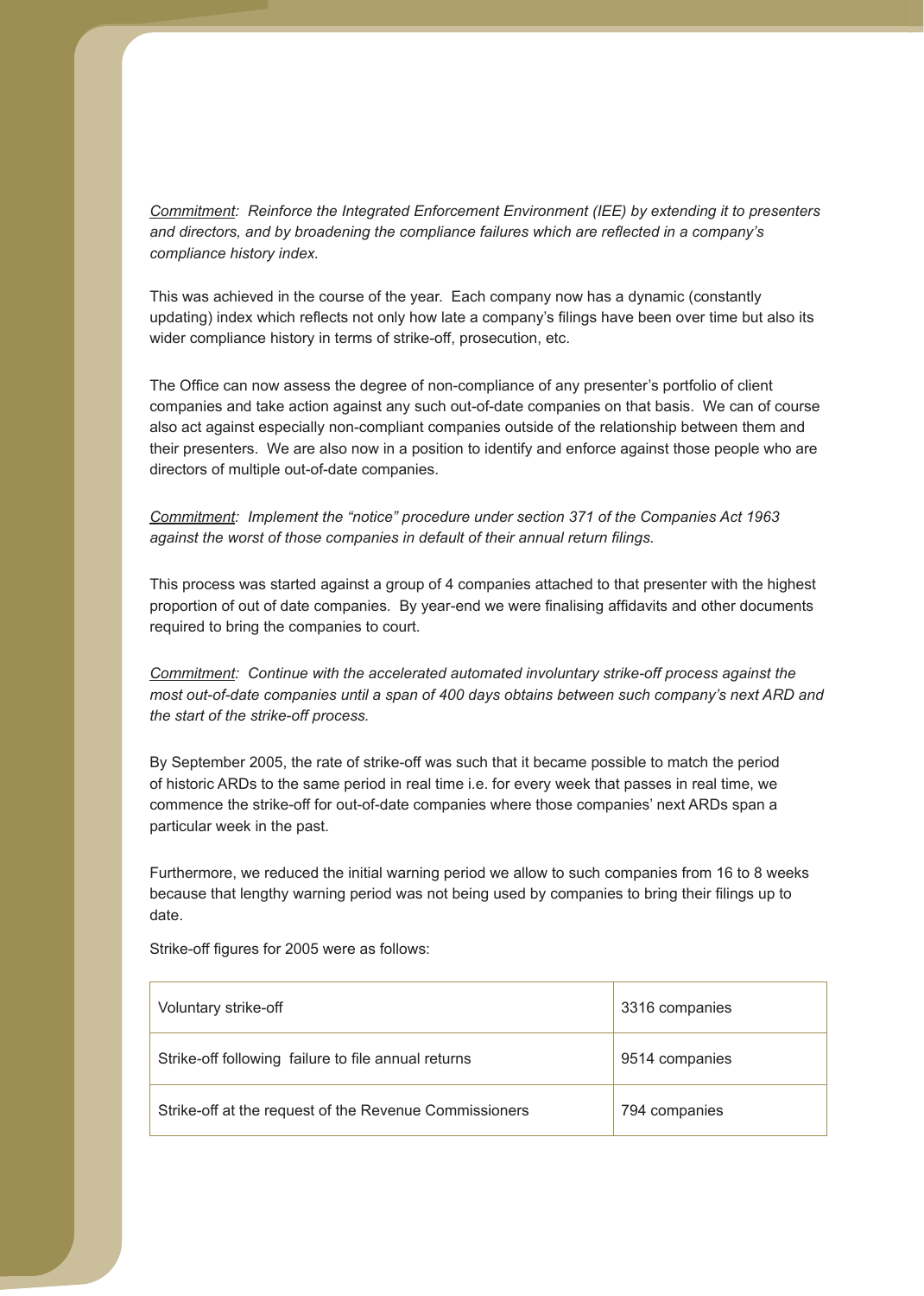*Court on the "double jeopardy" issue Commitment: resume company and director prosecutions in the wake of the ruling by the Supreme* 

penalty, between the time of receipt of a summons and the date of the court sitting. The matter was appealed to the High Court where the District Judge's view was upheld. On 16th December 2004, the Supreme Court issued its decision in an appeal by the Registrar in respect of an order of the annual returns. Prosecutions by the Office had been suspended following a decision by a judge in the District Court that a case of "double jeopardy" arose where a company filed an annual return, and paid a late filing District Court made in June 2002 striking out two summonses against a company for failure to file its

The Supreme Court set aside the order of the High Court, and substituted for it an order quashing the order of the District Court, and remitted the prosecutions to the District Court for trial. As a result of the Supreme Court decision it was possible to resume prosecutions in 2005 and prosecutions of the year 2004. A total of 37 companies and 23 directors were convicted and fines amounting to € 19,400 were imposed on companies and € 4,200 on directors. Cases involving 2 companies and 26 directors were adjourned until 2006. were implemented against companies and directors for their failure to file annual returns in respect

company prosecutions involving the wording used in the summons which issues prior to the court appearance and also involving the issue of whether the court in Dublin has jurisdiction in cases where the defendant company has its registered office located outside of the Dublin area. The Office is in A number of further difficulties arose towards the end of the year in relation to both director and discussion with the Attorney-General's Office in the matter.

*their client companies. By the end of 2005 there will be no presenter with a higher proportion than 30% of its companies out of date and there will be a substantial reduction in the amount of presenters with more than 20% of their companies out-of-date. Commitment: Continue to engage in discussions with individual presenters on the filing record of* 

Discussions continued throughout the year with presenters, focusing on those with the highest proportion of out of date companies. We had virtually achieved the numerical targets by the start of commitments at that time in relation to both the CRO and the Revenue Commissioners would impact on their filing performance with CRO. At the end of 2004, 3.3% of presenters had over 30% of their companies out of date and 53.6% of presenters had over 20% of their companies out of date. By the position a year ago. the October/November filing "peak" but we misjudged the degree to which presenters' heightened end of 2005, the corresponding figures were 3.5% and 54% which represents no improvement on the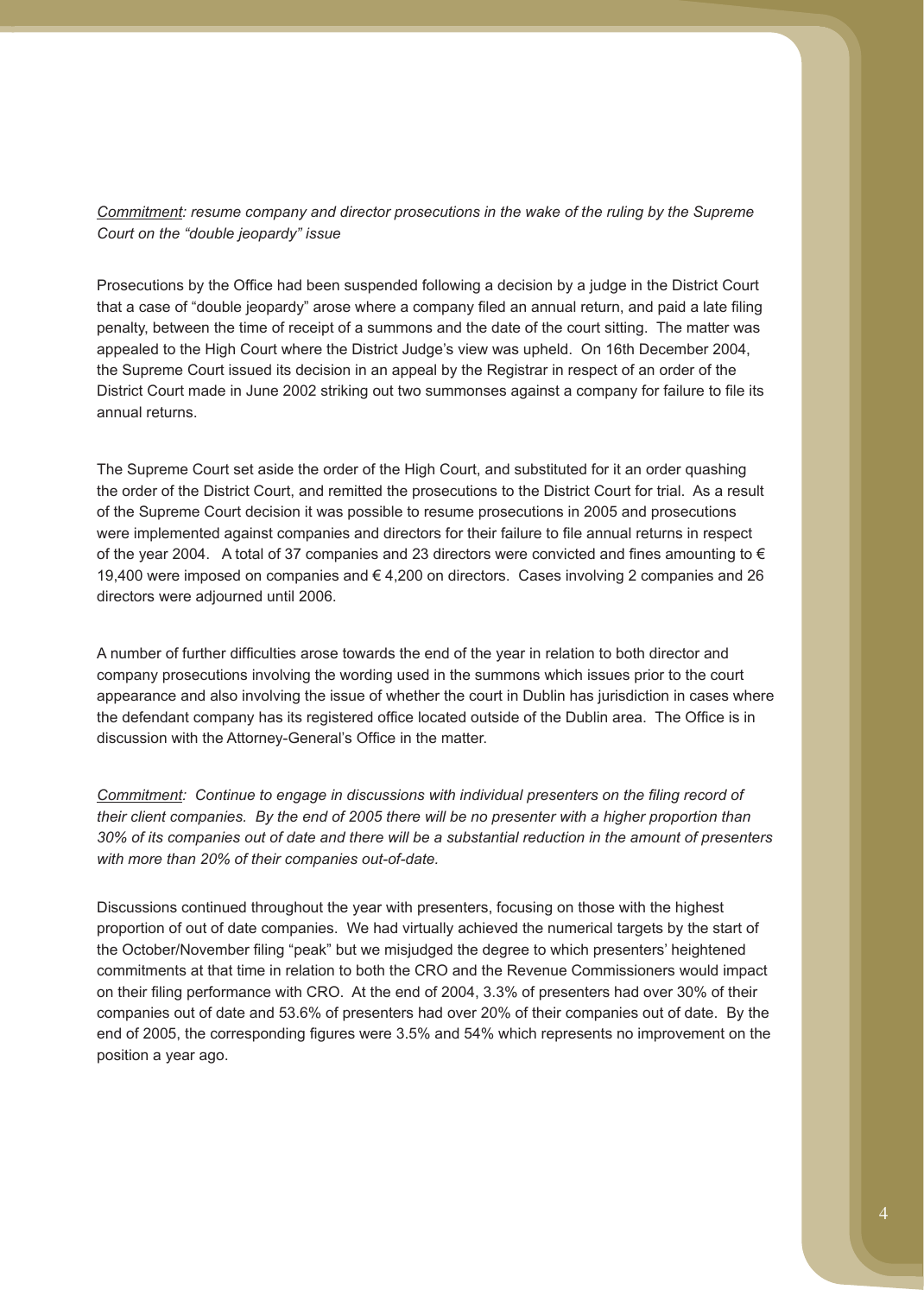*The selection by way of competitive tender of a postal contractor to undertake the Commitment: printing and postage of CRO's post-incorporation and enforcement letters to companies and directors* 

The new contractor was appointed in May 2005.

*Enforcement and the Revenue Commissioners in their enforcement processes. Commitment: Continue to assist agencies such as the Office of the Director of Corporate* 

This work was undertaken during 2005 as required.

*Discuss with the Revenue Commissioners the mechanics of conducting the Revenue Commitment: strike-off of companies on a case by case basis rather than on the basis of a large list of companies* 

Discussions are continuing on this issue.

#### Late Filing Penalties

We were disappointed in 2005 at the continued high level of late filing penalties. Following the fall in 2004 from the 2003 figure we anticipated a further substantial decline in 2005.

The following penalties have been paid since the commencement.

| 2001 | $\epsilon$ 1.8 m. |
|------|-------------------|
| 2002 | € 12.5 m          |
| 2003 | € 27.8 m          |
| 2004 | €18.2 m           |
| 2005 | €21.4 m           |

Liquidations and receiverships

*Commitments: Introduce an automatic reminder system to bring about a reduction in the number of liquidators' returns that are out-of-date; To process returns within 14 days of receipt* 

These targets were not achieved. Progress was made however and it is hoped that both will be achieved by mid-2006. A factor for 2005 was the significant increase in the number of companies dissolved.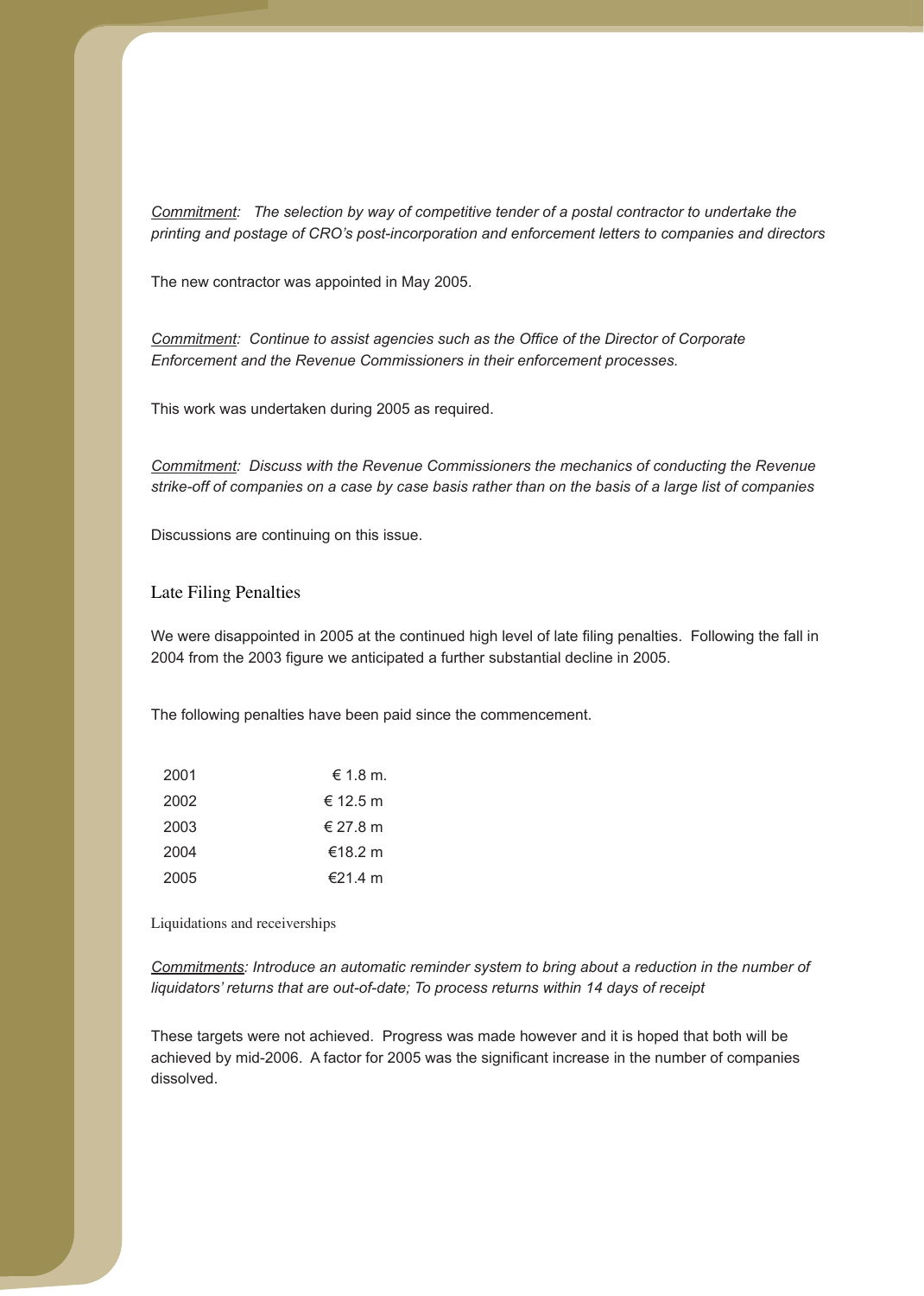*Commitments: To strike off companies with very out-of-date returns in two batches; to provide the Chief State Solicitor's Office with information on delinquent liquidators* 

Both these commitments were met.

Communications

Corporate Compliance Matters

*Commitment: To publish one edition of Corporate Compliance Matters in Autumn 2005.* 

The publication was deferred until Spring 2006 to allow for the launch of the Companies Online Registration Environment (CORE).

Main Campaigns

*Commitment: During 2005 we will focus our publicity on the IEE, the problem of new companies in particular not filing returns, and the benefits of electronic filing.* 

In 2005 the "You've Got a Date" campaign ran for two weeks in September and for two weeks in November. These were timed to coincide with peak filing times

For three weeks in November/December there was a campaign concerning applications to register Business Names. This was to highlight the benefits of applying on-line.

Newsletter

*Commitment: The Office newsletter will be restructured to be issued every two weeks as an "E-Zine"* 

This has been done. The CRO E-Zine is an electronic bulletin published once a fortnight to inform subscribers of the current developments in the Companies Registration Office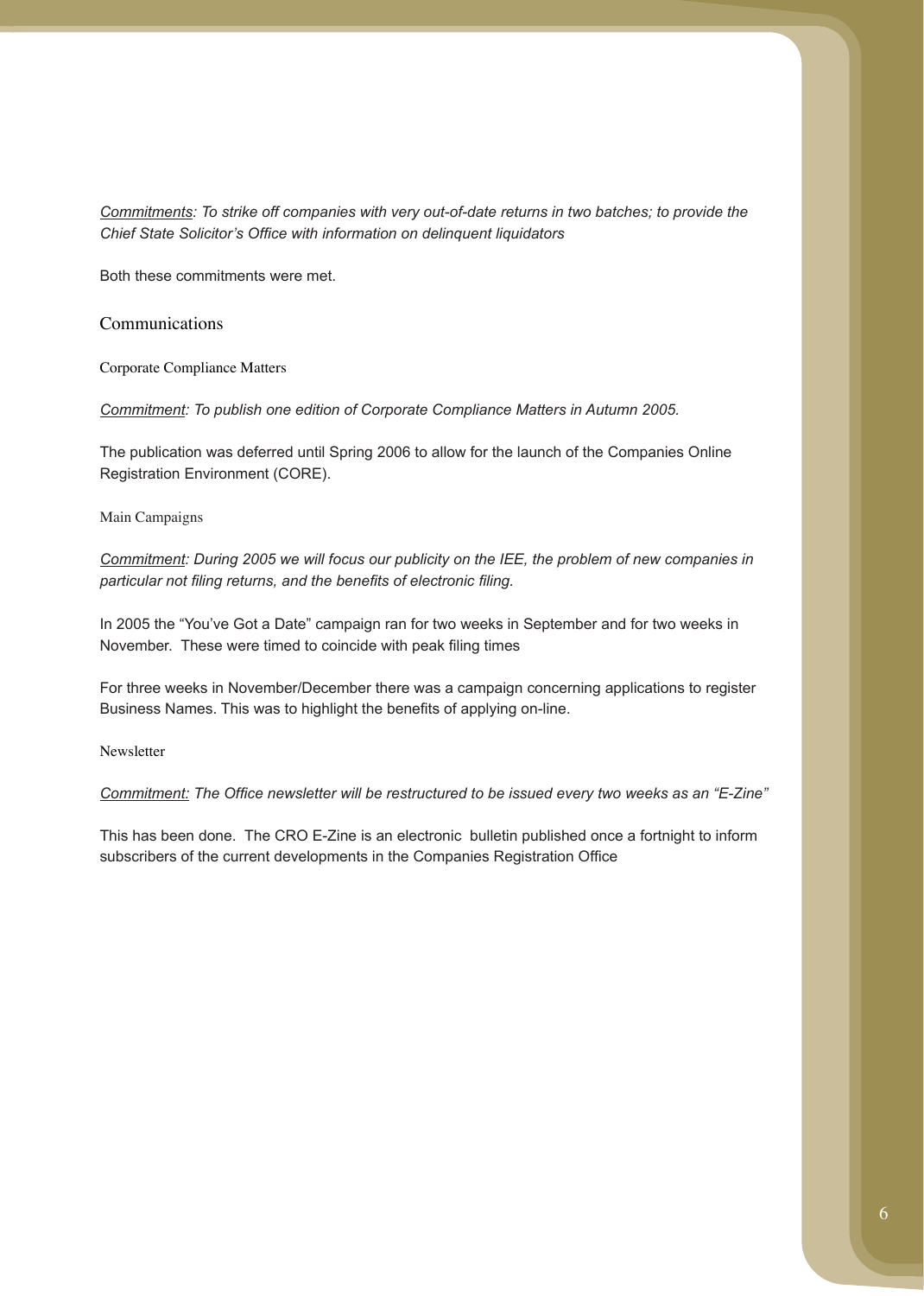## **OUTCOME**

Our Business Plan for 2005 contained the following:

| Due to File | Filed on Time | Filed a Current Return | Up to Date at 31<br>December |
|-------------|---------------|------------------------|------------------------------|
|             |               | 2003                   |                              |
| 133,716     | 89,744        | 112,189                | 105,652                      |
|             | 67.12%        | 83.90%                 | 79.01%                       |
|             | 2004 - Target |                        |                              |
|             | 70%           | 90%                    | 85%                          |
|             |               | 2004 - Outturn         |                              |
| 142,537     | 100,861       | 119,572                | 113,683                      |
|             | 70.76%        | 83.89%                 | 79.76%                       |
|             |               | 2005 - Target          |                              |
|             | 73%           | 90%                    | 86%                          |

The following was the out-turn:

| 2005 - Outturn |         |         |         |
|----------------|---------|---------|---------|
| 144,907        | 105,649 | 125,721 | 121,806 |
|                | 73%     | $87\%$  | 84%     |

two headings. The figures nonetheless showed the continuation of progress over earlier years. We met our target on the number of companies that filed on time but missed our target on the other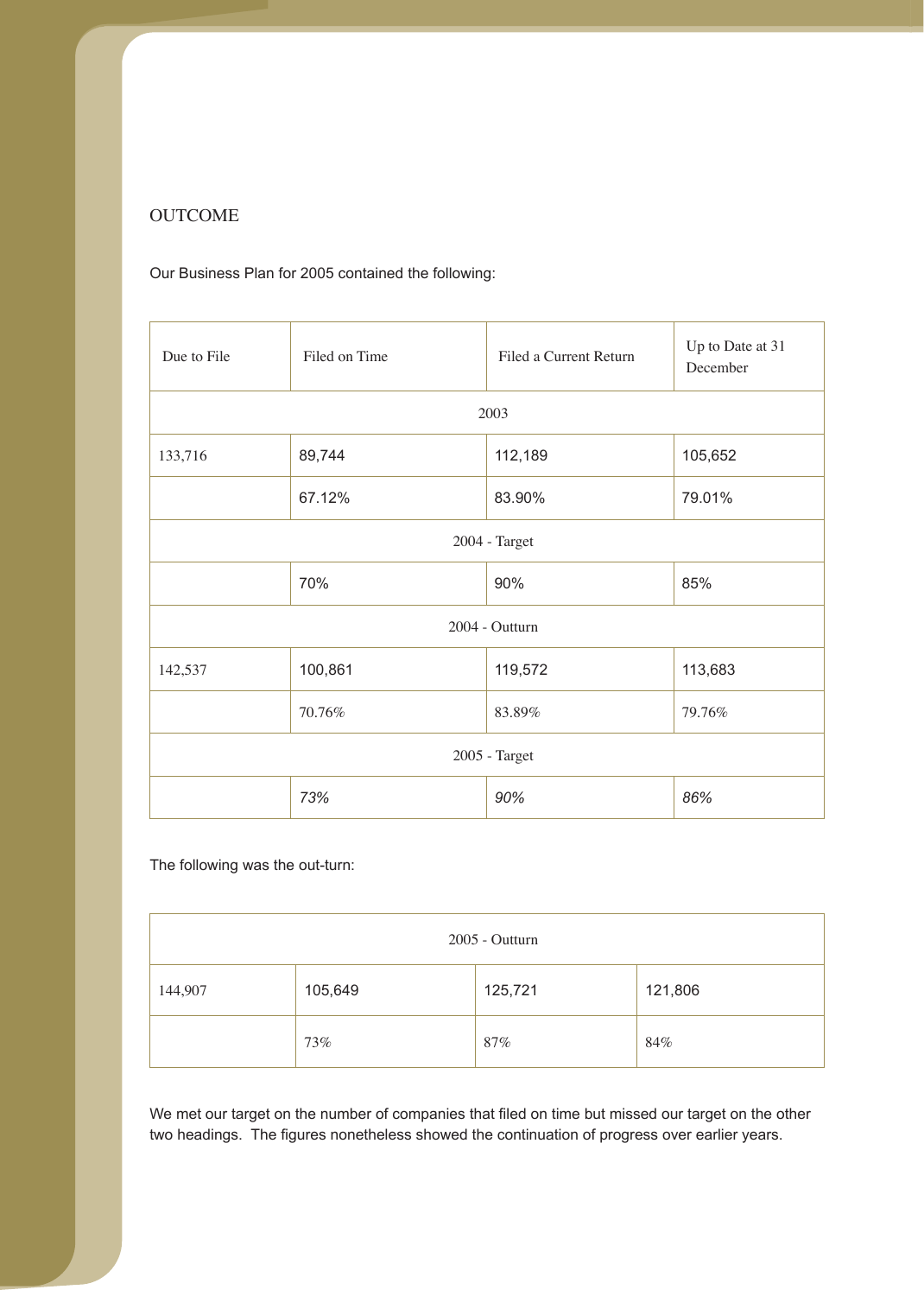Companies Out-Of-Date During The Year

The trend at the start of 2005 created early optimism that our target for companies out of date at the end of the year would be achieved. The fall-back in October was much higher than hoped for however, although it was in line with that for 2004.

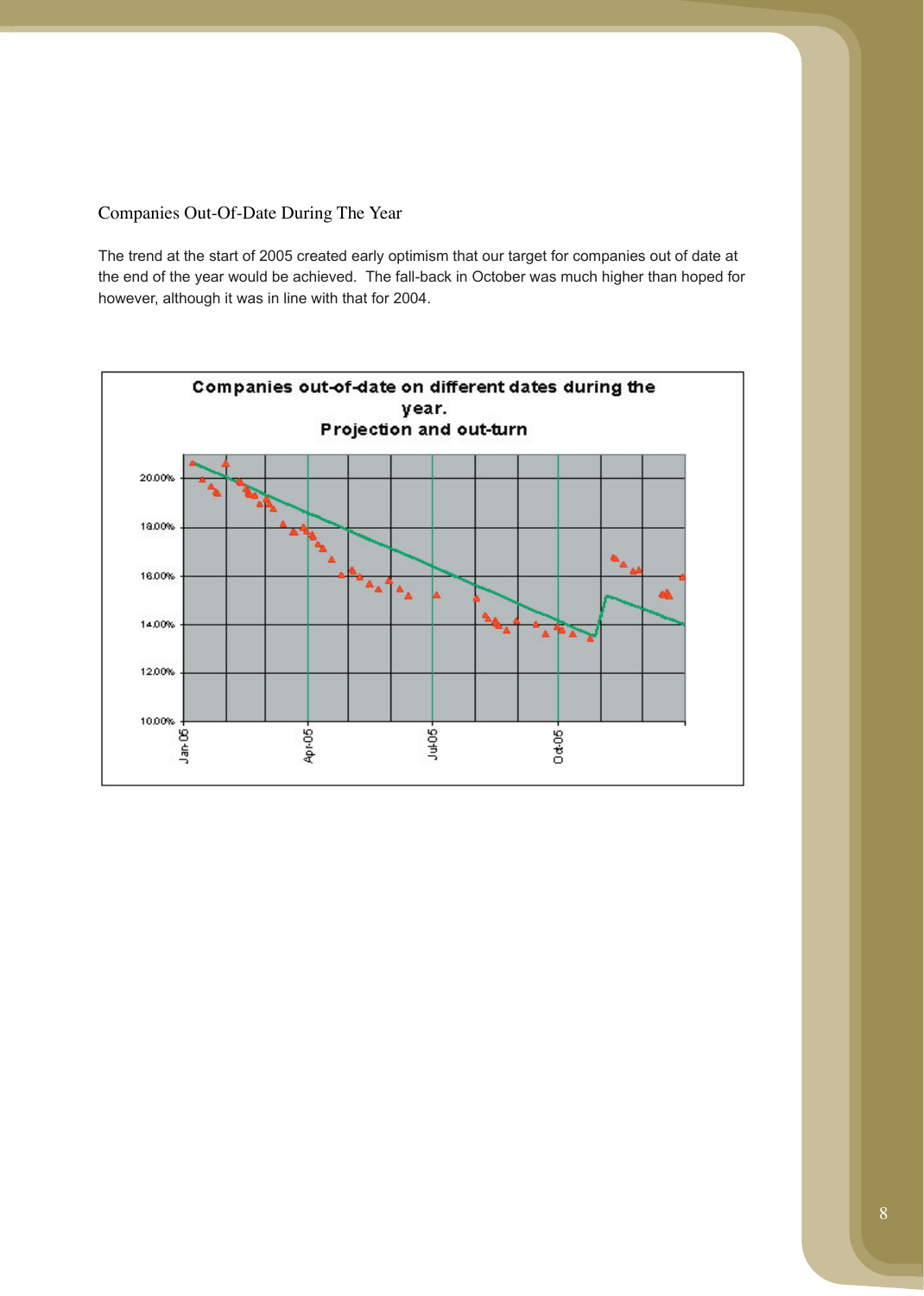### Presenters

During 2005 we continued as planned to engage in discussions with individual presenters on their filing record. The following table shows the filing position of a sample of presenters at the end of 2005.

|                                |        | End 2004                |                                                        |                                          | Sep-05     |                         | $Dec-05$   |
|--------------------------------|--------|-------------------------|--------------------------------------------------------|------------------------------------------|------------|-------------------------|------------|
| Percentage<br>companies out of |        | Number of<br>Presenters | Percentage                                             | Number of<br>Presenters                  | Percentage | Number of<br>Presenters | Percentage |
| date                           |        |                         |                                                        |                                          |            |                         |            |
| $>=$                           | $\,<$  |                         |                                                        |                                          |            |                         |            |
| $0.00\%$                       | 10%    | 127                     | 46.35%                                                 | 305                                      | 58.21%     | 237                     | 44.80%     |
| 10.00%                         | 20%    | 105                     | 38.32%                                                 | 179                                      | 34.16%     | 222                     | 41.97%     |
| 20.00%                         | 30%    | 33                      | 12.04%                                                 | 30                                       | 5.73%      | 49                      | 9.26%      |
| 30.00%                         | 40%    | 5                       | 1.82%                                                  | 8                                        | 1.53%      | 18                      | 3.40%      |
| 40.00%                         | 50%    | 2                       | 0.73%                                                  | 1                                        | 0.19%      | 3                       | 0.57%      |
| 50.00%                         | 60%    | 1                       | 0.36%                                                  | 1                                        | 0.19%      |                         | 0.00%      |
| 60.00%                         | 70%    | 1                       | 0.36%                                                  | $\mathbf 0$                              | $0.00\%$   |                         | $0.00\%$   |
|                                |        |                         |                                                        |                                          |            |                         |            |
| Size of                        |        | 274                     |                                                        | 524                                      |            | 529                     |            |
|                                | Sample |                         |                                                        |                                          |            |                         |            |
|                                |        | Samples                 |                                                        |                                          |            |                         |            |
|                                |        | in the 50-99 range      | Presenter firms with more<br>than 100 clients and some | Almost all firms with 50 or more clients |            |                         |            |

Our target for 2005 was that by the end of the year there should be no presenters with more than 30% of their returns outstanding and a much reduced proportion at more than 20%.

and now have data on many more presenter firms. Nonetheless it is clear that we did not make any The position for 2005 is difficult to compare with 2004 as we expanded our database of presenters significant headway.

## 4. OUTPUT

## Cash Office

as delays in recording documents result in a diminution of customer service and impact on the enforcement process. The receipt of submissions through the cash system remains a critical output from the Office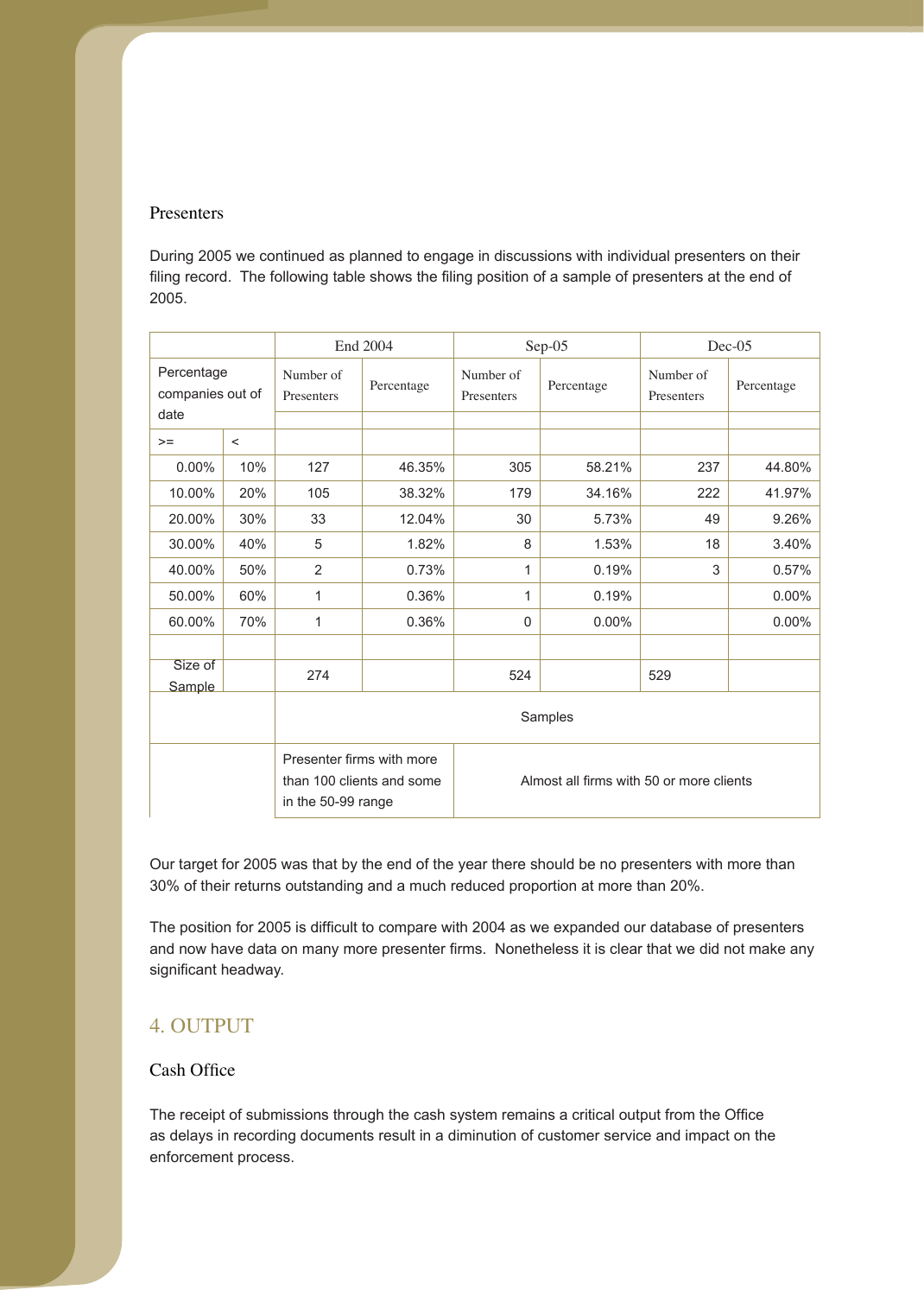*endeavour to process all postal lodgements within three days of receipt at normal times and to clear them within seven days of receipt at peak times of the year whilst providing a reserve of staff to the availing of additional, alternative processing resources. The Office will make every effort to tackle backlogs, such as the one which occurred in mid 2004, at the outset in order to minimise their effect. Commitment: We will process all documents submitted by the public within the day. We will Public Lodgements Office. At peak times, i.e. January and October, the target will be achieved by* 

deal with the seasonal peaks in a timely manner. No large backlogs were allowed to accumulate in 2005. The Lodgements Office, with assistance from other areas of the Office from time to time, continued to

More than 50,000 submissions were received and processed through the cash system during the five-week period commencing 30 September 2005. A total of more than 345,000 submissions were received throughout the year.

From 1 September 2005 the fees for Business Names registration and changes in particulars were differentiated to take account of the reduced cost of processing electronically filed documents. The fee for a paper registration increased to €40 while the electronic registration was reduced to €20. Changes in particulars filed electronically continue to be free while paper filings now cost  $\epsilon$ 15. The effect of this change on the take-up of electronic filing can be seen below.

Similar changes were implemented for company documents from 1 December 2005.

### *2005. Commitment: We will introduce credit/laser card facilities for personal callers by the end of June*

It was planned to implement credit/laser facilities in the public office in 2005. This was not possible due to the necessity to deal with other major changes resulting from new legislation and changes in the fee regime. This will be revisited in 2006.

#### Scanning

*period are scanned within 10 days of receipt, or within 5 days if received outside the peak period Commitment: Ensure that all general documents received during the October/November peak filing* 

These targets were achieved.

#### Mortgages

*receipt Commitment: To scan mortgages within 7 days of receipt and to register them within 14 days of* 

This has been achieved with the exception of one or two periods when there was an element of slippage. The number of items to be registered is ever-increasing.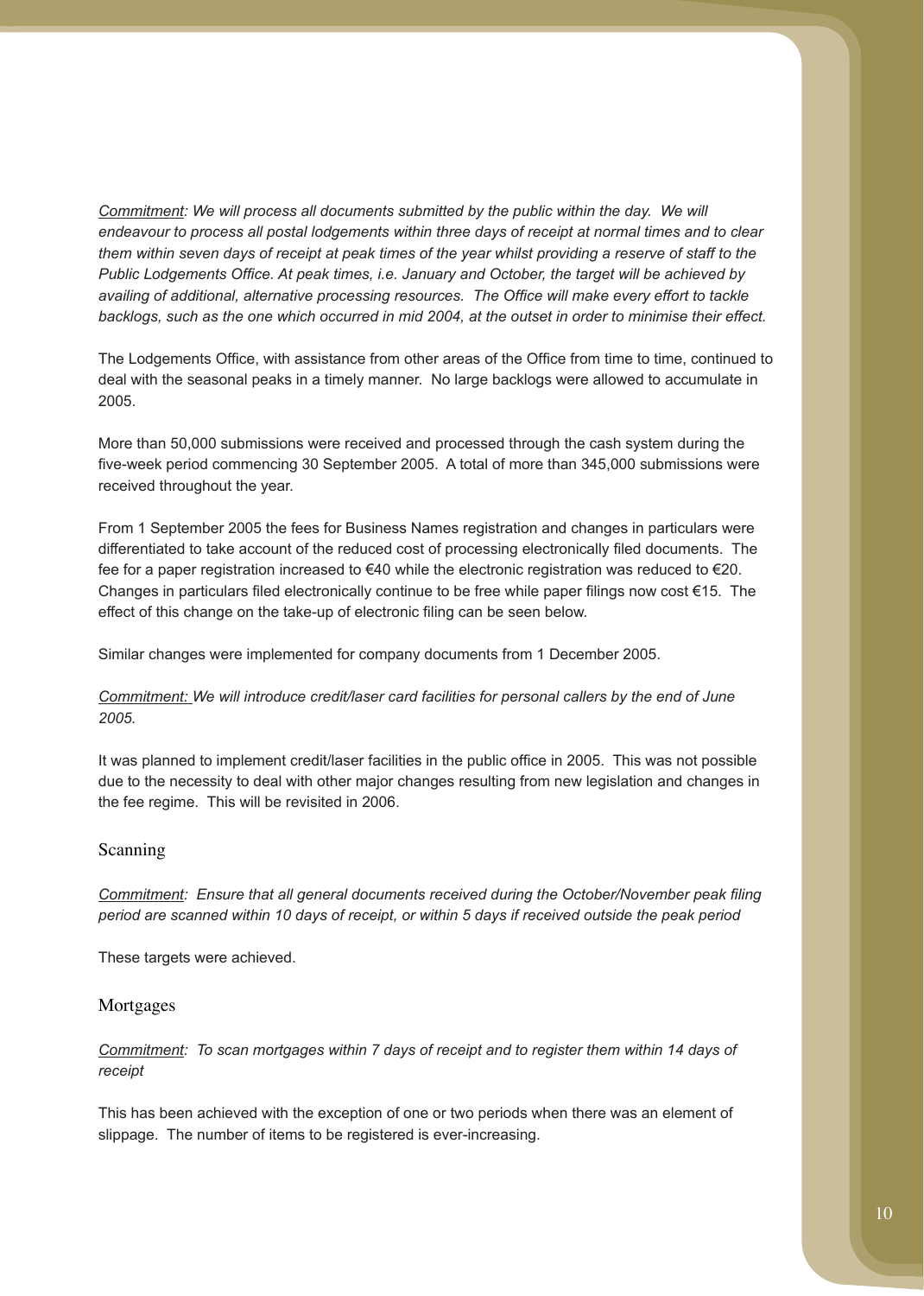#### *Satisfactions of charges*

*Commitment: To endeavour to continue registering satisfactions on a monthly rotation.* 

This is being done.

#### New Companies

*system will be introduced by September 2005. Commitment: Subject to the implementation of any legal changes necessary, a name reservation* 

Work on this did not get completed within the time-frame given. However most of the detail had been worked out by the end of 2005 and it should be possible to bring in the system by mid – 2006.

*will be processed within 3 Days Commitment: Forms A1, B2, B10, G1Q, G1 will be processed within 5 working days but over 80%* 

Despite a big increase in activity in relation to the formation of new companies, these goals have been achieved. 15.558 companies were registered in 2004 while 17,209 were registered in 2005 – an increase of over 10%.

*Commitments* 

*Fe Phráinn: Applications processed within 7 working days. Ordinary Scheme: Applications processed within 15 working days. New Plc's: Applications will be processed within 7 working days. Scanning: All documents to be scanned within 10 working days of registration.* 

These limits were met throughout most of the year.

#### Re-Registrations/Change of Name

Change of Name/Re-Registrations

*Commitment: Applications will be processed within 7 working days.* 

This limit was met throughout most of the year.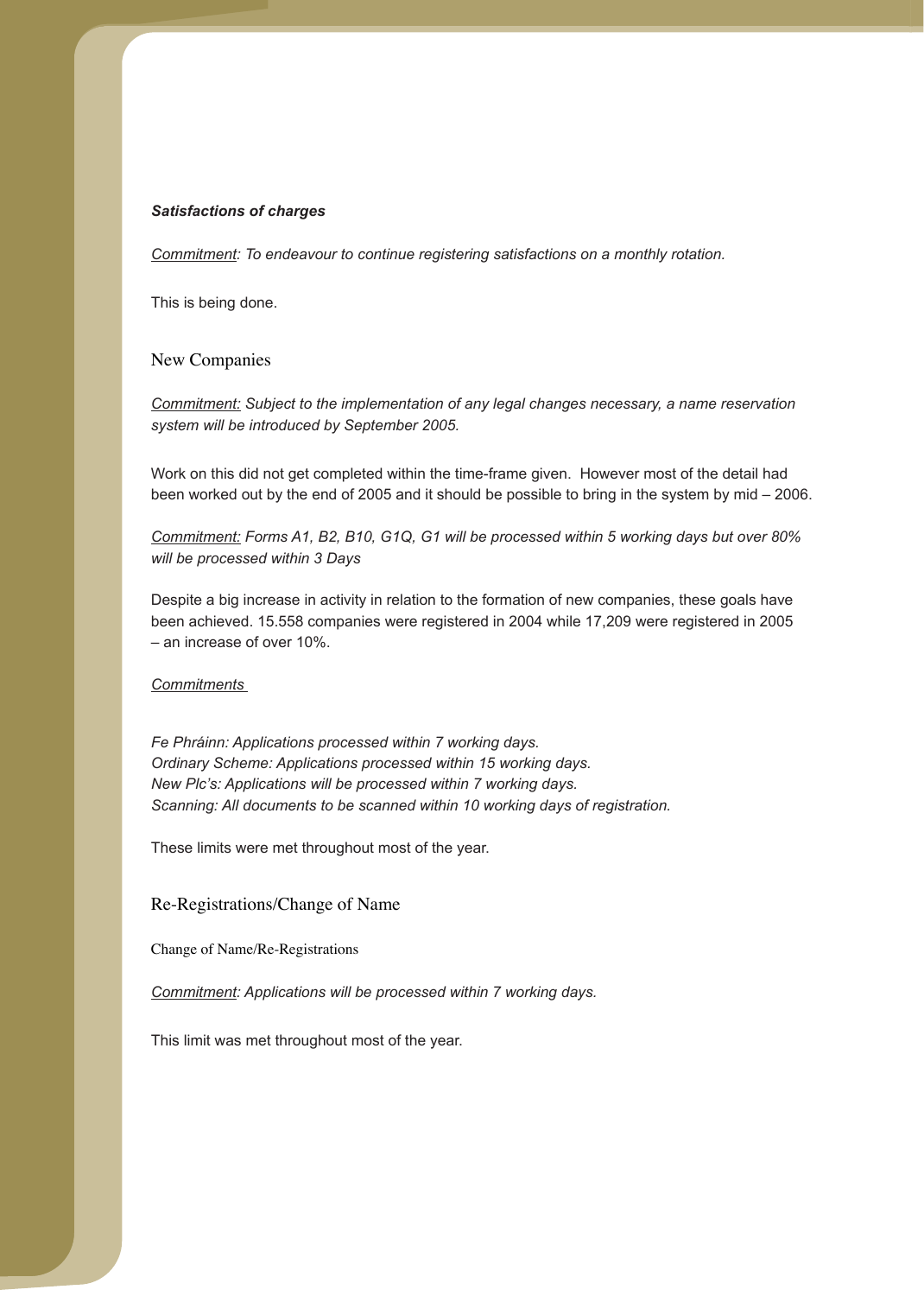### Bulk Data

*commitments. Commitment: To deliver data products to CRO customers in accordance with published delivery* 

### Achieved.

*October 2005. Commitment: To implement a facility to post the image files to a website for download by the end of* 

This was implemented and is currently running in parallel with the supply of CDs. The CD supply will be discontinued at an agreed date.

### Business Names

*Commitment: Registration of 100% of all e-filed applications within 5 working days of receipt.* 

was being achieved consistently by year-end. While performance slipped a little in respect of this top priority target in the latter part of the year, it

*Registration of 95% of all manual applications within 10 working days of receipt. Commitment:* 

a backlog of 7 weeks' manual applications had built up. Additional resources were put in place to Performance under this heading deteriorate as the year progressed to the extent that by end-year, address the problem as early as possible in the New Year.

*Ensure all applications are scanned within 5 working days of receipt so that there is Commitment: no recurrence of the large scanning backlog which obtained some years ago.* 

It has not proven possible to attend to the scanning of applications to the extent predicted and the 2005. most recently-scanned applications are those received up to the end of the first week in October

### Overall comment

16,300 new registrations in 2002 and 23,587 in 2005, itself an increase of 17% on the previous in place to encourage the use of this time-saving option. This year has seen the largest increase in applications, year on year, for some years. There were year's figure. Priority was given to electronically filed documents and substantial advertising was put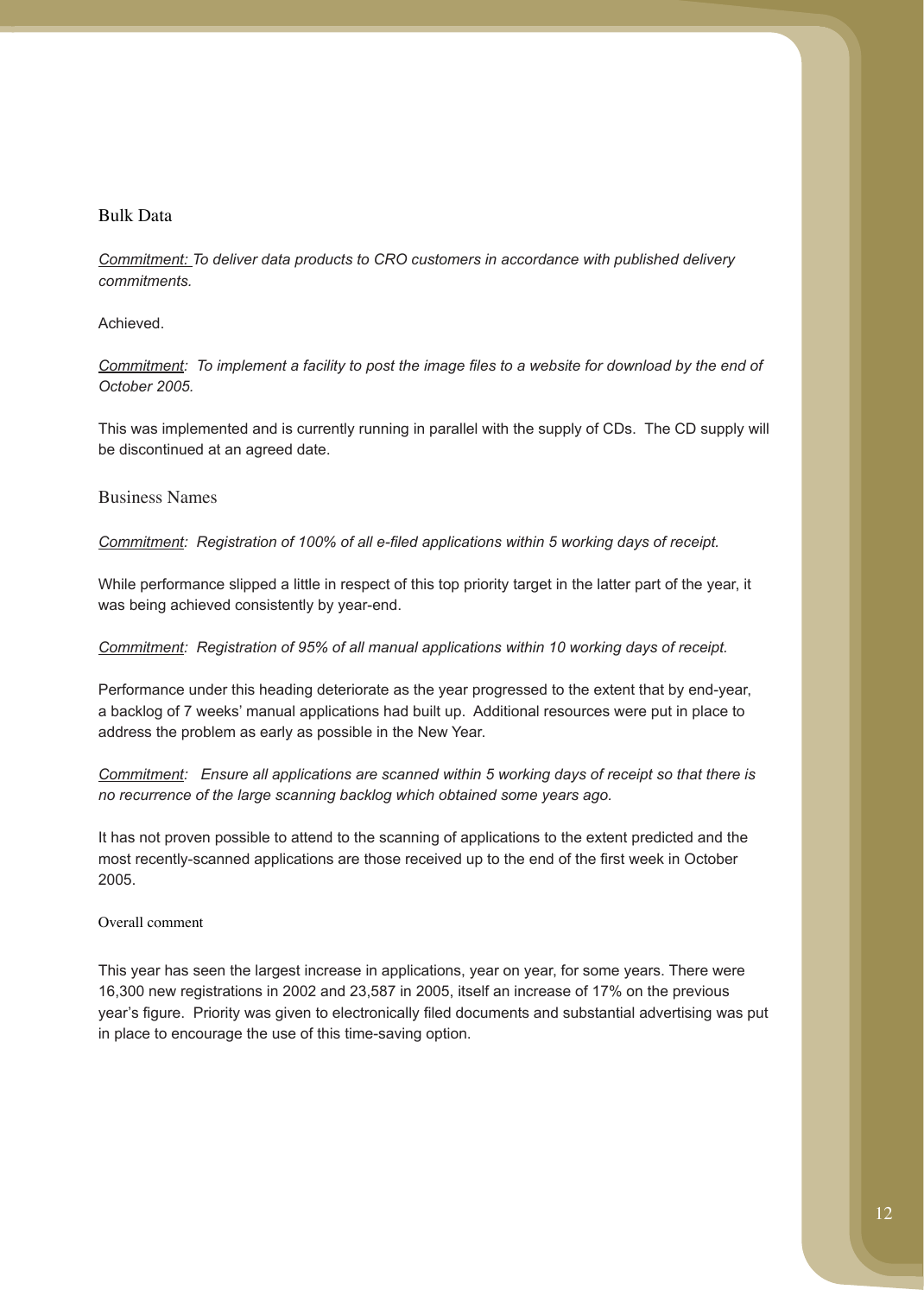## Web Search Facility

#### *Commitment: By the end of 2005 the percentage of searches conducted online will increase to 88%.*

The popularity of the on-line search continues to grow. More that 88% searches are now conducted online compared to 83% in December 2004. A credit/laser card facility for payment for online method. Over 88% of duplicate certificates of incorporation are requested online. searches was introduced in August 2004 and app. 40% of transactions are currently paid for by this

Changes to our systems back-up procedures during the year have made it possible to conduct company searches throughout the night. This is of particular benefit to our overseas customers.

#### System downtime

*Commitment: Before the end of 2005 a trial run will take place where the systems in Parnell House will be taken down and the replica systems will take over.* 

Scanned images were moved to magnetic storage in 2003. A second similar storage device has been acquired and all images have been duplicated onto it. This will allow a replica of all images to be stored off-site so that they can be fully and rapidly recovered in the event of a disaster. The database has also been replicated and work is ongoing on the replication of the all other essential applications. It was anticipated that this work would be completed in 2005 and all replicas moved was identified which may prove more cost effective than what was planned. This technology will be reviewed before continuing the replication of the remaining applications. off-site and that a mock-up of a disaster recovery could be conducted. A relatively new technology

*systems to continue to operate throughout the night. Commitment: By the end of May 2005 we will introduce a real-time back-up which will enable our* 

Achieved.

## 5. QUALITY

### E-Filing

compliance is the automation of its processes. The outsourced key-up of annual return data has largely automated the registration process for these forms. Into the future this outsourcing will be CRO's principal means of dealing with the increased volumes of registration resulting from greater replaced by enabling and encouraging the presenters to key up the data and file the returns online.

*Commitment: Make the pre-filled annual return available on the web.*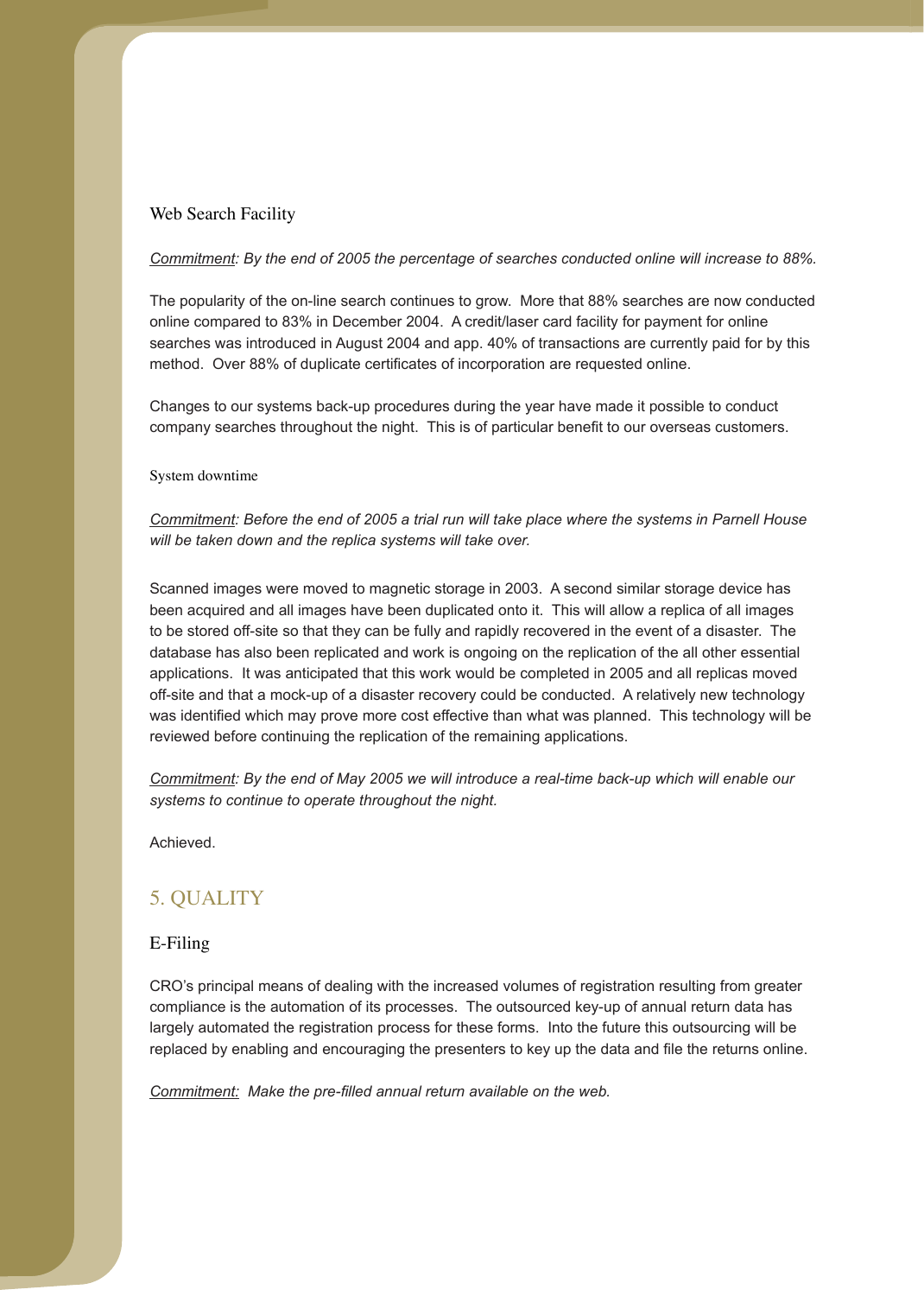was in a testing phase. The development of an online pre-filled annual return was far advanced in 2005 and by January 2006

return, changes of address, directors/secretary details and business name particulars and the registration of business names. Currently, a considerable amount of automation is enabled by the electronic filing of the annual

electronically in the last three years: During 2005 the take-up of e-filing continued to increase. The following is the percentage filed

|                                            | 2003  | 2004  | 2005 |
|--------------------------------------------|-------|-------|------|
| B10 change in<br>director/secretary        | 16.89 | 28.7  | 43.6 |
| B1 annual return                           | 1.14  | 4.19  | 5.4  |
| B2 change in<br>registered office          | 20.24 | 35.95 | 46.8 |
| Business names<br>registration and changes | 9.21  | 26.46 | 44.1 |

The introduction of the differentiated fee structure mentioned above resulted in a significant increase, i.e. from 40% to 60%, in the number of business names registrations being filed online.

### *Commitment: Roll out the e-filed resolutions and M1 and M2 by the end of March.*

from/to multiple member companies) were launched in November 2005 and appear to be becoming The next most commonly filed forms, i.e. resolutions and forms M1 and M2 (changes to/from single popular.

### Information Unit

are being trained and it is hoped that previous service levels will be restored in the near future. Over 12,400 e-mails were answered during 2005. 95% of e-mails were replied to within 8 hours of receipt. An average of 3,100 calls per week was received during 2005. This equates to 307 less calls per week received compared to 2004 figures. That said, less calls were answered and more calls abandoned during 2005 compared to 2004 figures. This is a direct result of staff shortages. The unit lost 4 experienced members of staff due to transfers and promotions during 2005. Replacement staff

The CRO is encouraging its customers to e-mail their queries to the office instead of phoning, where the Information Unit will endeavour to reply to their questions that same day.

*Commitment: A plan of action identifying the training needs of staff transferring into the CRO who are*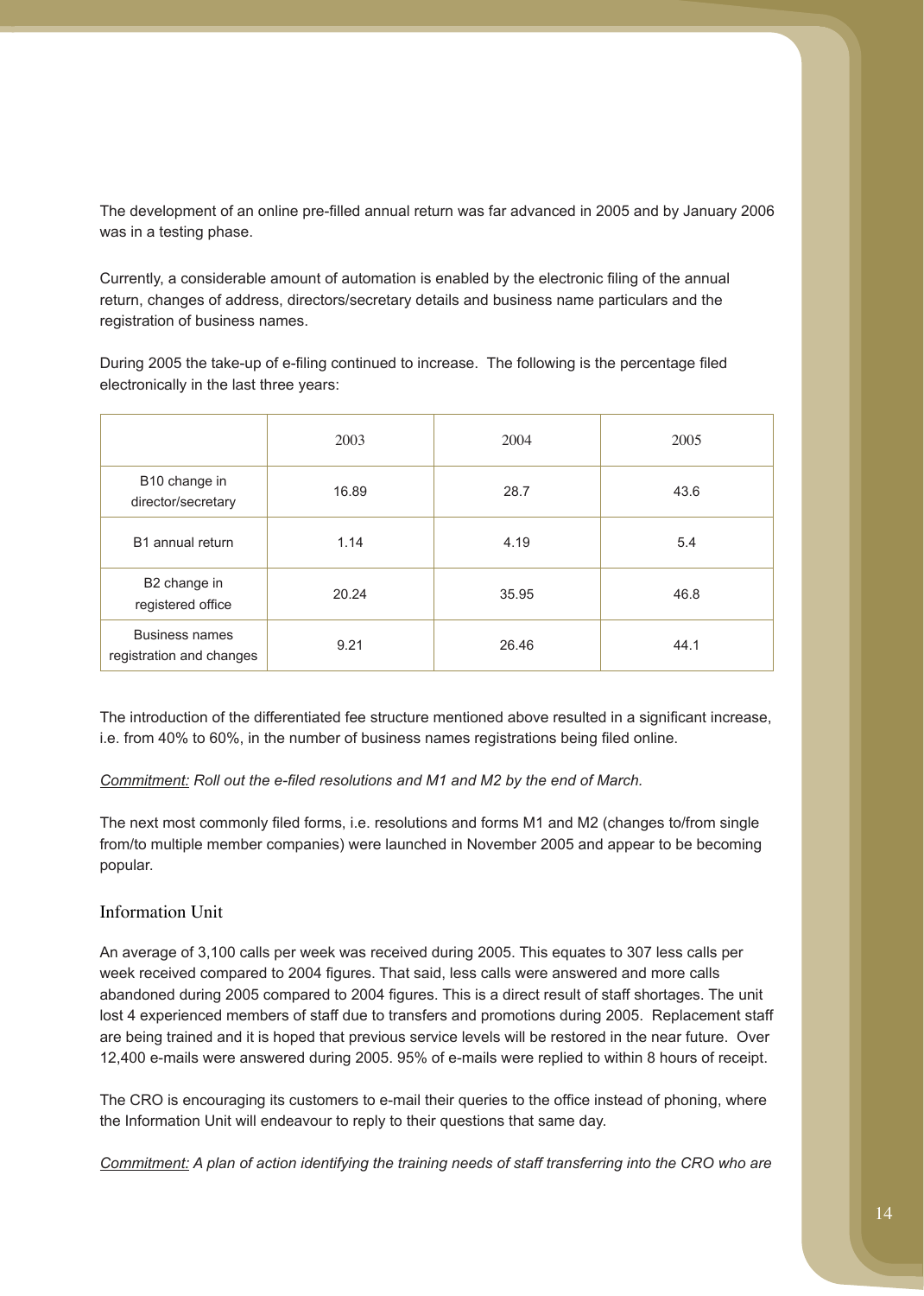*decentralising to Carlow will be drawn up.* 

Achieved.

A List

*Registration of all post-incorporation documents apart from annual returns in real time. Commitment:* 

This target was achieved.

*week of receipt. Commitment: Process all documents received during October/November peak filing period within 1* 

This target was achieved.

A List Backlog Project

*Continuation of work on elimination of the backlog of received but unprocessed Commitment: documents, including variation of the tasks allocated to staff.* 

To address the backlog in the processing of annual returns, we have been sending annual returns to an outside contractor to be keyed up, so that they can be processed by our staff as though they had been filed electronically. We have also been greatly assisted by the significant uptake of electronic filing for change of officer, change of address and filing of business name particulars.

While a total of 131,164 of backlog and related submissions were registered in 2005, the rate of improvement has not been adequate to eat into the backlog and further steps will be needed in 2006.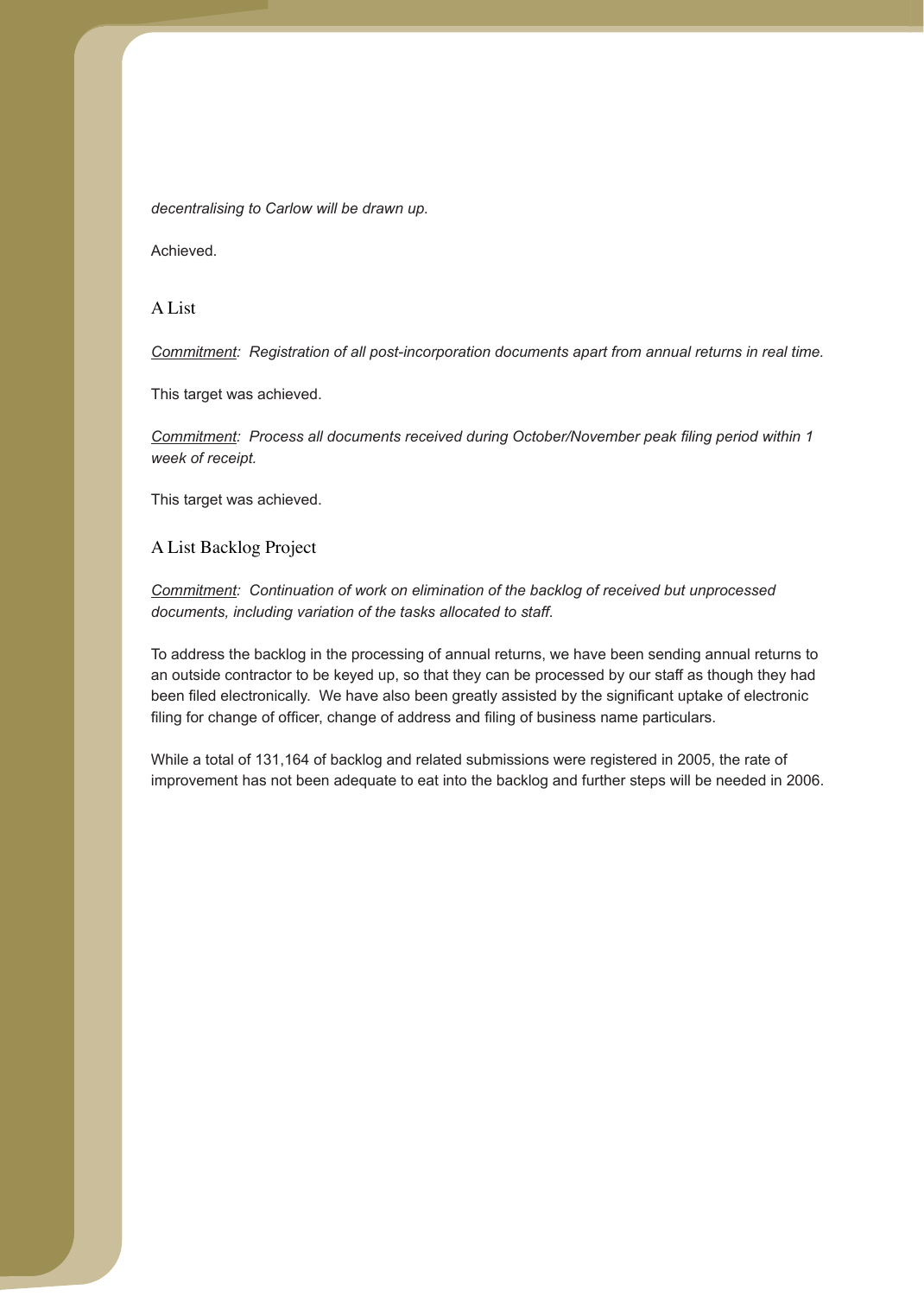# APPENDIX 1 DETAILED STATISTICS

# Make up of Register and Activity on the Register

| Make up of register of companies at end 2005 |  |  |
|----------------------------------------------|--|--|
|----------------------------------------------|--|--|

|                        | 2004    | $\%$  | 2005    | $\%$                     |
|------------------------|---------|-------|---------|--------------------------|
| <b>Private Limited</b> | 138,215 | 87.75 | 140,194 | 87.23                    |
| <b>Public Limited</b>  | 1,103   | 0.7%  | 1,286   | 0.8                      |
| Unlimited              | 3,002   | 1.9%  | 3,091   | 1.92                     |
| Guarantee              | 11,720  | 7.4%  | 12,589  | 7.83                     |
| External               | 3,447   | 2.2%  | 3,532   | 2.19                     |
| <b>EEIG</b>            | 15      |       | 15      | $\overline{\phantom{a}}$ |
| Total                  | 157,502 |       | 160,707 |                          |

*Note : this table excludes companies in the course of liquidation* 

## Activity on the register of companies in 2005

|                                                     | 2004                                                        | 2005     | $\% +/-$  |
|-----------------------------------------------------|-------------------------------------------------------------|----------|-----------|
| <b>Total New Companies Registered</b>               | 15,592                                                      | 17,234   | +10.53%   |
| of which                                            |                                                             |          |           |
| Private limited                                     | 14,032                                                      | 15,446   | $+10.08$  |
| <b>Public Limited</b>                               | 169                                                         | 250      | +47.93    |
| Unlimited                                           | 158                                                         | 172      | $+8.86$   |
| Guarantee                                           | 1,233                                                       | 1,338    | $+8.52$   |
|                                                     |                                                             |          |           |
| Restorations                                        |                                                             |          |           |
| By Companies within one year of strike off          | 461                                                         | 474      | $+2.82$   |
| By the High Court or Circuit Court                  | 268                                                         | 199      | $-25.75$  |
|                                                     |                                                             |          |           |
| <b>Companies Dissolved</b>                          | 7,299                                                       | 14,643   | $+100.62$ |
|                                                     |                                                             |          |           |
| Net Change                                          | $+9,022$                                                    | $+3,264$ |           |
|                                                     |                                                             |          |           |
| Total number of new companies incorporated in 2005: |                                                             | 17,234   |           |
| Total number of companies dissolved during 2005:    |                                                             |          | 14,643    |
|                                                     | Total number of companies restored to the register in 2005: |          |           |

Number of single member companies on register: 26,854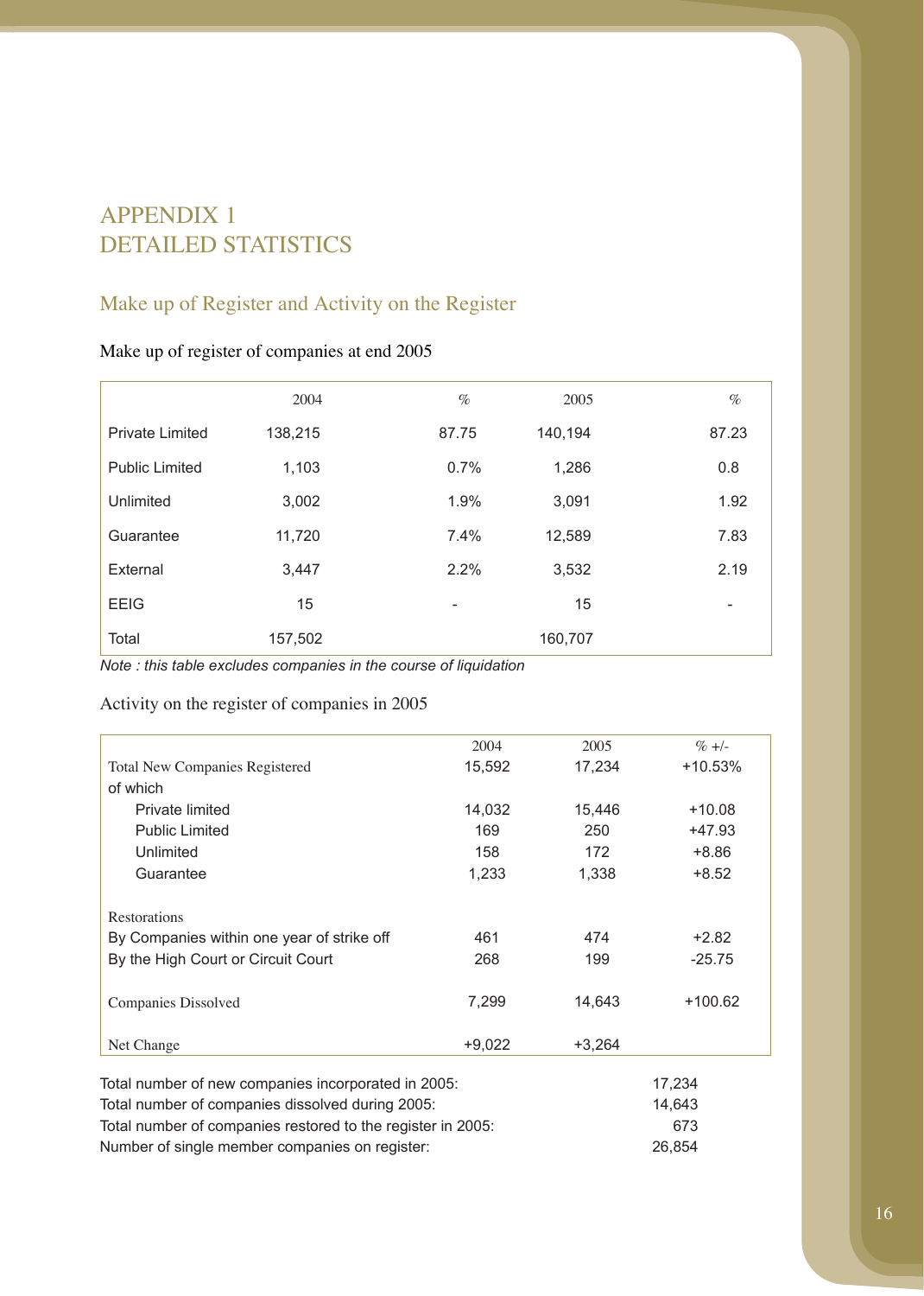## Restoration of Companies to the Register

Section 311(8) and section 311A of the Companies Act, 1963, and section 12B.(3) and section 12C of the Companies (Amendment) Act, 1982 provide for the restoration of a dissolved company to the Register of companies. A company may be restored to the Register by application to the:

- High Court before twenty years have elapsed from the date of dissolution;
- Circuit Court before twenty years have elapsed from the date of dissolution, where the applicant is a creditor;
- Registrar of Companies before twelve months have elapsed from the date of dissolution, where the application is made by or on behalf of the company.

| Year | Companies Restored to the Register | Companies on the Register | $\%$ |
|------|------------------------------------|---------------------------|------|
| 2000 | 2,499                              | 137,654                   | 1.8  |
| 2001 | 2,730                              | 146,338                   | 1.9  |
| 2002 | 618                                | 154,242                   | 0.4  |
| 2003 | 296                                | 148,303                   | 0.2  |
| 2004 | 729                                | 157,502                   | 0.5  |
| 2005 | 673                                | 160,707                   | 0.4  |

## External Register

Companies on external register at 31 December 2005:

|                            | 2004  | 2005  |
|----------------------------|-------|-------|
| Branches (EU)              | 1,005 | 1,062 |
| Branches (Non-EU)          | 214   | 222   |
| Place of business          | 2,216 | 2,234 |
| Total on external register | 3,435 | 3,518 |

## Changes of Company Name

During 2005 a total of 1,817 company changes of name were approved. This figure includes In 2004 there were 2,130 changes in company name and 1,770 in 2003. companies which were directed to change name under Section 23 (2) of the Companies Act 1963.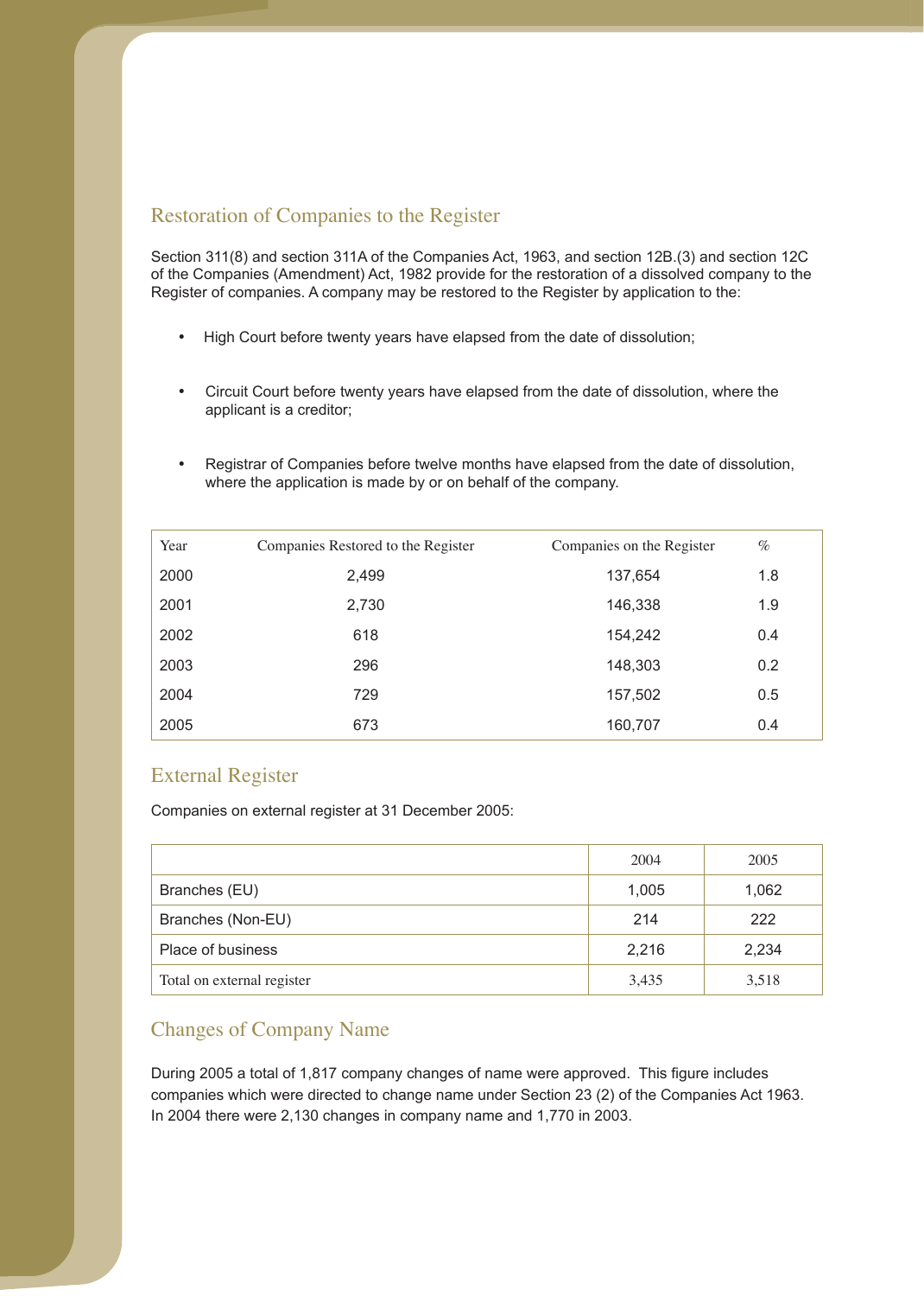## Permission To Omit "Limited"

In 2005 the following associations/companies were granted permission to omit "Limited" from their names:

ASPO IRELAND HOMELESS CHILD NAMHI POBAL THE SONS OF DIVINE PROVIDENCE WEXFORD GYMNASTICS CLUB ARTSWELL CASTLEBLAYNEY BOARDMATCH IRELAND CAMBODIA TRUST IRELAND CARRIGLEA CAIRDE SERVICES CONNECT GLOBAL AWARENESS AND MEDIA COUNTY LOUTH CEREBRAL PALSY GROUP COURT SUPPORT SERVICES DEANSRATH FAMILY CENTRE EDUCATE THROUGH SPORT FOUNDATION EUROSDR (EUROPEAN SPATIAL DATA RESEARCH) FUTURE EVENT HORSE LEAGUE GORT REGIONAL ALLIANCE FOR COMMUNITY AND ENVIRONMENT HEALTH ACTION OVERSEAS INTERNATIONAL COUNCIL FOR OFFSHORE AQUACULTURE DEVELOPMENT IRISH FAMILIES FOR RUSSIAN ADOPTIONS IRISH TOURIST ASSISTANCE SERVICE IRISH UNIVERSITIES ASSOCIATION MARY IMMACULATE COLLEGE FOUNDATION MERCY CHRISTIAN FELLOWSHIP INTERNATIONAL NATIONAL PARENTS COUNCIL- PRIMARY NATIONAL YOUTH COUNCIL OF IRELAND NORTH WEST SIMON COMMUNITY PANCARE POOR CLARES (ENNIS) TRUST SCHULL COMMUNITY INSHORE RESCUE SERVICE SOUTHEND COMMUNITY DEVELOPMENT GROUP THE ASSOCIATION OF COLLABORATIVE PRACTITIONERS THE COUNCIL ON INTERNATIONAL EDUCATIONAL EXCHANGE THE REDEEMED CHRISTIAN CHURCH OF GOD (FAITH HOUSE INTERNATIONAL) THE SPIRE TRUST THE SUPPORTAFRICA FOUNDATION THE WATERFORD INSTITUTE OF TECHNOLOGY FOUNDATION WESTMEATH SPORTS PARTNERSHIP WOMEN IN BANKING AND FINANCE IN IRELAND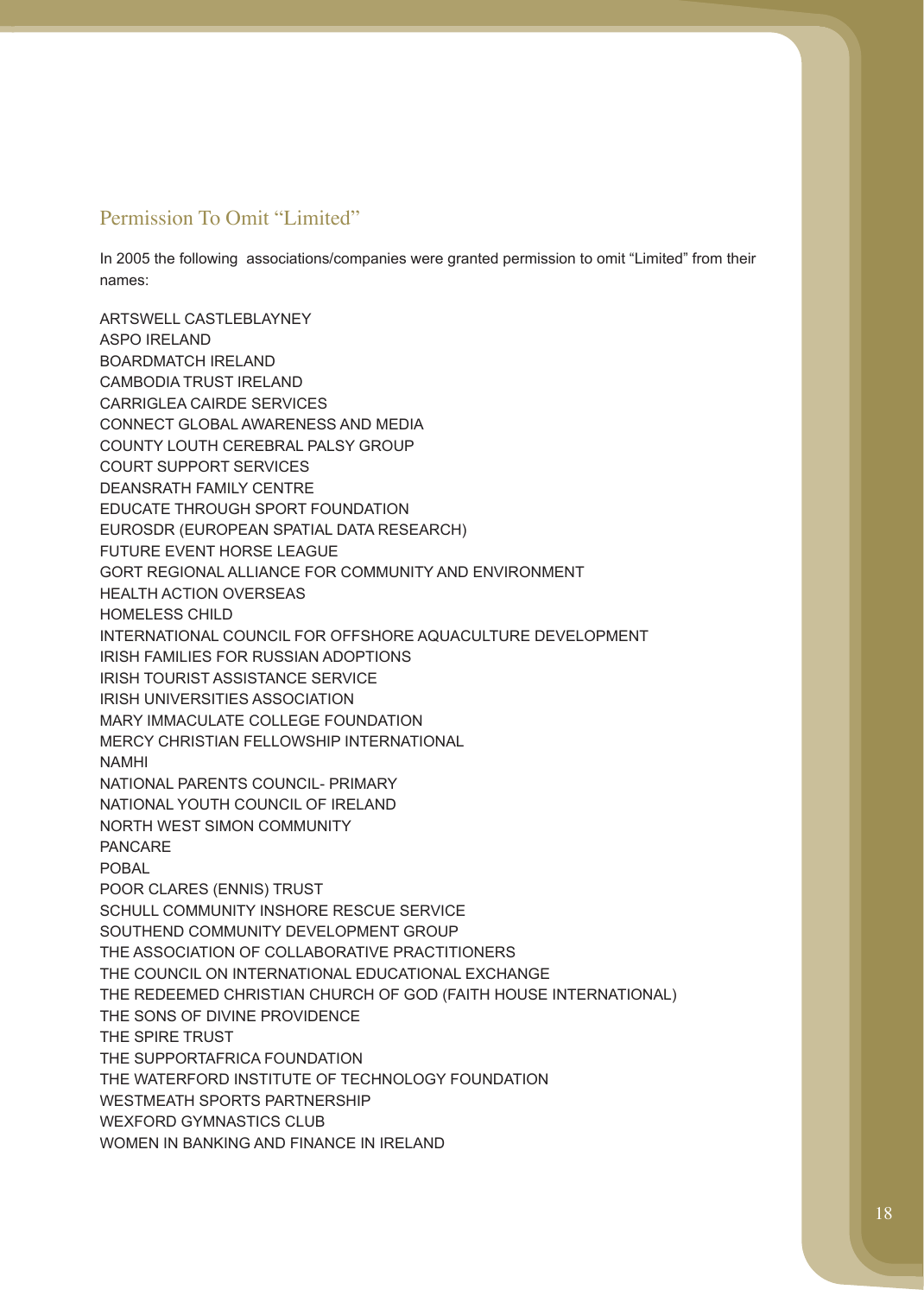# Enforcement Activities for 2005

## Strike Off Process

 $\overline{1}$ 

| Companies dissolved (struck off for failure to file returns)                              | 9.514 |
|-------------------------------------------------------------------------------------------|-------|
| Companies dissolved under Section 882 of Consolidated Finance Acts (Revenue<br>Strikeoff) | 794   |
| Companies dissolved (voluntary strike off)                                                | 3.316 |

# Company Prosecutions

| Number of companies prosecuted | 80      |
|--------------------------------|---------|
| Number of companies convicted  | 37      |
| Total amount of fines imposed  | €19,400 |
| Average fine imposed           | €524.32 |

<u> 1980 - Johann Barbara, martxa alemaniar a</u>

## Directors Prosecutions

| Number of directors prosecuted | 86      |
|--------------------------------|---------|
| Number of directors convicted  | 23      |
| Total amount of fines imposed  | €4,200  |
| Average fine imposed           | €182.60 |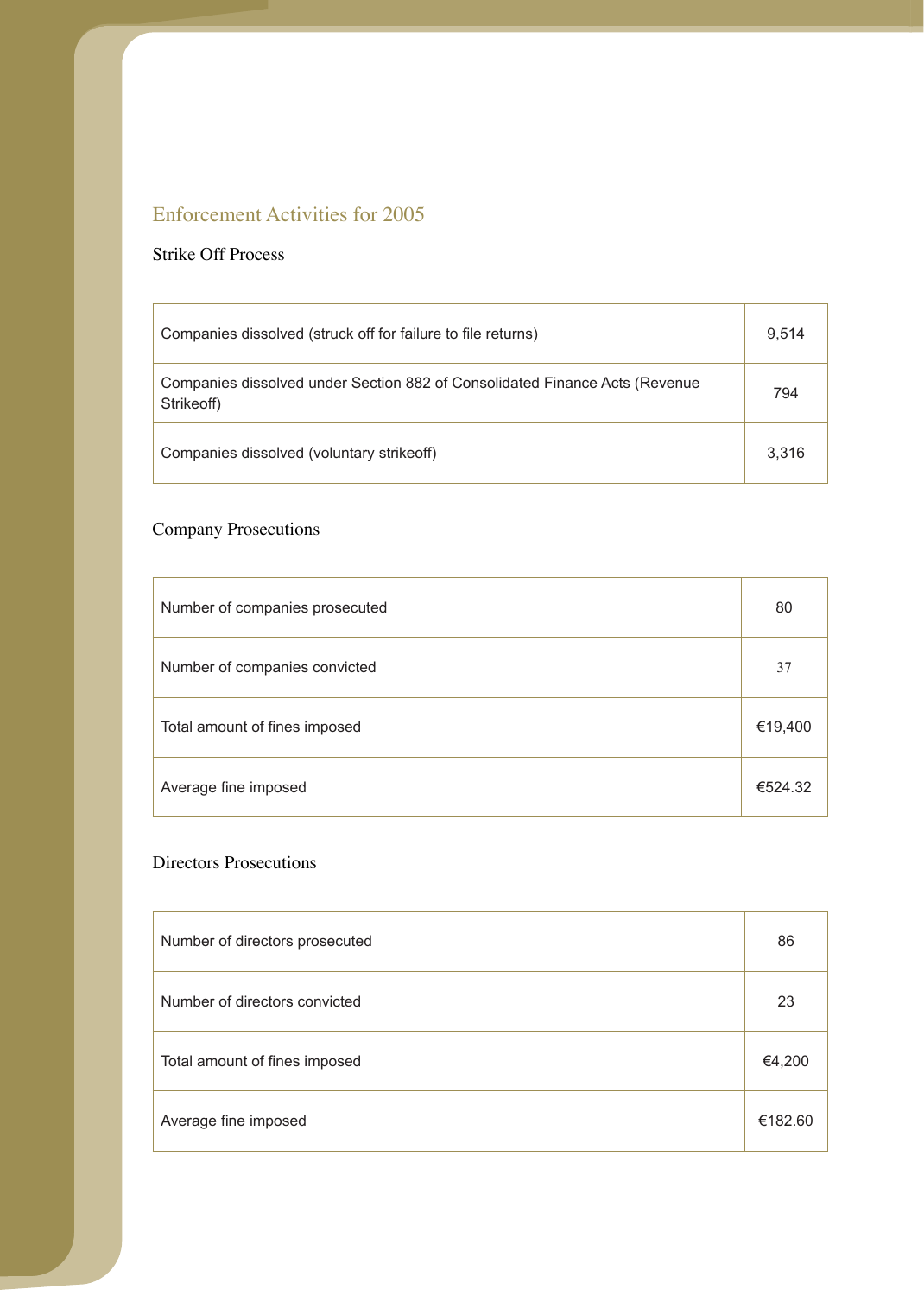# Solvency

## Examinership notifications received

|                                                              | 2003        | 2004        | 2005 |
|--------------------------------------------------------------|-------------|-------------|------|
| Application to the court for the appointment of an examiner: | 12          | 6           | 6    |
| Court order appointing an examiner :                         | 11          | 6           |      |
| Court order confirming scheme of arrangements :              | 13          | 5           | 5    |
| Court order amending scheme of arrangements :                | <b>None</b> | None        | None |
| Court order ceasing protection from the court:               | <b>None</b> | <b>None</b> | None |
| Examinerships in force at year end :                         | 2           | 1           | None |

## Examinership

Four companies went into examinership in 2005.By year end three had returned to normal status and one was in liquidation.

No companies were in examinership at the end of 2005.

## Receiverships

|                                                              | 2004 | 2005 |
|--------------------------------------------------------------|------|------|
| Number of companies in receivership at year end              | 369  | 335  |
| Number of companies which went into receivership during year | 18   |      |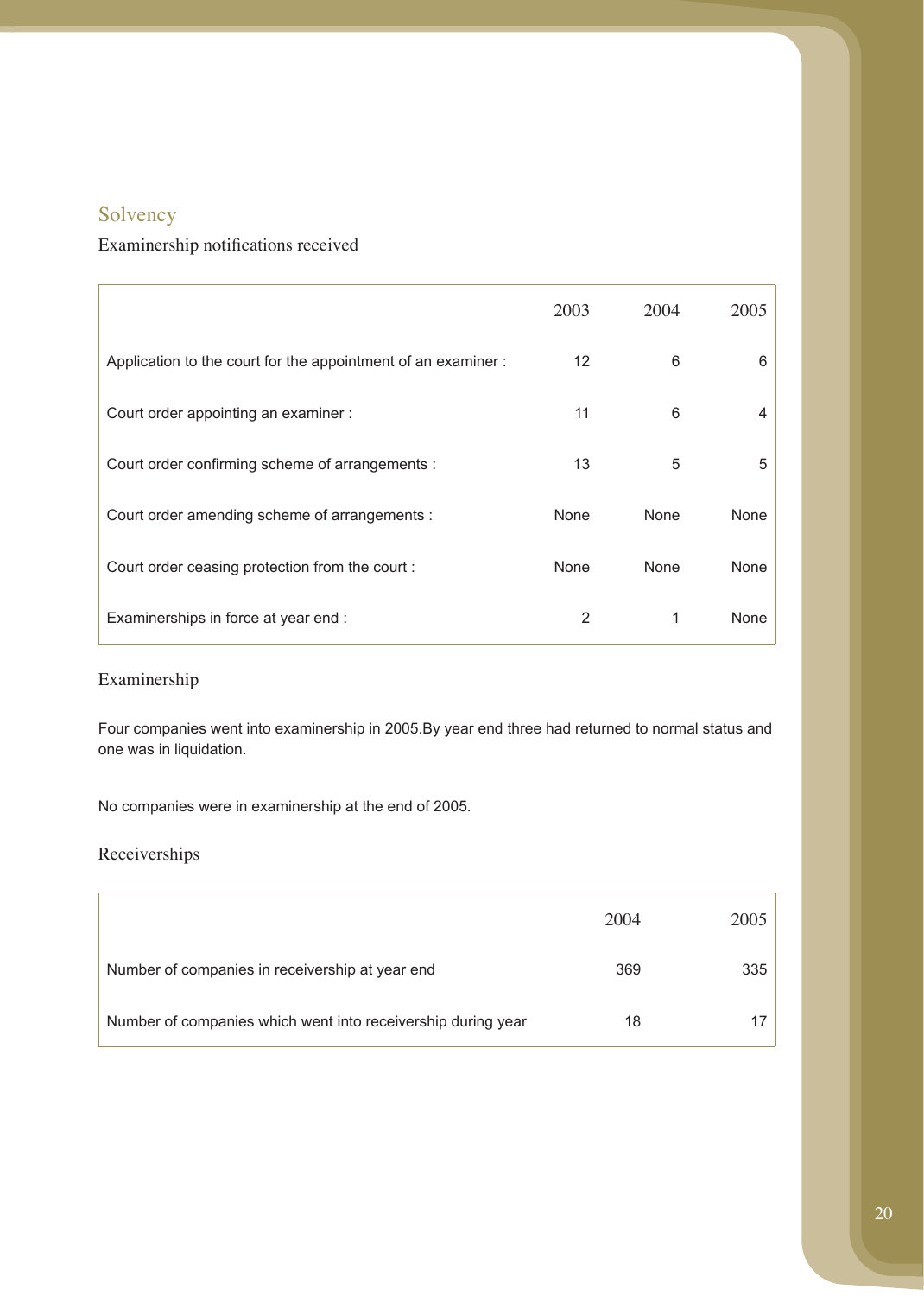Liquidations by type notified to CRO

|                            | 2004  | 2005  |
|----------------------------|-------|-------|
| <b>Members Voluntary</b>   | 827   | 868   |
| <b>Creditors Voluntary</b> | 321   | 300   |
| <b>Court Liquidations</b>  | 10    | 49    |
| Total                      | 1,188 | 1,217 |

### Companies in liquidation

| Year | Number in course of liquidation |
|------|---------------------------------|
| 1998 | 5,384                           |
| 1999 | 5,604                           |
| 2000 | 5,206                           |
| 2001 | 4,506                           |
| 2002 | 4,100                           |
| 2003 | 3,989                           |
| 2004 | 3,929                           |
| 2005 | 3,746                           |

#### Review of receiverships/liquidations

and company secretaries of 120 companies were contacted in order to ascertain the position and to January 2006 and will have achieved its purpose. A review of the Receivers register indicated that upwards of 20% of receiverships listed were likely to be either inactive or completed. An enforcement process was commenced in September. Receivers set out a course of action should companies remain in default. The process is due to be finalised in

The register of liquidators has over the last number of years through a variety of enforcement measures been tidied up and cleared of old and out of date liquidations. It now represents a much more accurate picture of the state of current liquidations.

No new enforcement projects took place for liquidations during 2005.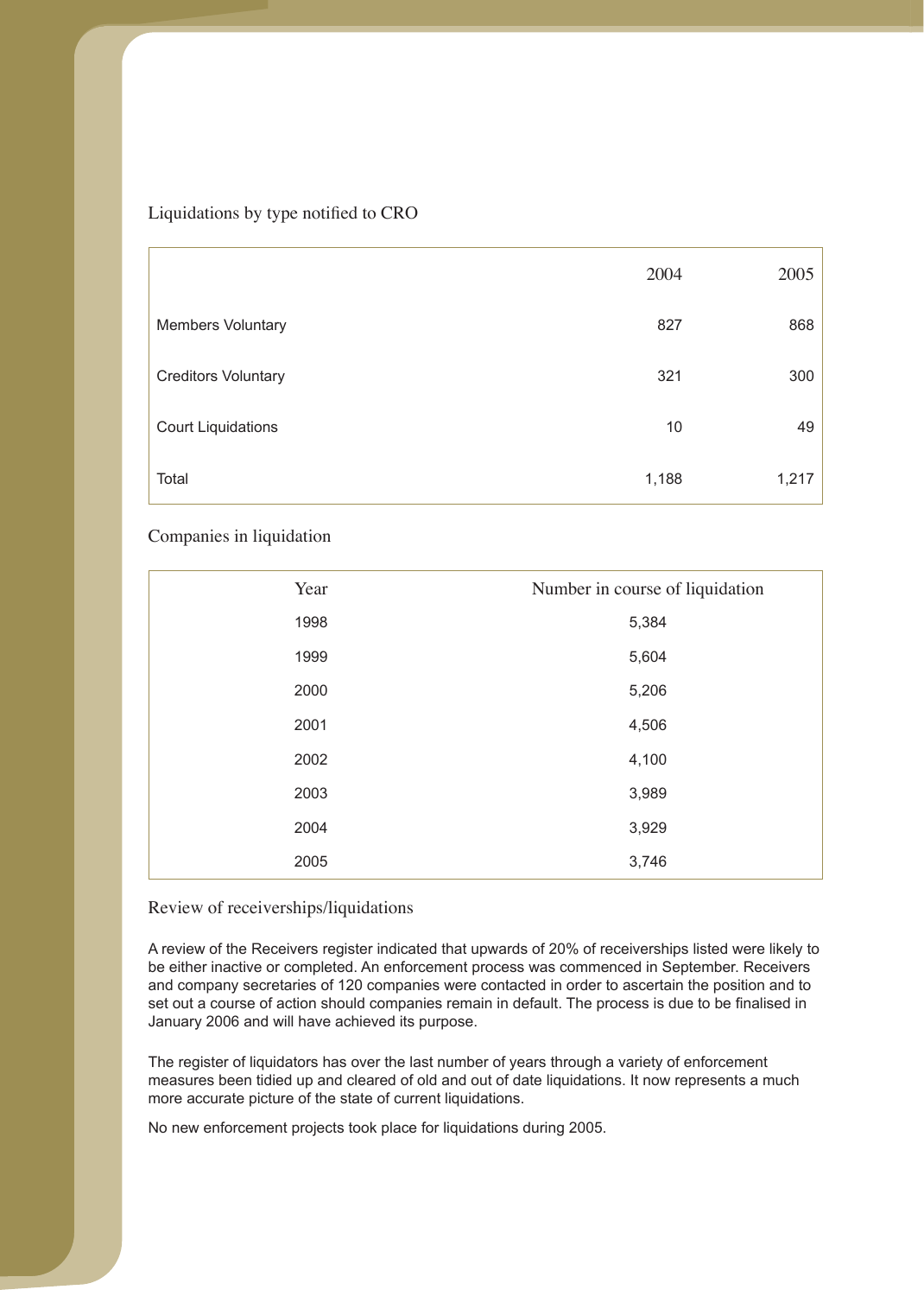# Notifications That Proper Books Were Not Kept

notices in respect of the following companies during 2005 : In accordance with the provisions of section 194 of the Companies Act 1990, the Registrar received

| Company Name                                         | Company Number |
|------------------------------------------------------|----------------|
| ALLIANCE ATLANTIS INTERNATIONAL DISTRIBUTION LIMITED | 165118         |
| <b>BRYAN BROS, LIMITED</b>                           | 18389          |
| <b>CALJO MANUFACTURING LIMITED</b>                   | 182656         |
| <b>CASTLE KNIGHT PROPERTIES LIMITED</b>              | 253783         |
| <b>CENTURY CITY LIMITED</b>                          | 244695         |
| <b>CHESTEROAK LIMITED</b>                            | 304750         |
| CHRISTIES ESTATE AGENTS BALBRIGGAN LIMITED           | 344452         |
| <b>CJ HUGHES GROUP LIMITED</b>                       | 356716         |
| D.D.H. (ENGINEERING) LIMITED                         | 21144          |
| <b>DAYLONG LIMITED</b>                               | 237289         |
| FINGAL TRANSPORT SERVICES LIMITED                    | 252055         |
| <b>FLIX RESTAURANTS LIMITED</b>                      | 237447         |
| FOGARTY LOCK & SAFE COMPANY LIMITED                  | 22682          |
| GARNHAM & CO. CORPORATE FINANCE (IRELAND) LIMITED    | 296613         |
| <b>GROVEPARK PROPERTIES LIMITED</b>                  | 219123         |
| <b>HARDING FABRICATIONS LIMITED</b>                  | 373924         |
| <b>HC DEVELOPMENTS LIMITED</b>                       | 332791         |
| HORGAN AND O'SULLIVAN LIMITED                        | 117664         |
| <b>J. X. BRODERICK LIMITED</b>                       | 14534          |
| LATE 'N' EARLY LIMITED                               | 104312         |
| <b>MAX RUGS LIMITED</b>                              | 336989         |
| <b>MURRAY STORES LIMITED</b>                         | 317006         |
| NATIONWIDE TILES WHOLESALE LIMITED                   | 285212         |
| <b>SENSEL-X LIMITED</b>                              | 114528         |
| SHERIDAN SIMULATION LIMITED                          | 260013         |
| SHERIDAN THEATRES (DUBLIN) LIMITED                   | 283828         |
| <b>STRIKE FOUR LIMITED</b>                           | 244697         |
| <b>TC COYNE LIMITED</b>                              | 375870         |
| <b>TELEPLAN IRELAND LIMITED</b>                      | 278439         |
| <b>TOMPKINS LIMITED</b>                              | 104833         |
| THE TORNADO SERVER COMPANY LIMITED                   | 291633         |
| T.OT.A. LIMITED                                      | 359738         |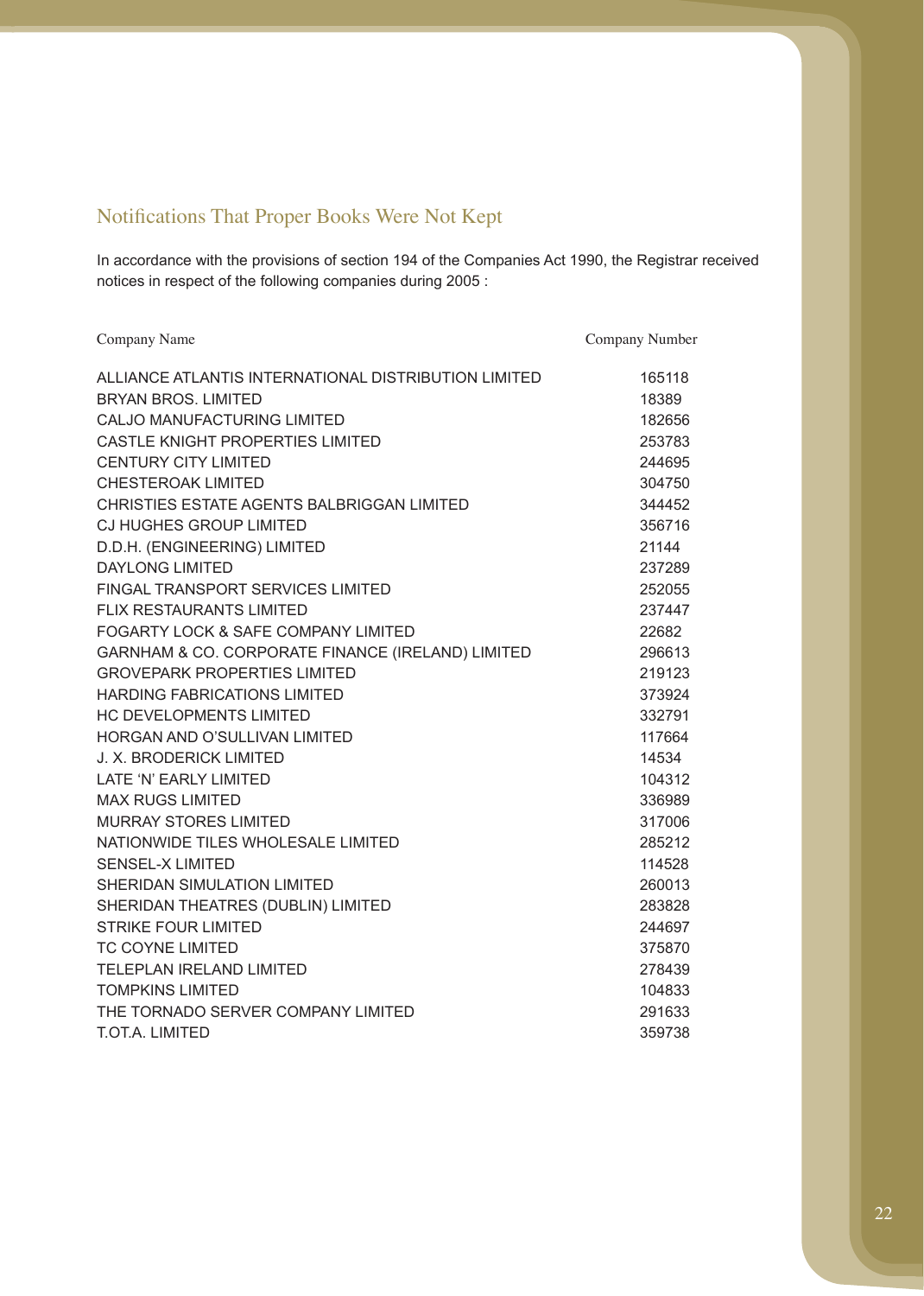### Registration of Prospectuses

#### Prospectuses

these will result in a reduction in the number of prospectuses received at the CRO. The Investment Funds, Companies and miscellaneous provisions Act 2005 and SI 324 /2005 which gave effect to the Prospectus Directive 2003/71/EC were enacted in June 2005. In succeeding years

All prospectuses over €2,500,000 will require prior approval by IFSRA.

Only those relating to Irish registered companies may then be presented to the CRO for registration.

companies should be presented to the CRO for registration. Local offers defined as such by being less than €2,500,000 whether for Irish or foreign registered

New forms B18 & B18A have been created with ease of registration a priority.

#### Domestic

519 companies registered in the state submitted prospectuses during the year. Prospectuses were registered by the following companies:

AEGON GLOBAL INSTITUTIONAL MARKETS PUBLIC LIMITED COMPANY AGCERT INTERNATIONAL PUBLIC LIMITED COMPANY ALEXANDRIA CAPITAL PUBLIC LIMITED COMPANY ALLIED IRISH BANKS PUBLIC LIMITED COMPANY AMINEX PUBLIC LIMITED COMPANY AMURA I PUBLIC LIMITED COMPANY ANGLO IRISH BANK CORPORATION PUBLIC LIMITED COMPANY ANTHRACITE INVESTMENTS (IRELAND) PUBLIC LIMITED COMPANY APHEX CAPITAL PUBLIC LIMITED COMPANY AQUAMARINE FINANCE PUBLIC LIMITED COMPANY ARCHSTONE I PUBLIC LIMITED COMPANY ARDAGH GLASS GROUP PUBLIC LIMITED COMPANY ARDAWN DEVELOPMENTS PUBLIC LIMITED COMPANY ARGON CAPITAL PUBLIC LIMITED COMPANY ARIA CDO I (IRELAND) PUBLIC LIMITED COMPANY ARIA CDO II (IRELAND) PUBLIC LIMITED COMPANY ARLINGTON UK BALANCED PROPERTY FUND PUBLIC LIMITED COMPANY ATLAS II CDO PUBLIC LIMITED COMPANY AURA (IRELAND) CDO PUBLIC LIMITED COMPANY AVOCA CLO III PUBLIC LIMITED COMPANY BANESTO FINANCIAL PRODUCTS PUBLIC LIMITED COMPANY BANK OF IRELAND MORTGAGE BANK BELMORE RESOURCES (HOLDINGS) PUBLIC LIMITED COMPANY BELO PUBLIC LIMITED COMPANY BENCHMARK ALTERNATIVE INVESTMENT FUND PUBLIC LIMITED COMPANY BFS TRADED ENDOWMENT FUND PUBLIC LIMITED COMPANY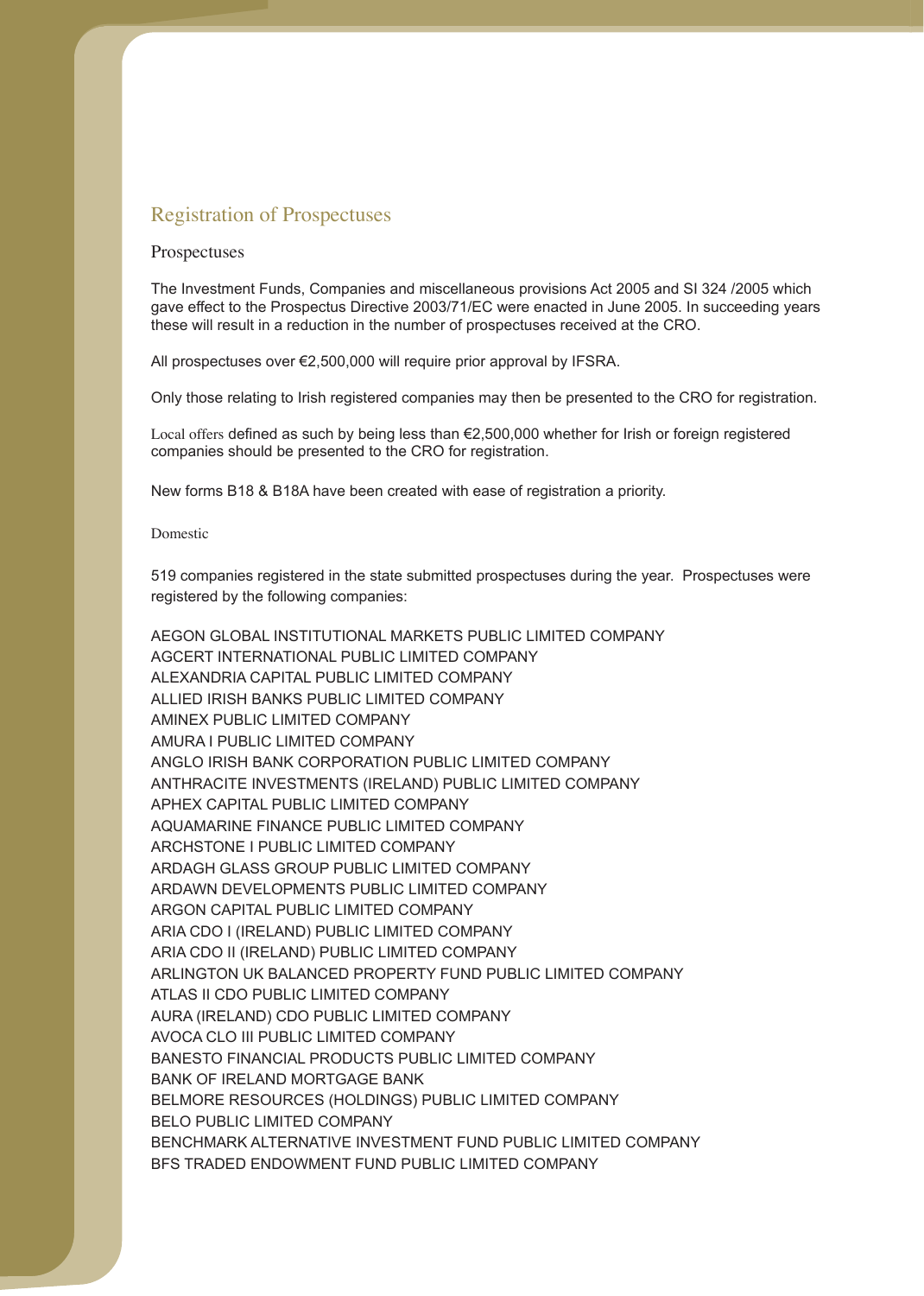CHEYNE CLO INVESTMENTS I LIMITED CORIOLANUS LIMITED CORSAIR FINANCE (IRELAND) LIMITED CORSAIR FINANCE (IRELAND) NO. 6 LIMITED FCCD LIMITED FCCO LIMITED BMORE FINANCE NO. 4 PUBLIC LIMITED COMPANY CAIRN HIGH GRADE ABS CDO I PUBLIC LIMITED COMPANY CALYX GROUP PUBLIC LIMITED COMPANY CARS ALLIANCE FUNDING PUBLIC LIMITED COMPANY CEDO PUBLIC LIMITED COMPANY CELF LOAN PARTNERS II PUBLIC LIMITED COMPANY CELTIC RESIDENTIAL IRISH MORTGAGE SECURITISATION NO. 9 PUBLIC LIMITED COMPANY CENSUS INVESTMENTS 26 PUBLIC LIMITED COMPANY CHEYNE ABS INVESTMENTS I PUBLIC LIMITED COMPANY CHEYNE CREDIT SPI (IRELAND) PUBLIC LIMITED COMPANY CLOVERIE PUBLIC LIMITED COMPANY CORNERSTONE TITAN 2005-1 PUBLIC LIMITED COMPANY CORNERSTONE TITAN 2005-2 PUBLIC LIMITED COMPANY COUGAR CLO I PUBLIC LIMITED COMPANY CREDIT-LINKED ENHANCED ASSET REPACKAGING (C.L.E.A.R.) PUBLIC LIMITED COMPANY DALI CAPITAL PUBLIC LIMITED COMPANY DBINVESTOR SOLUTIONS PUBLIC LIMITED COMPANY DECO SERIES 2005-PAN EUROPE 1 PUBLIC LIMITED COMPANY DEKANIA EUROPE CDO I PUBLIC LIMITED COMPANY DELTA CDO PUBLIC LIMITED COMPANY DEPFA ACS BANK DEPFA BANK PUBLIC LIMITED COMPANY DIAMOND FINANCE PUBLIC LIMITED COMPANY DIVERSIFICATION STRATEGY FUND PUBLIC LIMITED COMPANY DRAGON OIL PUBLIC LIMITED COMPANY EIRLES THREE LIMITED EIRLES TWO LIMITED ELVA FUNDING PUBLIC LIMITED COMPANY EMERGING EUROPE DEBT FUND PUBLIC LIMITED COMPANY ESPIRITO SANTO INVESTMENT PUBLIC LIMITED COMPANY EUROCASTLE CDO II PUBLIC LIMITED COMPANY EUROCASTLE CDO III PUBLIC LIMITED COMPANY EUROCREDIT OPPORTUNITIES I PUBLIC LIMITED COMPANY EUROPEAN PROPERTY CAPITAL 3 PUBLIC LIMITED COMPANY FIDELITY INSTITUTIONAL CASH FUND PUBLIC LIMITED COMPANY FIDELITY INSTITUTIONAL SHORT DATED BOND FUND PUBLIC LIMITED COMPANY. FIDIS RETAIL FINANCIAL SERVICES (IRELAND) PUBLIC LIMITED COMPANY FIREBIRD PRINCIPAL INVESTMENTS PUBLIC LIMITED COMPANY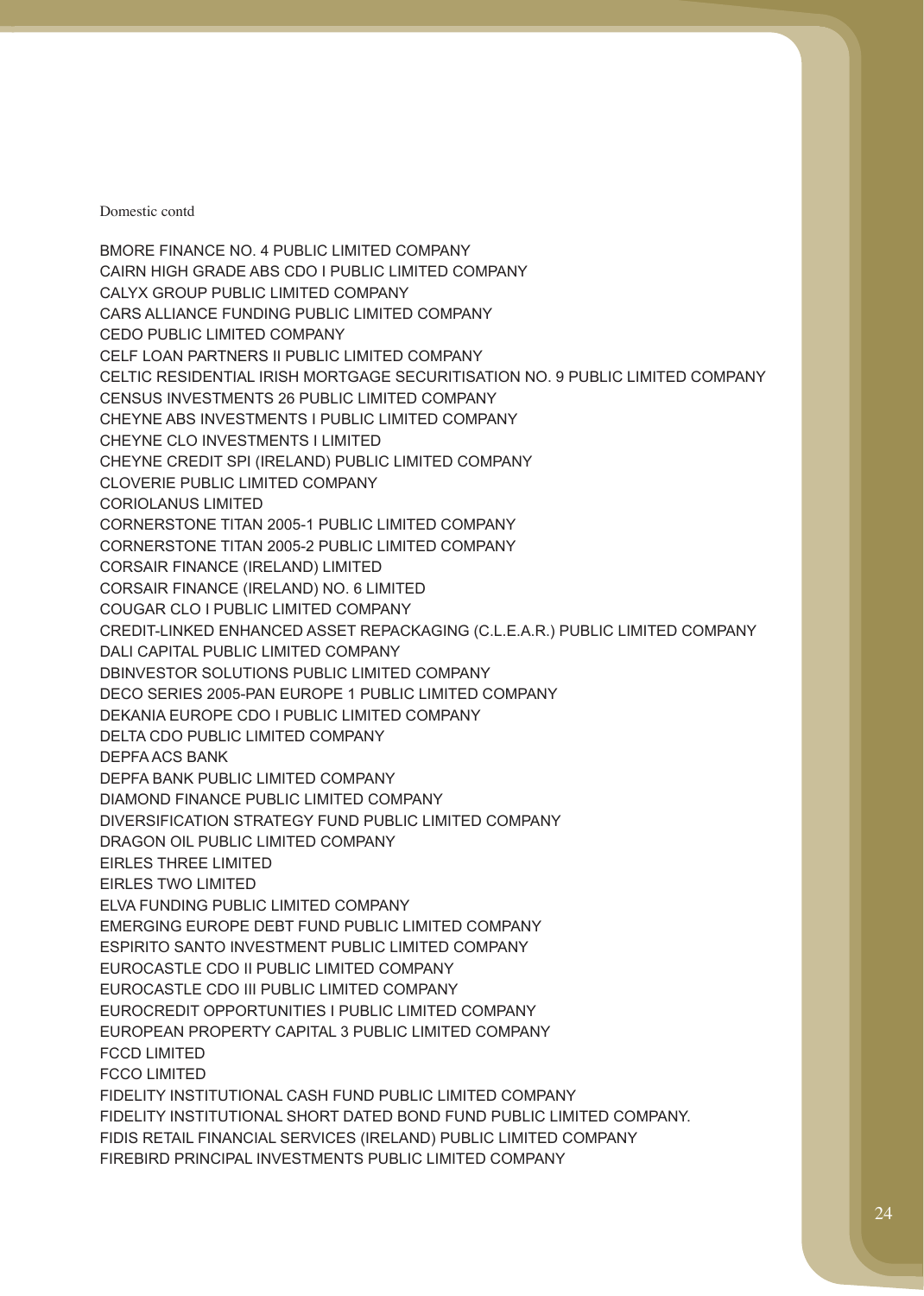HYPO PUBLIC FINANCE BANK FIREONE GROUP PUBLIC LIMITED COMPANY FLAME CAPITAL I PUBLIC LIMITED COMPANY FLAME CAPITAL II PUBLIC LIMITED COMPANY FLEET STREET FINANCE ONE PUBLIC LIMITED COMPANY FOREST FINANCE PUBLIC LIMITED COMPANY FRANKLIN FLOATING RATE FUND PUBLIC LIMITED COMPANY FRENCH RESIDENTIAL ASSET 2005-1 PUBLIC LIMITED COMPANY FYFFES PUBLIC LIMITED COMPANY GE CAPITAL EUROPEAN FUNDING GERMAN POSTAL PENSIONS SECURITISATION PUBLIC LIMITED COMPANY GLG GLOBAL CONVERTIBLE FUND PUBLIC LIMITED COMPANY GLG GLOBAL OPPORTUNITY FUND PUBLIC LIMITED COMPANY GLG INVESTMENTS IV PUBLIC LIMITED COMPANY GLG INVESTMENTS PUBLIC LIMITED COMPANY GOLDMAN SACHS GLOBAL EQUITY LONG/SHORT PUBLIC LIMITED COMPANY GOLDMAN SACHS GLOBAL EVENT DRIVEN PUBLIC LIMITED COMPANY GOLDMAN SACHS GLOBAL RELATIVE VALUE PUBLIC LIMITED COMPANY GOLDMAN SACHS GLOBAL TACTICAL TRADING II PUBLIC LIMITED COMPANY GOLDMAN SACHS GLOBAL TACTICAL TRADING PUBLIC LIMITED COMPANY GRAPHITE MORTGAGES PUBLIC LIMITED COMPANY HELABA INTERNATIONAL FINANCE PUBLIC LIMITED COMPANY HEMISPHERE CDO PUBLIC LIMITED COMPANY HIPOTOTTA NO. 4 PUBLIC LIMITED COMPANY IBOND SECURITIES PUBLIC LIMITED COMPANY IIB CAPITAL PUBLIC LIMITED COMPANY IMMEO RESIDENTIAL FINANCE PUBLIC LIMITED COMPANY INTESA BANK IRELAND PUBLIC LIMITED COMPANY IRIDAL PUBLIC LIMITED COMPANY IRIDIUM CAPITAL PUBLIC LIMITED COMPANY IRIS SPV PUBLIC LIMITED COMPANY IRISH LIFE & PERMANENT PUBLIC LIMITED COMPANY JSG FUNDING PUBLIC LIMITED COMPANY JSG HOLDINGS PUBLIC LIMITED COMPANY KAL JAPAN ABS 2 IRELAND PUBLIC LIMITED COMPANY KHEOPS CDO I (IRELAND) PUBLIC LIMITED COMPANY KOREA FIRST MORTGAGE NO. 4 PUBLIC LIMITED COMPANY LEGAL & GENERAL PROTECTED INVESTMENTS PUBLIC LIMITED COMPANY LEHMAN BROTHERS DIVERSIFIED ARBITRAGE FUND (IRELAND) PUBLIC LIMITED COMPANY LEVANTO PUBLIC LIMITED COMPANY LIBRETTO CAPITAL PUBLIC LIMITED COMPANY LUNAR FUNDING V PUBLIC LIMITED COMPANY LUSITANO MORTGAGES NO.4 PUBLIC LIMITED COMPANY MAGNOLIA FINANCE I PUBLIC LIMITED COMPANY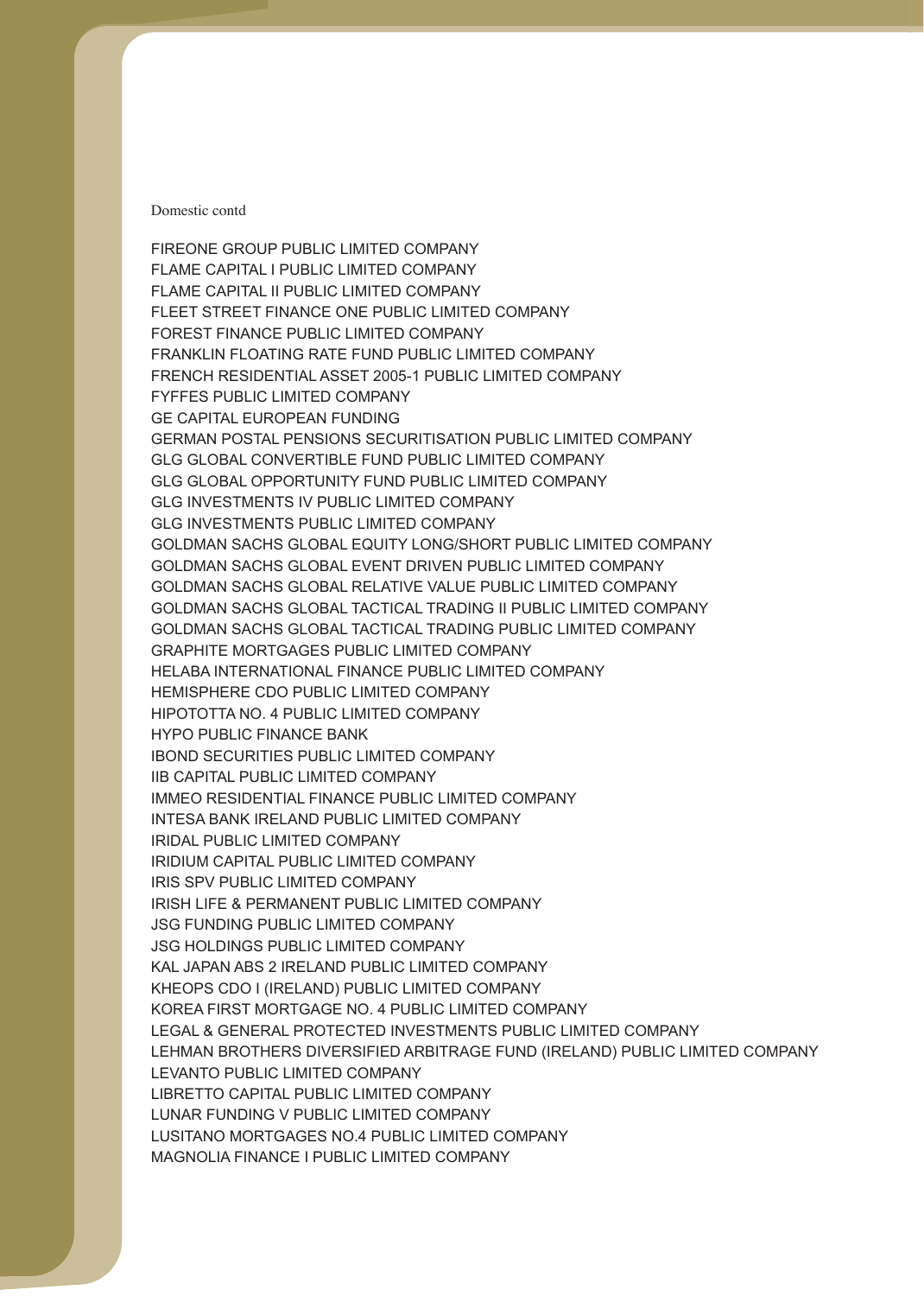MAGNOLIA FINANCE II PUBLIC LIMITED COMPANY MAGNOLIA FINANCE III LIMITED MAGNOLIA FINANCE IV PUBLIC LIMITED COMPANY MAGNOLIA FINANCE V PUBLIC LIMITED COMPANY MAGNOLIA FINANCE VI PUBLIC LIMITED COMPANY MDM INTERNATIONAL FUNDING PUBLIC LIMITED COMPANY MENTON CDO II PUBLIC LIMITED COMPANY MIDGARD CDO PUBLIC LIMITED COMPANY ODIN CDO I (IRELAND) PUBLIC LIMITED COMPANY OLD COURT FUNDING PUBLIC LIMITED COMPANY OZ II YEN RECEIVABLES IRELAND PUBLIC LIMITED COMPANY PALMER SQUARE 2 PUBLIC LIMITED COMPANY PALMER SQUARE PUBLIC LIMITED COMPANY PANORAMA FUND PUBLIC LIMITED COMPANY PEARL FINANCE PUBLIC LIMITED COMPANY PRELUDE CREDIT ALPHA PUBLIC LIMITED COMPANY PREPS 2005-2 PUBLIC LIMITED COMPANY PRIME GLG DIVERSIFIED FUND PUBLIC LIMITED COMPANY PROMISE - I MOBILITY 2005 - 1 PUBLIC LIMITED COMPANY PROTEGO REAL ESTATE FUNDS PUBLIC LIMITED COMPANY PROVIDE BLUE 2005-1 PUBLIC LIMITED COMPANY PROVIDE BLUE 2005-2 PUBLIC LIMITED COMPANY PROVIDE BRICKS MORTGAGES PUBLIC LIMITED COMPANY PROVIDE-A 2005-1 PUBLIC LIMITED COMPANY QUARTZ CDO (IRELAND) PUBLIC LIMITED COMPANY QUARTZ FINANCE PUBLIC LIMITED COMPANY RIVERDEEP GROUP LIMITED RMF EURO CDO III PUBLIC LIMITED COMPANY RUBY FINANCE PUBLIC LIMITED COMPANY SABIE PUBLIC LIMITED COMPANY SAPHIR CDO (IRELAND) PUBLIC LIMITED COMPANY SAPHIR FINANCE PUBLIC LIMITED COMPANY SATURNS INVESTMENTS EUROPE PUBLIC LIMITED COMPANY SCHERING-PLOUGH (IRELAND) COMPANY SCHRODER PRIVATE EQUITY FUND OF FUNDS III PUBLIC LIMITED COMPANY SEAS 2005-1 PUBLIC LIMITED COMPANY SIGNUM FINANCE II PUBLIC LIMITED COMPANY SOFT TELECOM LIMITED STANTON ABS I PUBLIC LIMITED COMPANY STARLING FINANCE PUBLIC LIMITED COMPANY STARTS (IRELAND) PUBLIC LIMITED COMPANY TALISMAN - 1 FINANCE PUBLIC LIMITED COMPANY TAURUS CMBS NO. 1 PUBLIC LIMITED COMPANY THE ELEVENTH FORESTRY INVESTMENT PLAN PUBLIC LIMITED COMPANY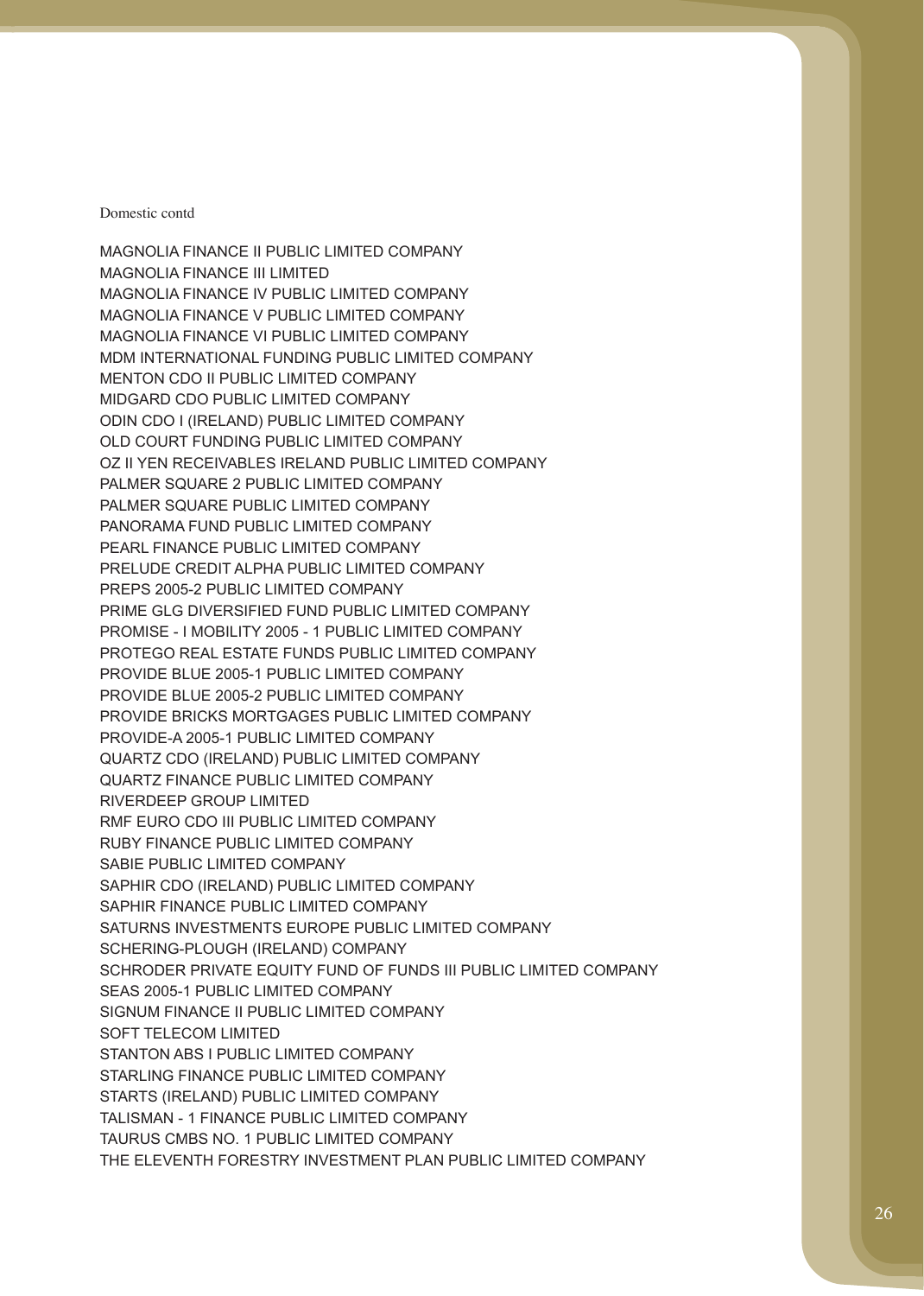VERDE INVESTMENTS (IRELAND) LIMITED THE FIFTH BELFRY PROPERTIES (UK) PUBLIC LIMITED COMPANY THE SECOND AUGUSTA UK COMMERCIAL PROPERTY FUND PUBLIC LIMITED COMPANY THE TWELFTH FORESTRY INVESTMENT PLAN PUBLIC LIMITED COMPANY THE US\$ GLOBAL CURRENCY FUND PUBLIC LIMITED COMPANY TITANIUM CAPITAL PUBLIC LIMITED COMPANY TREMONIA CDO 2005-1 PUBLIC LIMITED COMPANY UNICREDITO ITALIANO BANK (IRELAND) PUBLIC LIMITED COMPANY UNITED DRUG PUBLIC LIMITED COMPANY URSUS EPC PUBLIC LIMITED COMPANY VALESCO FUNDING PUBLIC LIMITED COMPANY VANGUARD INVESTMENT SERIES PUBLIC LIMITED COMPANY VESTA FUNDING PUBLIC LIMITED COMPANY VINTAGE INVESTMENT PORTFOLIOS PUBLIC LIMITED COMPANY WATERFORD WEDGWOOD PUBLIC LIMITED COMPANY WESTFIELD EUROPE FINANCE PUBLIC LIMITED COMPANY WESTLB COVERED BOND BANK PUBLIC LIMITED COMPANY XELO II PUBLIC LIMITED COMPANY XELO III PUBLIC LIMITED COMPANY XELO IV PUBLIC LIMITED COMPANY XELO PUBLIC LIMITED COMPANY XENON CAPITAL PUBLIC LIMITED COMPANY

#### Foreign

1444 Prospectuses were received in 2005 in respect of the following companies which are incorporated outside the state.

ABACUS 2004-1 LIMITED ABACUS 2004-3 LIMITED ABACUS 2005-1 LIMITED ARISAIG ASIAN SMALL COMPANIES FUND LIMITED GUGGENHEIM STRUCTURED REAL ESTATE FUNDING 2005.1 LIMITED A & Q SELECT FUND - EURO LIMITED ABACUS 2004-3, LTD ABSA OFFSHORE SELECT FUND LIMITED ABSOLUTE ALPHA FUND PCC LIMITED ABSOLUTE EAST WEST FUND LIMITED ABSOLUTE INSIGHT CURRENCY LIMITED ABSOLUTE INSIGHT EMERGING MARKET DEBT LIMITED ABSOLUTE INSIGHT EUROPE EQUITY MARKET NEUTRAL LIMITED ABSOLUTE INSIGHT LIMITED ABSOLUTE INSIGHT TACTICAL ASSET ALLOCATION LIMITED ABSOLUTE INSIGHT UK EQUITY MARKET NEUTRAL LIMITED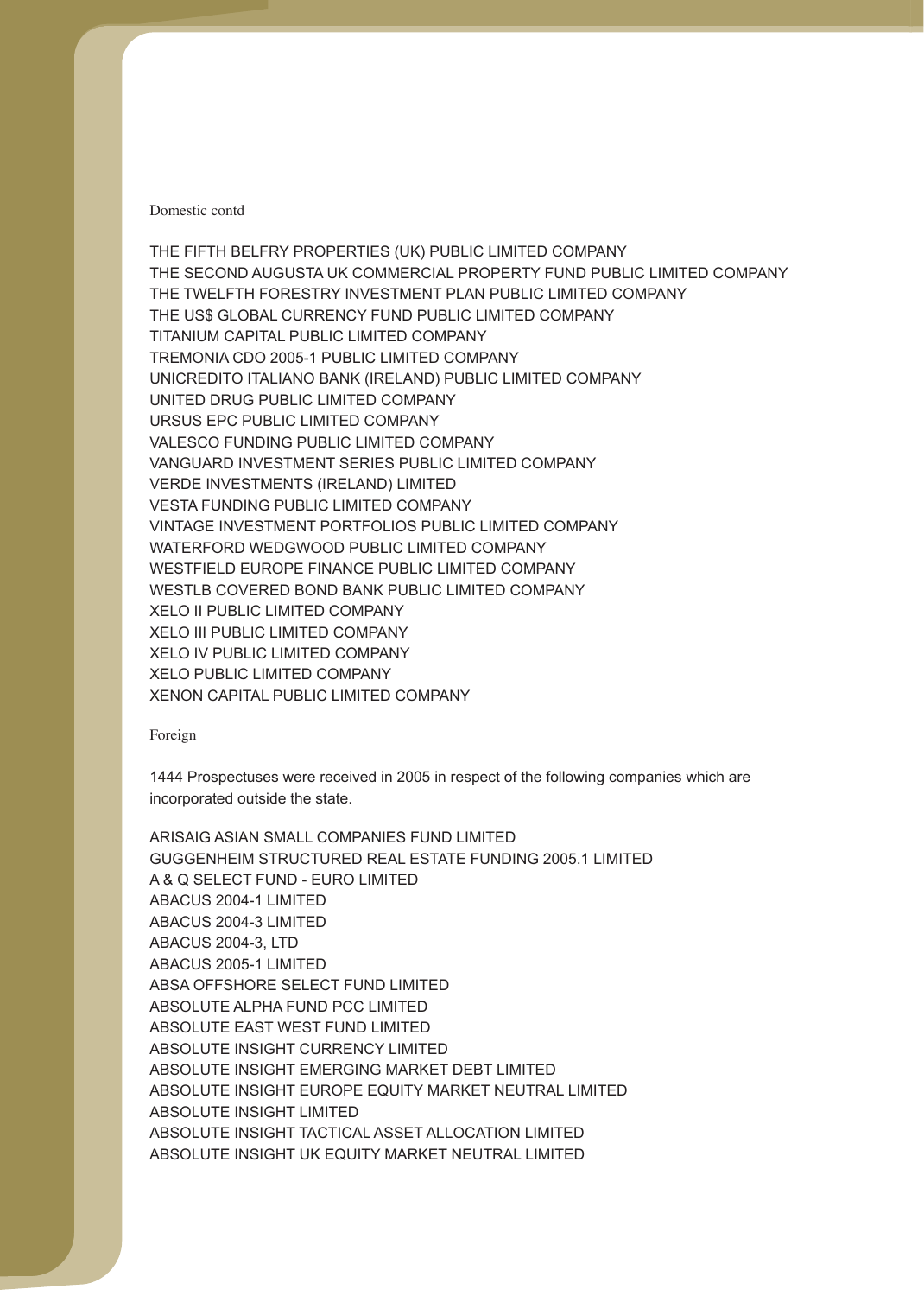ABSPOKE 2005-IB LIMITED ACM RESEARCH FUND ADIRONDACK 2005-1 ADVIFUND SPC AIS WORLDWIDE FUND ALESCO PREFERRED FUNDING VI LIMITED AMMC CLO IV LIMITED ABSOLUTE OCTANE FUND LIMITED ABTRUST INDIA FUND LIMITED ACA ABS 2005-1, LIMITED ACACIA CDO 7 LIMITED ACACIA CDO 8, LTD. ACAS BUSINESS LOAN TRUST 2004-1 ACI EUROPEAN MARKET NEUTRAL FUND LIMITED ACM CREDIT ARBITRAGE FUND ACM CREDIT OPPORTNITIES FUND ACM INDIA MNC FUND ACM MARKET NEUTRAL RESEARCH FUND ACROPOLIS SELECT FUNDS LIMITED AD FUND LTD ADVANCED THERAPEUTIC SYSTEMS LIMITED ADVENT CAPITAL (HOLDINGS) PUBLIC LIMITED COMPANY ADVI OPPORTUNITIES FUND ONE AG SUPER FUND INTERNATIONAL LTD AIB CORPORATE FINANCE LIMITED AIB GROFUND CRRENCY FUNDS LIMITED AIG INTERNATIONAL INTEREST ARBITRAGE FUND LTD AIG INTERNATIONAL WEST BROADWAY FUND, LTD AIS ARBITRAGE FUND AKIRA OFFSHORE FUND LIMITED ALESCO PREFERRED FUNDING VII,LTD. ALEXANDER GLOBAL INVESTMENT FUND 1 LTD ALEXANDRIA CAPITAL PLC ALKHAWARIZMI FUND ALLADDIN CAPITAL MANAQGEMENT LLC ALLIANCE U.S.GROWTH OPPORTUNITIES FUND ALLIED DUNBAR INTERNATIONAL SPECIALIST FUNDS PLC ALNISTA GROWTH FUND INC ALPSTAR EUROPEAN CREDIT OPPORTUNITIES FUND LIMITED AMPLITUDE DYNAMIC TRADING FUND ANCHOR SAVINGS BANKS ANGLO IRISH CAPITAL FUNDING LIMITED APAM PROTECTED ASSET MANAGEMENT FUND LTD APHELION GLOBAL EQUITY MARKET NEUTRAL L.P.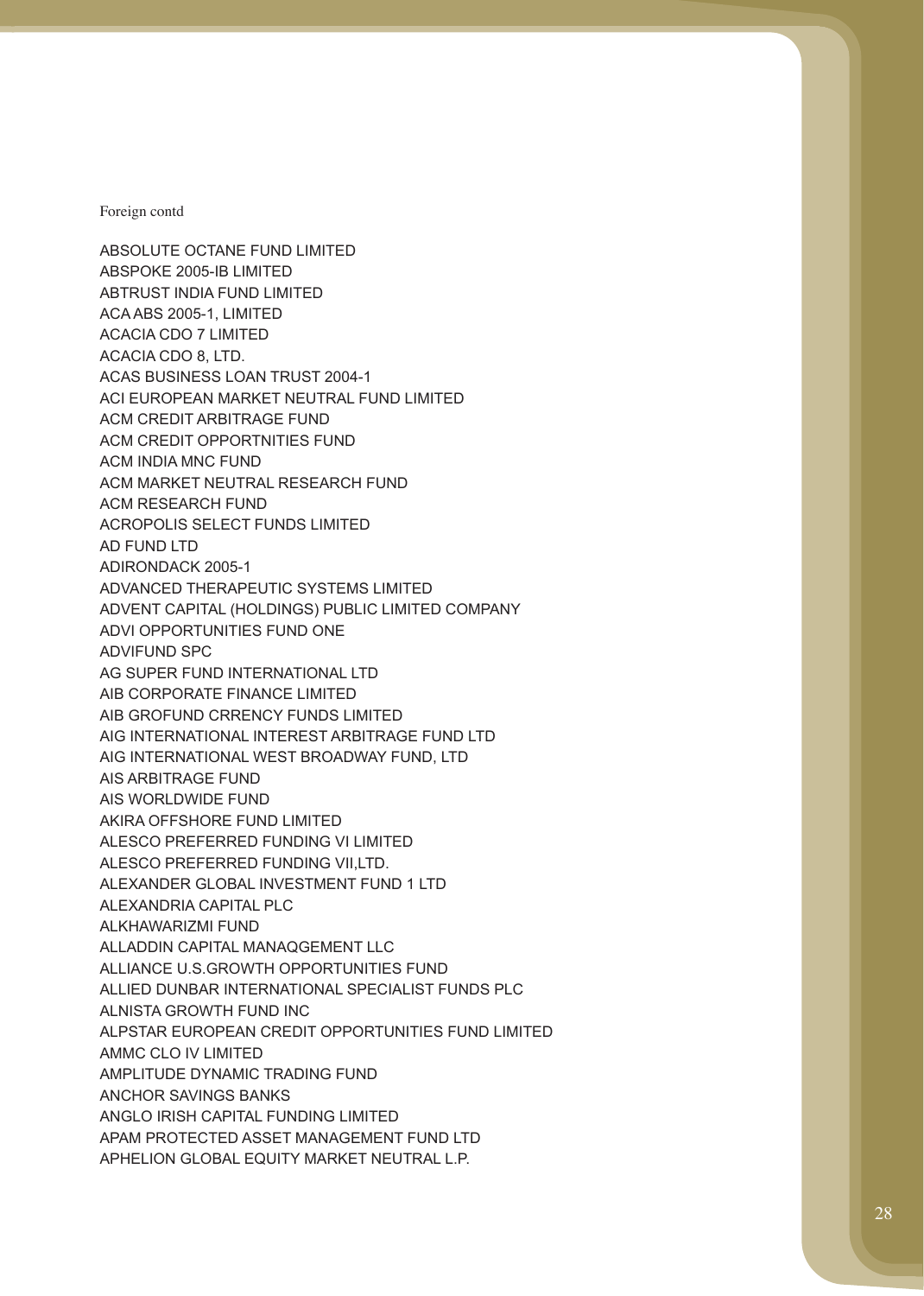APIDOS CDO I APOLLO CALIFORNIAN FUND LIMITED APOLLO EUROPEAN FUND LIMITED ARC RAINBOW FUND ARCTIC HEDGE FUND ARIES IX CLO LIMITED ARLO 1V LIMITED ARLO II LIMITED ARLO III LIMITED ARLO IV LIMITED ARLO LIMITED ARLO V LIMITED H<sub>F4</sub> APOLLO JAPAN FUND LIMITED APOLLO PARTICIPATIONS LIMITED APOLLO TIGER FUND LTD AQUILA ( ECLIPSE 2005-1) PLC ARES LEVERAGED INVESTMENT FUND II,L.P. ARGENTINA EQUITY INVESTMENTS I LTD ARGENTINA HIGH YIELD &CAPITAL APPRECIATION FUND LTD ARGENTUM MULTI-STRATEGY FUND LIMITED ARGOS INTERNATIONAL LTD ARISAIG MCL THAI RECOVERY FND LIMITED ARLINGTON UK BALANCED PROPERTY FUND PUBLIC LIMITED COMPANY ARLO 11 LIMITED ARLO 11 LIMITED AROSA FUNDINF LIMITED AROSA FUNDING LIMITED ARUNDEL JAPAN PUBLIC LIMITED COMPANY ARUNDEL PRIMIER PLC ASIA PACIFIC LIMITED ASIAVEST "MID CAP VALUE"FUND ASSET BACKED SECURITIES CORPORATION ASSET BACKED SECURITIES CORPORATION HOME EQUITY LOAN TRUST, SERIES NC 2005- ASSET-BACKED OBLIGATIES LIMITED ASSET-BACKED OBLIGATIES LIMITED ATACAMA FUND LIMITED ATHENA ATHOS FUNDING LTD ATLANTIC CAPITAL INTERNATIONAL LIMITED ATLANTIS KOREA FUND INC ATLAS CREDIT HOLDINGS LIMITED ATLAS DIVERSIFIED HOLDINGS LIMITED ATLAS GLOBAL FUND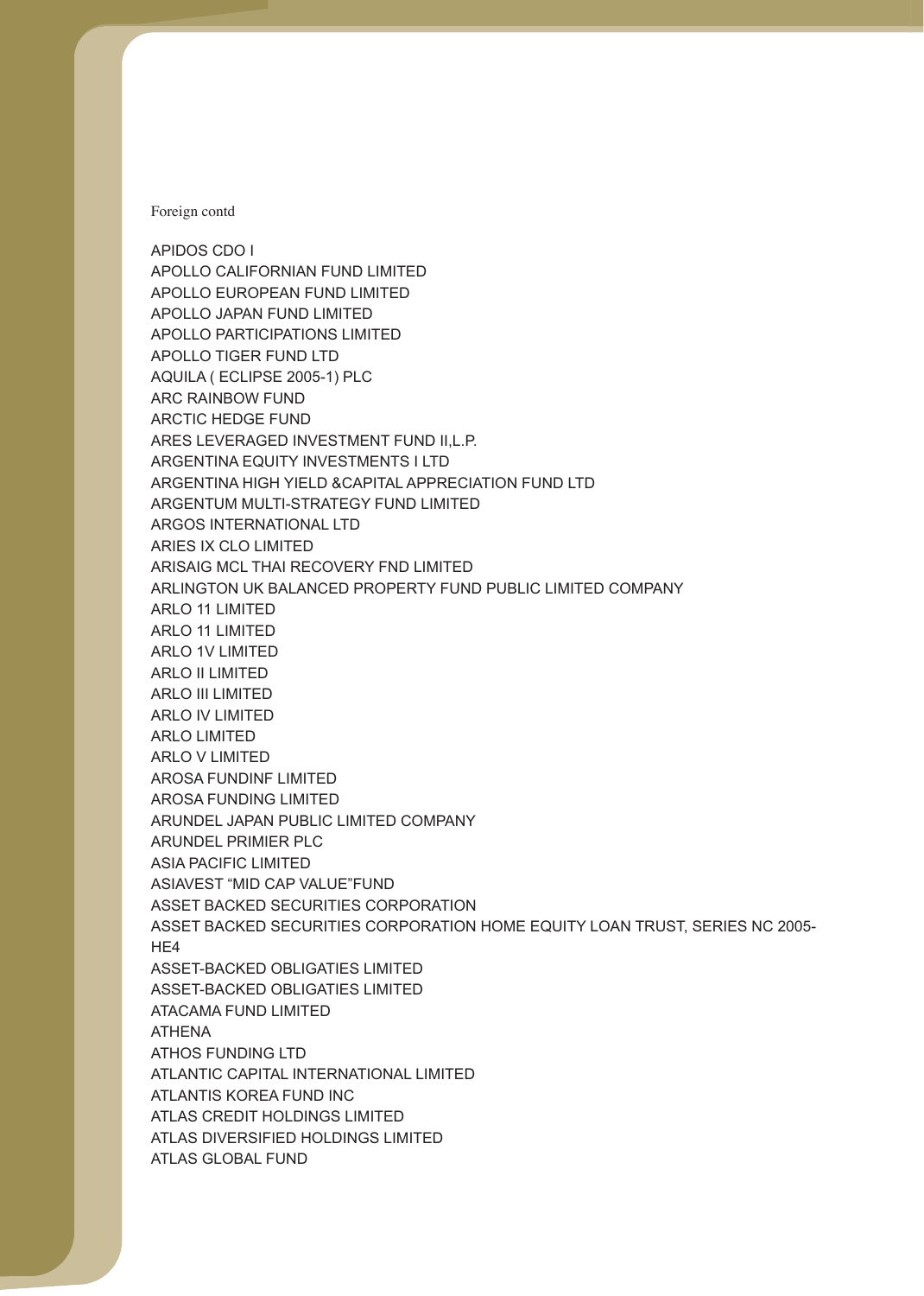AURUM EAGLE FUND LIMITED AURUM RESOURCE FUNDS BABSON CLO LIMITED ATLAS HOLDINGS LIMITED ATTICUS INTERNATIONAL LTD AURUM EUROPA FUND LIMITED AURUM FORTRESS FUND LIMITED AURUM GOLD FUND LTD AURUM INVESTOR FUND LTD AURUM MULTI -FUND LTD AURUM SPECTRA FUND LIMITED AURUM SPECTRA FUND LTD AURUM UNIVERSAL FND LTD AURUM UNIVERSAL FUND LIMITED AVALON CAPITAL LIMITED AVOCET MINING PLC AXEON HOLDINGS PUBLIC LIMITED COMPANY AZUR GLOBAL OUTLOOK FUND LIMITED BABSON CLO LIMITED 2005-11 BABSON CLO LIMITED 2005-II / BABSON CLON INCORPORATE 2005-II BABSON CLO LTD. 2004-II BAKER NYE SECURITIES LTD BALLYROCK CLO III INC BALTIC REPUBLIC FUND LIMITED BALTIC REPUBLICS FUND LIMITED BANC OF AMERICA LARGE LOAN, INC BANC OF AMERICA LARGE LOAN, INC. BANK OF IRELAND GLOBAL FUNDS LIMITED BARCLAYS BANK PLC BARCLAYS BANK PUBLIC LIMITED COMPANY BARCLAYS CAPITAL (CAYMAN) LIMITED BARCLA\YS CAPITAL (CAYMAN) LIMITED BASSI COMPANY LIKMITED BASSI COMPANY LIMITED BATTERY FUND LTD BAY HARBOUR PARTNERS LTD BBV LATLNVEST CENTRAL AMERICAN AND CARIBBEAN FUND INC BC TECHNOLOGIES PLC BDT INVEST JAPAN FUND ( ACCUMULATRO) LIMITED BEAR STEARNS COMMERCIAL MORTGAGE SECURITIES INC BEAR STERNS COMMERCIAL MORTGAG SECURITIES INCORPORATE BEAVER CREEK FUND INC BEDE INTERNATIONAL MULTI-MANAGER FUND LTD BELINVEST BRAZIL SELECT FUND LIMITED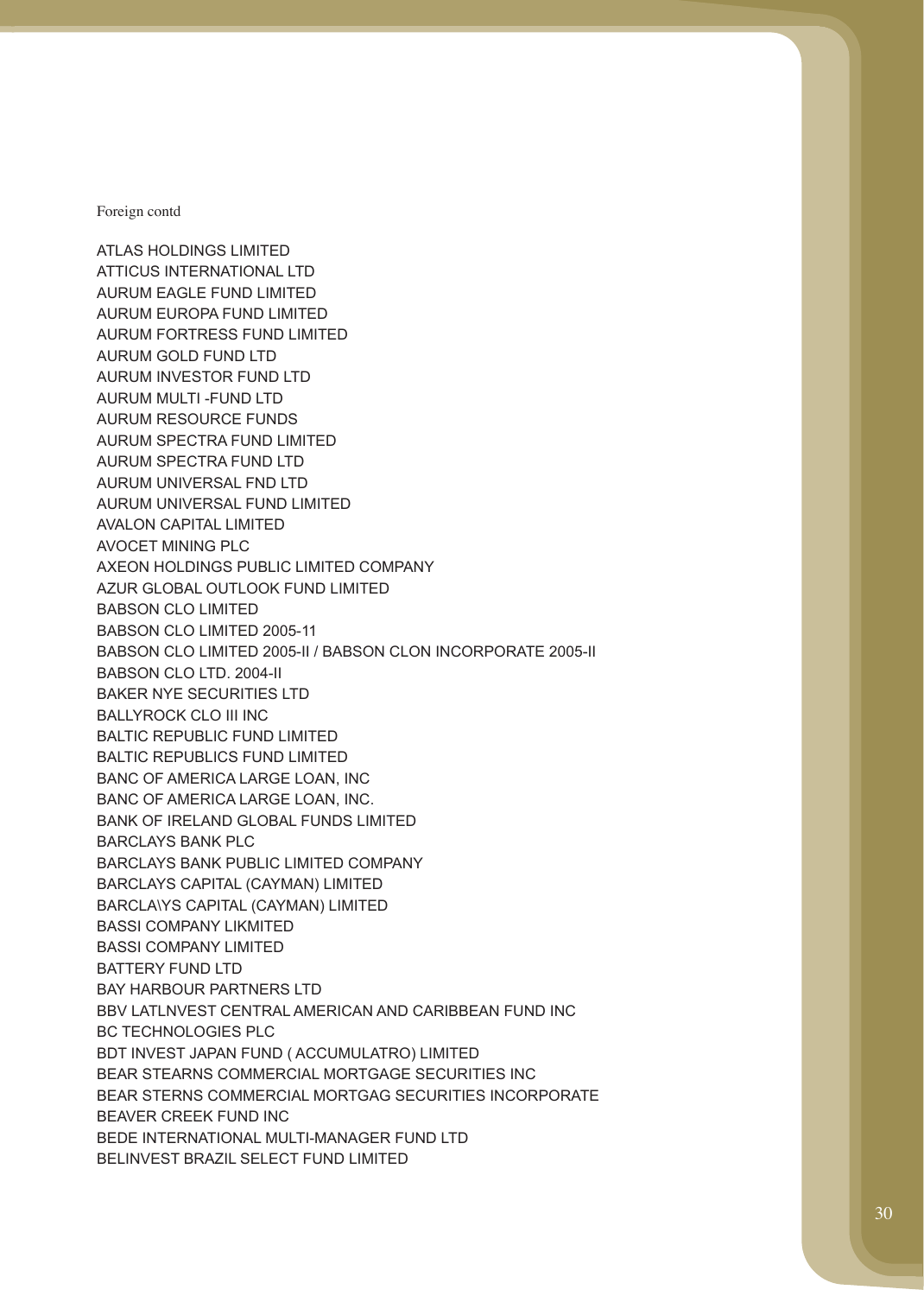BELLINGHAM OFFSHORE FUNDS LIMITED BICC GROUP BIRKENSTEIN LIMITED BLACKROCK SENIOR INCOME SERIES II BLUE OAK DIVERSIFIED FUND BELINVEST REALTY FUND LIMITED BELLE HAVEN ABS CDO LIMITED BEM INTERNATIONAL LTD BENNELONG ASIA PACIFIC MULTI STRATEGY EQUITY FUND LIMITED BENTLEY INTERNATIONAL EQUITY LIMITED BERNARD NATIONAL LOAN INVESTORS, LTD. BERNSTEIN MULTI-STRATEGY FIXED INCOME HEDGE FUND LTD. BETA GRAN CARIBE LIMITED BETA MEKONG FUND LIMITED BETA VIET NAM FUND LIMITED BIA PACIFIC FUND BID FOODSERVICE (UK) LIMITED BIDVEST (UK) LIMITED BIG SKY MULTISTRATEGY FUND LIMITED BIRCHINGTON INVESTMENTS LIMITED BISHOPSGATE CDO LIMITED SERIES 4 BISHOPSGATE CDO LIMITED SERIES 5 BISHOPSGATE CDO LIMITED SERIES-----1 BISHOPSGATE CDO LIMITED SERIES-----3 BISHOPSGATE PREMIER FINANCE PLC BLACK DIAMOND CLO 2005-1 LTD BLACK DIAMOND LTD BLENHEIM TANGIBLE ASSET FUND BLUE RIDGE OVERSEAS LTD BLUE TIGER INVESTMENT CO. LTD BN FUNDAMENTAL EQUITY FUND LIMITED BNP PARIBAS BOATS BOATS INVESTMENTS (NETHERLANDS) B.V. BOXMORE INTERNATIONAL PLC BRANDYWINE SELECT FUND LTD BRASCAN REAL ESTATE CDO 2004-1 BRAZOS HIGHER EDUCATION AUTHORITY INC BRIDGEND GROUP PLC BRISTOL FUND LTD BRITISH SKY BROADCASTING GROUP PLC BRYANT PARK CDO LIMITED BUCHANAN ECU EUROPEAN HEDGE FUND LTD BUCHANAN FUND LTD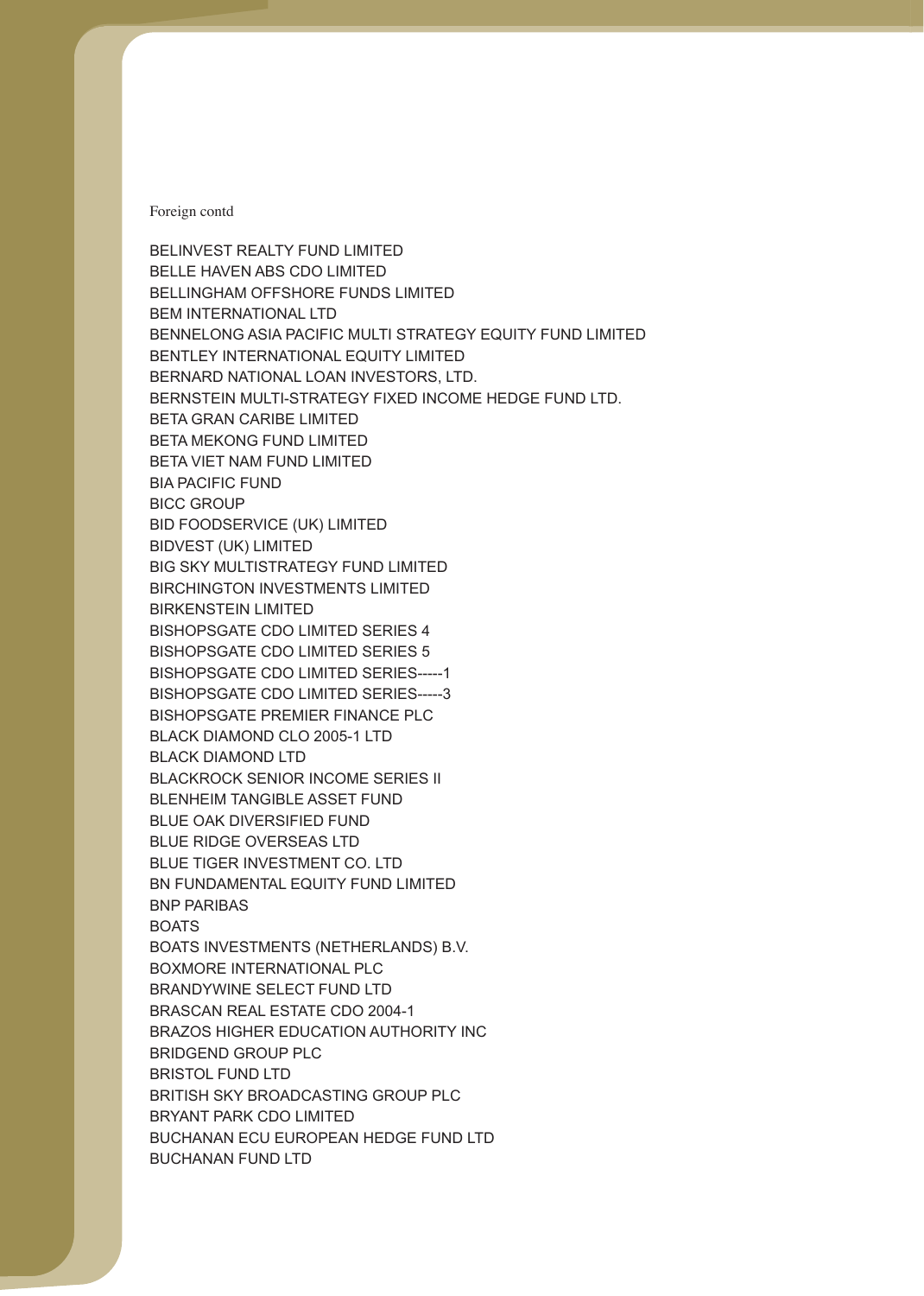C-BASS CBO XII LIMITED C0RSAIR (JERSEY) LIMITED CABS LIMITED CADWYN GLOBAL CAM-GTF LIMITED CAMBER 3 PLC CENSUS INVESTMENTS 26 PLC CENTURION CDO 8 LIMITED CENTURION CDO 9 LIMITED CHESS LIMITED CHEYNE FINANCE PLC CHEYNE MANAGED CSO FUND LIMITED CIMARRON CDO LIMITED BZW HEDGED GLOBAL BOND FUND LIMITED CA IB EMERGING RUSSIA FUND LIMITED CAIRN CAPITAL CREDIT OPPORTUNITIES FEEDER FUND CALLIDUS DEBT PARTNERS CLO FUND III, LTD. CALLUNA PLC CANTERBURY GROWTH FUND LTD CANTILLON HEALTH LIMITED CAP LEASE CDO 2005-1 CAPITAL SOURCE 2004-1 CAPITAL TRUST RE CDO 2005-1 LIMITED CAPITALSOURCE COMMERCIAL LOAN TRUST 2004-2 CASTLE HARBOR 11 CLO LTD CATHEDRAL CAPITAL PLC CAZENOVE UK DYNAMIC ABSOLUTE RETURN FUND LIMITED CC AISIA ABSOLUTE RETURN FUND LIMITED CEDARHOLT FUND LIMITED CELF LOAN PARTNERS B. V. CENTRAL ASIAN INVESTMENT COMPANY LIMITED CERBERUS INTERNATIONAL LTD CHASER CAPITAL CURRENCY FUND LIMITED CHATHAM FUND LTD CHATHAM LIGHT CLO, LIMITED CHESAPEAKE FUND LTD CHESCOR INDIAN INVESTMENT COMPANY LIMITED CHINA AERONAUTICAAL TECHNOLOGY FUND LIMITED CHINA AERONAUTICAL TECHNOLOGY FUND LIMITED CHINA ENTERPRISE DEVELOPMENT FUND LIMITED CHINA NORTH INDUSTRIES INVESTMENT LIMITED CID FINANCE B.V. CIT EDUCATION LOAN TRUST 2005-1 CITI INVESTMENT FUNDS [CAYMAN] LIMITED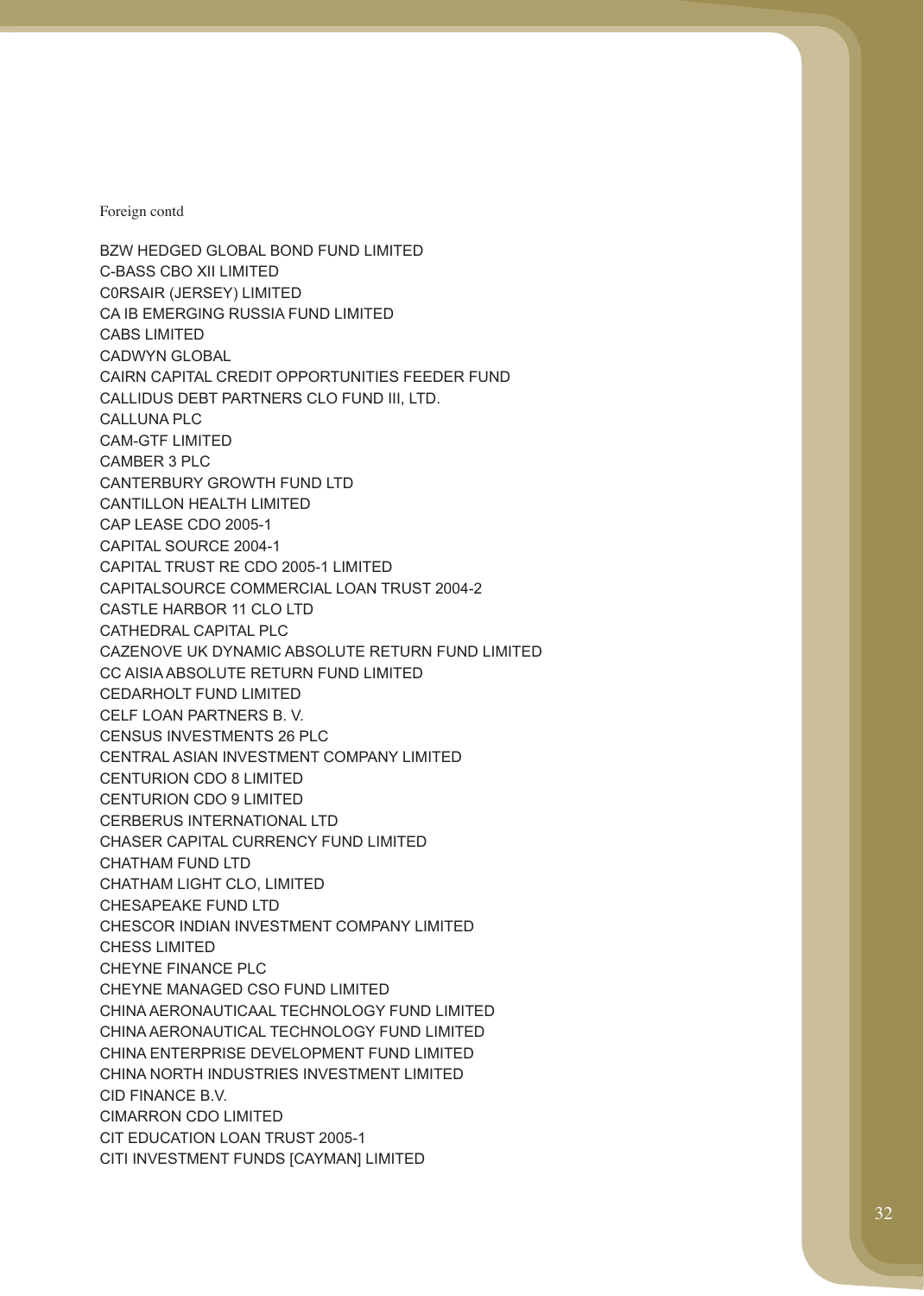CODERE FINANCE (LUXEMBOURG )S.A. COPLEX RESOURSES N.L. CORDUSIO RMBS S.R.L. CORSAIR (JERSEY) LIMITED CORSAIR (JERSEY) NO 2 LIMITED CORSAIR (JERSEY) NO 6 SERIES 1 CORSAIR (JERSEY) NO. 2 LIMITED CORSAIR (JERSEY) NO. 6 LIMITED CORSAIR (JERSEY) NO.3 LIMITED CORSAIR (LUXEMBOURG) NO. 10 S.A. CORSAIR (LUXEMBURG) NO 10 S.A. CORSAIR (NETHERLANDS) BV CORSAIR (NO 2 ) LIMITED SERIES 34 CORSAIR -SERIES3 CITICORP EVERBRIGHT CHINA FUND LIMITED CLASSIC FINANCE B. V. CLASSIC FINANCE B.V. CLEATIS FINANCIAL FUND LIMITED CLIFTON STREET FINANCE LIMITED CLYDESDALE STRATEGIC CLO I, LTD. CMBS SPOKE 2005-1 LTD CMEC CHINA INDUSTRIAL HOLDINGS LIMITED COAST ASSET MANAGEMENT CORPORATION TRADING ADVISOR COLLEGE LOAN CORPORATION TRUST I COLLEGIATE FUNDING SERVICES EDUCATION LOAN TRUST 2005-A COLTS 2005-1 LIMITED COLTS REPACK TRUST 2004-1 COMAC INTERNATIONAL N.V. COMMODARE CDO 111, LTD CONCORDE GLOBAL FUND LIMITED CONCORDIA CAPITAL LTD CONDOR LATIN OPPORTUNITY FUND LTD CONSTANS EQUITY LONG/SHORT FUND LIMITED CONSTELLATION CONVERTIBLES LIMITED CONSTELLATION FUND LIMITED CONSULTA ALTERNATIVE STRATEGY FUND LIMITED CONVERTIBLE ARBITRAGE FUND COOKSON GROUP PLC COOPERATIEVE CENTRAL RAIFFEISEN - BOERENLEENBANK BA COPPERTREE MUSTANG FUND LIMITED CORINTHIAN ASSET MANAGEMENT, LTD. CORSAIR (JERSEY ) NO. 3 LIMITED CORSAIR (NETHERLANDS) B.V. CORSAIR JERSEY LTD SERIES 251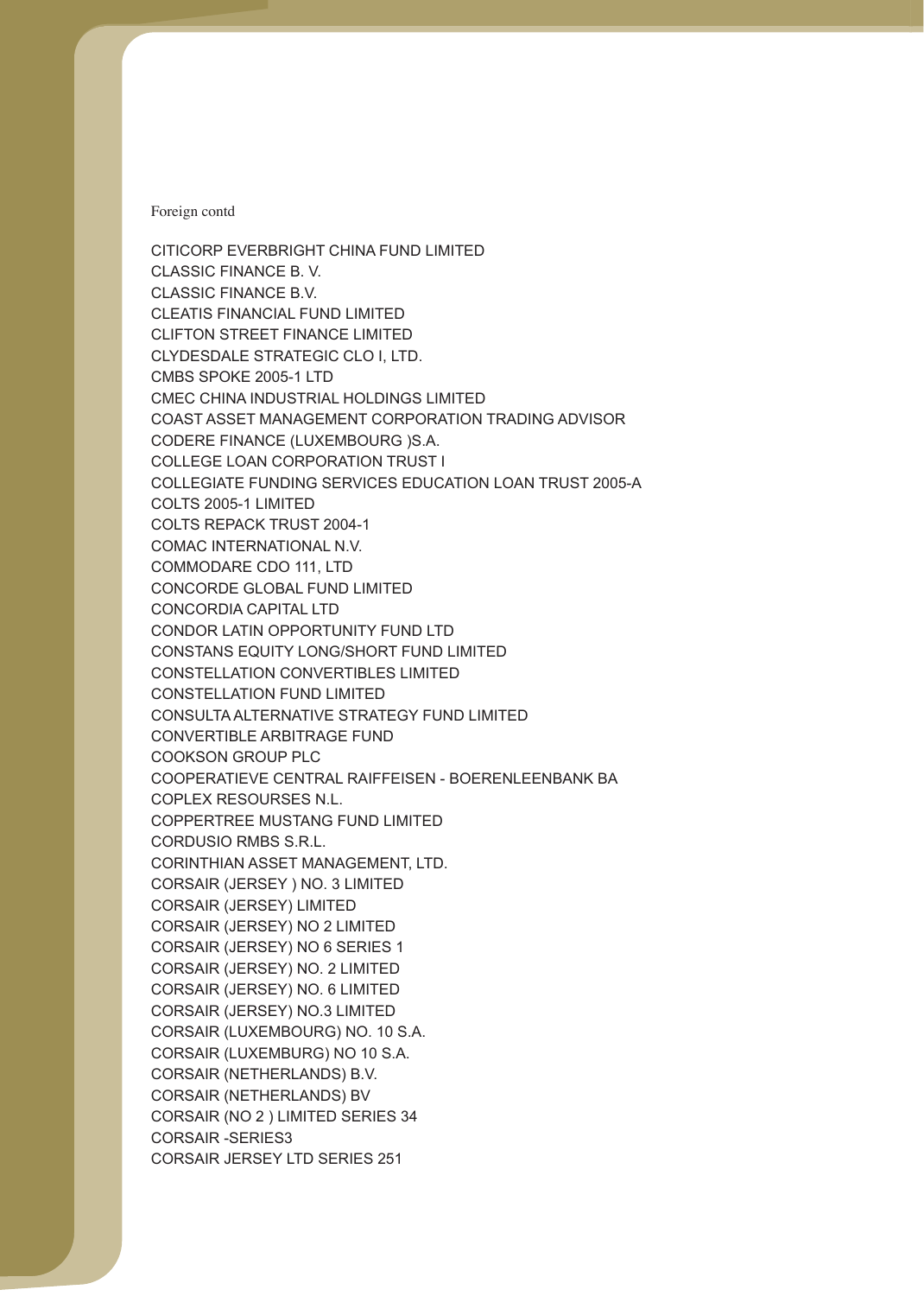CORSIAR FINANCE (IRELAND) NO 6 LIMITED DB NEW WORLD FUND LIMITED DEAN WITTER SPECTRUM FUND LIMITED DENOVO EUROPE FUND LIMITED DISCOVER EUROPE INVESTMENTS DOW JONES CDX COWEN ENTERPRISE FUND N.V. CQS EQUITY OPPORTUNIES FEEDER FUND LIMITED CRAFT JSS 2003-3 LIMITED CREDIT SUISSE FIRST BOSTON INTERNATIONAL CREDIT SUISSE FIRST BOSTON MORTGAGE SECURITIES CORP. CREDIT SUISSE FIRST BOSTON MORTGAGE SECURITIES CORPORATION. CREDIT SULSSE FIRST BOSTON INTERNATIONAL CREDITON MINERALS PLC CREST 2004-1 CRM U.S.VALUE FUND ,LTD CS CAPITAL STRATEGIES FUND LTD CS FIRST BOSTON GLOBAL PERFORMANCE FUNDS CS STRUCTURED CREDIT FUND LTD CULROSS GLOBAL LIMITED CUMBER INTERNATIONAL S.A. CVO GREATER CHINA FUND INC CYRUS-EMN LTD CZECH VALUE FUND D.E.M. LTD DALI CAPITAL PLC DAMOVA 111 S.A. DARMEL OVERSEAS LTD DAVIS SQUARE FUNDING III LIMITED DAVIS SQUARE FUNDING IV LIMITED DBINVESTOR SOLUTIONS PLC DELTEC EMERGING MARKETS DEBT FUND LTD DERIVATIVE MARKET HOLDINGS LIMITED DERIVATIVES INVESTMENT SERIES FUND LIMITED DIMENSIONAL FUNDS PLC DISCOVER INVESTMENT COMPANY DISCOVERY 111 LIMITED DISTINCT EUROPE B.V. DOUBLE BLACK DIAMOND LTD DOW JONES CDX. NA. HY. 3-2 DOW JONES CDX. NA. HY. 3-3 DOW JONES CDX.NA.HY.3-1 DOW JONES CDX.NA.HY.3-3 8.00 % CREDIT - LINKED TRUST DOW JONES CDX.NA.HY.4-1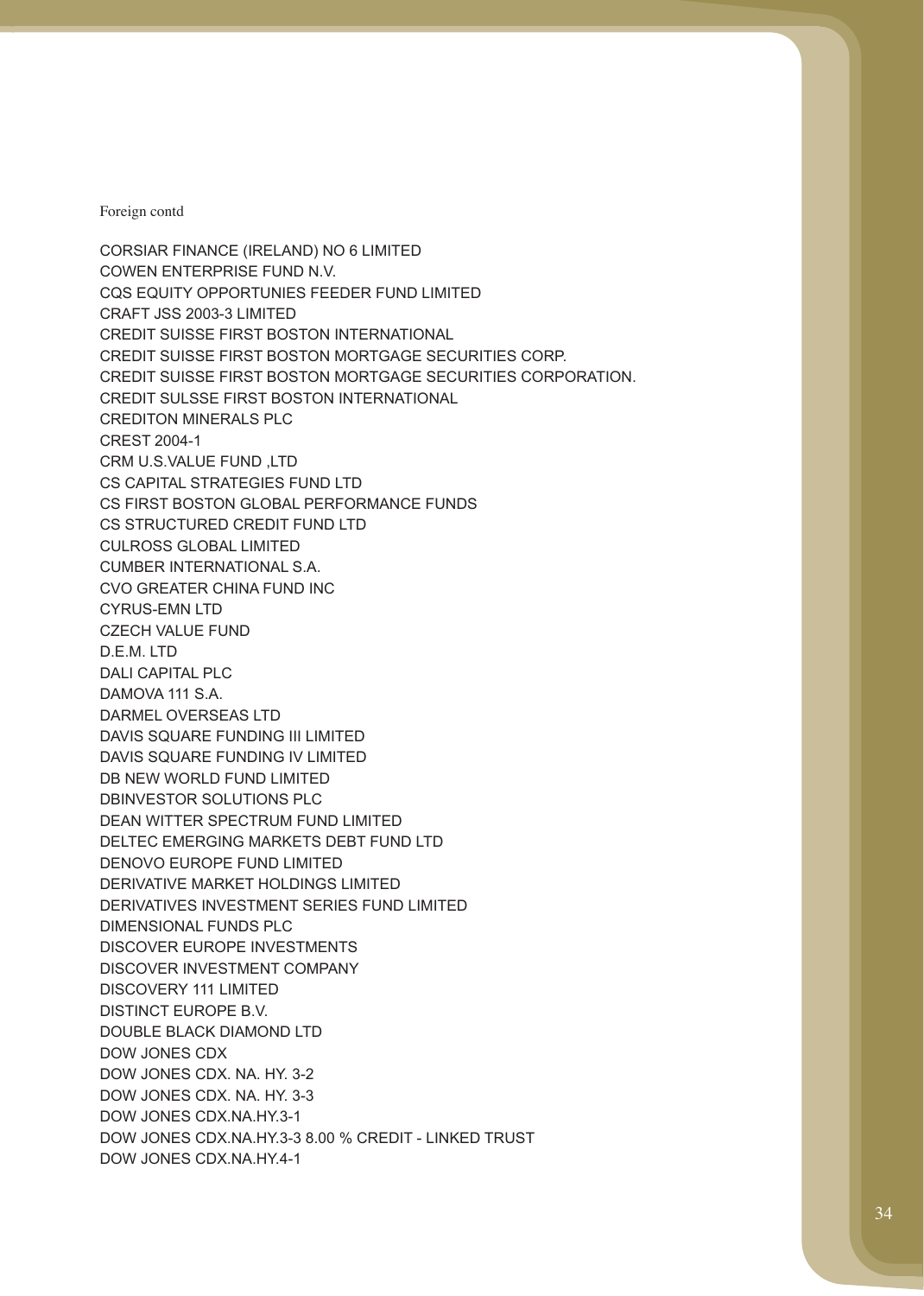DUKE FUNDING HIGH GRADE I, LIMITED DUKE FUNDING VIII LIMITED DYNASO 2005-1 LIMITED E.L.A.N. LIMITED EAGLE-FX ELM B V 27 ELM B V SERIES 13 ELM B V SERIES 14 ELM B V SERIES 15 ELM B V SERIES 16 ELM B V SERIES 17 ELM B V SERIES 18 ELM B V SERIES 20 ELM B V SERIES 21 ELM B V SERIES 22 ELM B V SERIES 24 ELM B V SERIES 25 ELM B V SERIES 26 ELM B.V ELM BV SERIES 12 EMCOR LIMITED DOW JONES CDX.NA.HY.4-2 DOW JONES CDX.NA.HY.4-3 DOW JONES CDX.NA.HY.7.75& CREDIT LINKED TRUST DRESDNER BANK AKTIENGESELLSCHAFT DRESDNER BANK AKTIENGESELLSCHAFT DRYDEN V111-LEVERAGED LOAN CDO 2005 DUET CONVERTIBLE FUND LIMITED DUET GLOBAL OPPERTUNITIES FUND LIMITED DUKE FUNDING HIGH GRADE 111, LIMITED DUNLOE 2005-I LTD E & P EUROPE LONG/SHORT FUND LIMITED E\*TRADE ABS CDO III, LTD E-MAC DE 2005-1 B.V. EAGLE GLOBAL LTD EAGLE-FX LTD EDEN FLAGSHIP FUND LIMITED EDUCATION LOANS INCORPORATED ELECTRICITY SUPPLY BOARD ELEMENT CAPITAL FEEDER FUND LIMITED ELLINGTON OVERSEAS PARTNERS LTD ELM B.V. ELM B.V. LIMITED EMERALD EQUITY COMPANY PLC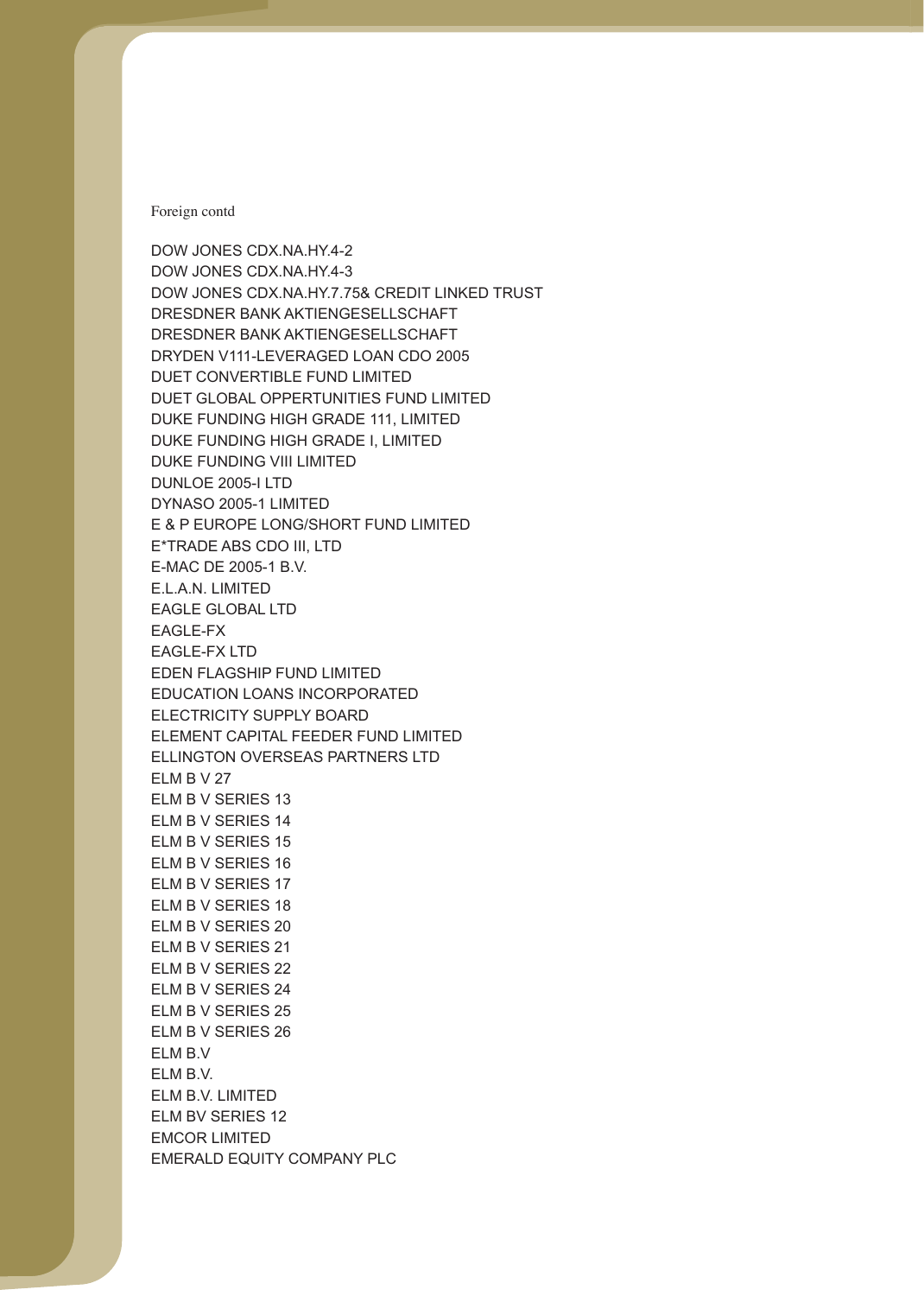EMERGING MARKETS FIXED INCOME FUND EPIC (UNITE) PLC EPISODE INC. FG4 S.A. EMERALD INVESTMENT TRUST PLC EMERTGING ASIAN STRATEGIES FUND LTD ENCHANCED MORTGATE-BACKED SECRUITIES FUND V LIMITED ENSEC HOME FINANCE POOL I LIMITED EPIC DISTRESSED DEBT OPPORTUNITY FUND LIMITED EQUEST INVESTMENTS BULGARIA LIMITED ERMITAGE AGEA FUND LTD ERMITAGE GLOBAL MINING INVESTMENT FUND LIMITED ERMITAGE NORTH AMERICA FUND ERMITAGE SELZ FUND LIMITED ERMITAGE UK VALUE FUND LTD ESCADA AKTEINGELELLSCHAFT ESTIA MORTGAGE FINANCE PLC ETHICAL CDO I (JERSEY NO 1) LIMITED EUFEX INVESTMENT FUNDS SPC EURO-PARTNERS ARBITRAGE FUND LTD EUROLIFE ASSURANCE GROUP PLC EUROPA FUNDS LIMITED EUROPEAN CATALYST FUND LIMITED EUROPEAN INVESTMENT BANK EUROPEAN VALUE FUND LIMITED EUROVEST LTD EVEREST CAPITAL FRONTIER 11 LTD EVEREST CAPITAL FRONTIER LTD EVEREST CAPITAL INTERNATIONAL LTD EWART PLC F S THAMOS INVESTMENT LIMITED FAGE DAIRY INDUSTRY S A FAIR ISLE CDO LIMITED FAIRFIELD STREET SOLAR 2004-1 FAIRFIELD SENTRY LIMITED FAR EASTERN FINANCIAL EQUITIES LIMITED FARRINGDON MORTGAGES NO 1 PLC FASLCON FUND INTERNATIONAL,INC. FATCHOY INCOME FUND [SFR]N.Y. FATCHOY INCOME FUND [US\$] N.Y. FENCHURCH GAMMA FUND LIMITED FEROX CREDIT FUND LIMITED FFM SJO GLOBAL FUND LTD FIA FUND LIMITED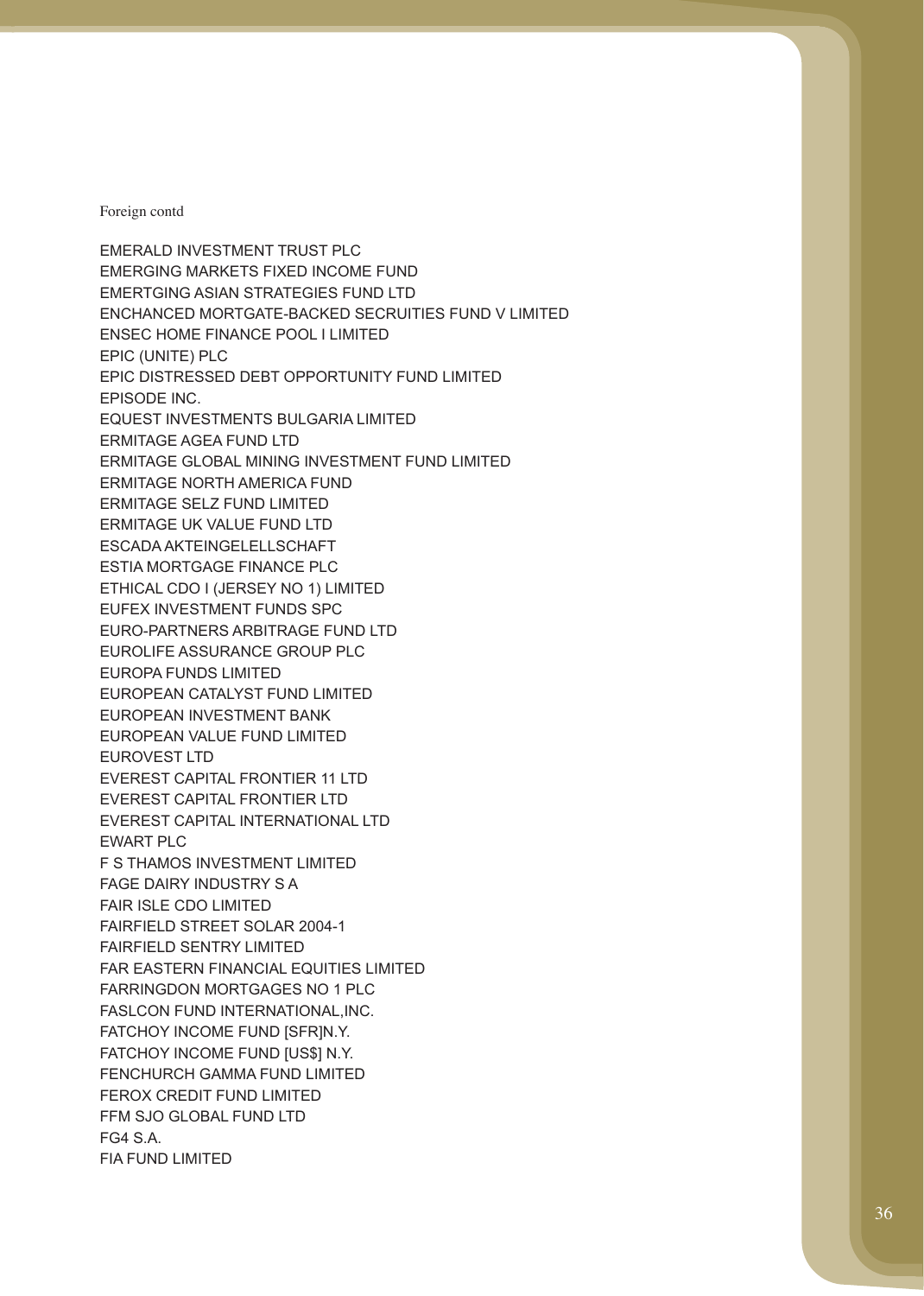FOUR CORNERS CLO 2005-I LIMITED FPPE FUND PLC GALEN HOLDINGS PLC GEMS PROGRESSIVE FUND LIMITED GENESIS CONDOR FUND LIMITED GENUS 15 FUND LIMITED FIDELITY SPECIAL VALUES PLC FIDES ABSOLUTE APPRECIATION FUND FIDES CAPITAL GROWTH FUND FIDIS RETAIL FINANCIAL SERVICES (IRELAND) PLC FIELD POINT I, LIMITED FIELD POINT II, LIMITED FIL EUROPEAN EQUITY MARKET NEUTRAL FUND FIL LEVERAGED U.S. GOVERNMENT BOND FUND LIMITED FINSBURY GROUP LIMITED FIRST 2004-II CLO LTD FIRST NATIONAL BUILDING SOCIETY FIRST STATE INVESTMENTS GLOBAL RESOURCES LONG SHORT FUND LIMITED FIVE ARROWS CURRENCY FUND LIMITED FIVE ARROWS INTERNATIONAL BOND FUNDS LIMITED FIVE ARROWS INTERNATIONAL RESERVES LIMITED FJH ASSOCIATES INTERNATIONAL FUND LIMITED FLA INTERNATIONAL FUND LTD FMC REAL ESTATE CDO 2005.1 LIMITED FOCUS DIY (FINANCE) PLC FOREST GLOBAL CONVERTIBLE FUND LTD FORTRESS ABS OPPORTUNITIES LTD FRAMLINGTON BULGARIA FUND LIMITED FRIEDBERGMILSTEIN PRIVATE CAPITAL FUND I FRM DIVERSIFIED 111FUND PCC LIMITED FRONTPOINT OFFSHORE ENERGY HORIZONS FUND LIMITED FRONTPOINT OFFSHORE LEVERAGED MULTI-STRATEGY FUND SERIES A, LIMITED FTC FUTURES FUND LTD FUBON TAIWAN PHOENIX FUND LDC G-FORCE CDO 2003-1 LTD. GAIA HEDGE 11 LIMITED GALAXY IV CLO LIMITED GANDHARA MASTER FUND LIMITED GEM SOUTH ASIA INVESTMENT COMPANY LIMITED GEM SOUTH ASIA INVESTMENT COMPANY LIMITED GEMS PROGRESSIVE FUND LTD GEMSTONE CDO II LIMITED GEMSTONE CDO LIMITED GENERAL ELECTRIC CAPITAL CORPORATION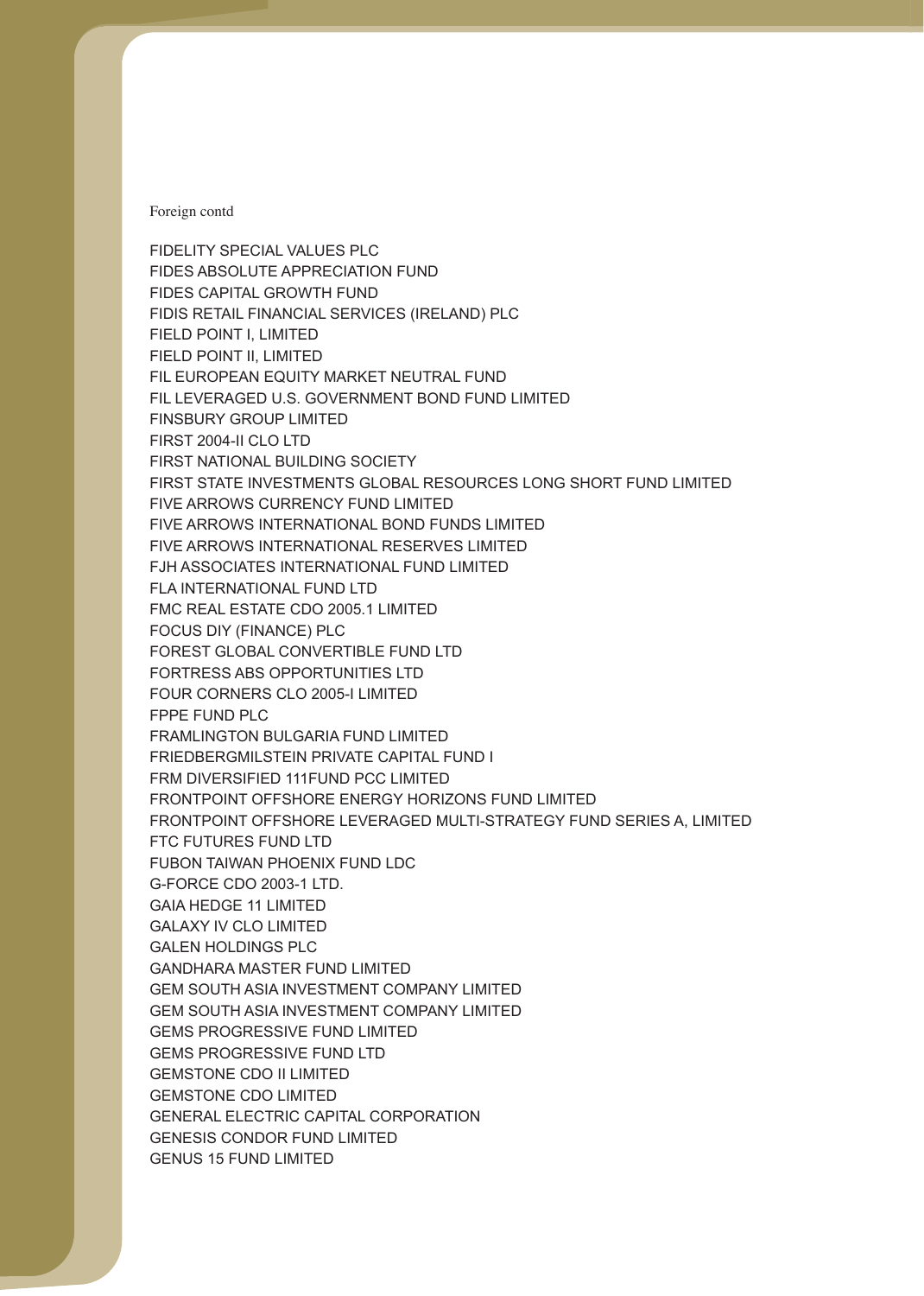GERRESHEIMER HOLDINGS GMBH GRAHAM MACRO FUND LIMITED GRANITE FINANCE LIMITED GRANITE VENTURES I LIMITED GREECE FUND LIMITED GREENE KING FINANCE PLC GULF STREAM 2005-1 GEOMATRIX PACIFIC HEDGE FUND LTD GHC STRATEGIC ARBITRAGE LTD GLG MARKET NEUTRAL FUND GLOBAL ASSET PROGRAMME LIMITED GLOBAL ATTIC INC GLOBAL CAPITAL FUND COMPANY LIMITED GLOBAL CONTINUUM FUND LTD GLOBAL CROSSING (UK) FINANCE PLC GLOBAL ENHANCED LOAN FUND S.A. GLOBAL FINANCIAL SPECIAL SITUATIONS LIMITED GLOBAL MANAGED PORTFOLIO FUND LIMITED GLOBAL MORTGAGE SECURITIZATION 2005-A LIMITED SEIRES 2005-A NOTES GLOBAL STRATEGIC ALLIANCE FUND N.V. GLOBAL STRATEGIC INVESTMENT EAGLE LIMITED GLOBAL STRATEGIC INVESTMENT TIGER LIMITED GLOUCESTER STREET ABS CDO I LIMITED GOLD PLAINS SECURITIES S A GOLDMAN SACHS INTERNATIONAL GOTTEX VALUE ADDED FUND LIMITED GOVETT EMERGING MARKETS INCOME FUND LIMITED GOVETT INDIA FUND LIMITED GOVETT INVESTMENT INTERNATIONAL LIMITED GOVETT MEXICAN HORIZONS INVESTMENT COMPANY LIMITED GOVETT SAFEGUARD FUNDS LIMITED GOVETT SAFRGUARD FUNDS LIMITED GRAHAM GLOBAL INVESTMENT FUND LTD GREAT LAKES LLC GREEN CAY EMERGING MARKETS FUND INC GREEN FOREST SECURITIES LIMITED GREEN LANE CLO LTD GRUBER & MCBAINE INTERNATIONAL GSC EUROPEAN CDO 11 S.A. GSC PARTNERS CDO FUND V, LIMITED GT AFRICA FUND LIMITED GT NEWLY INDUSTRIALISED COUNTRIES FUND GT NEWLY INDUSTRIALISED COUNTRIES FUND LIMITED H.E.A.T. MEZZANINE I-2005 S.A.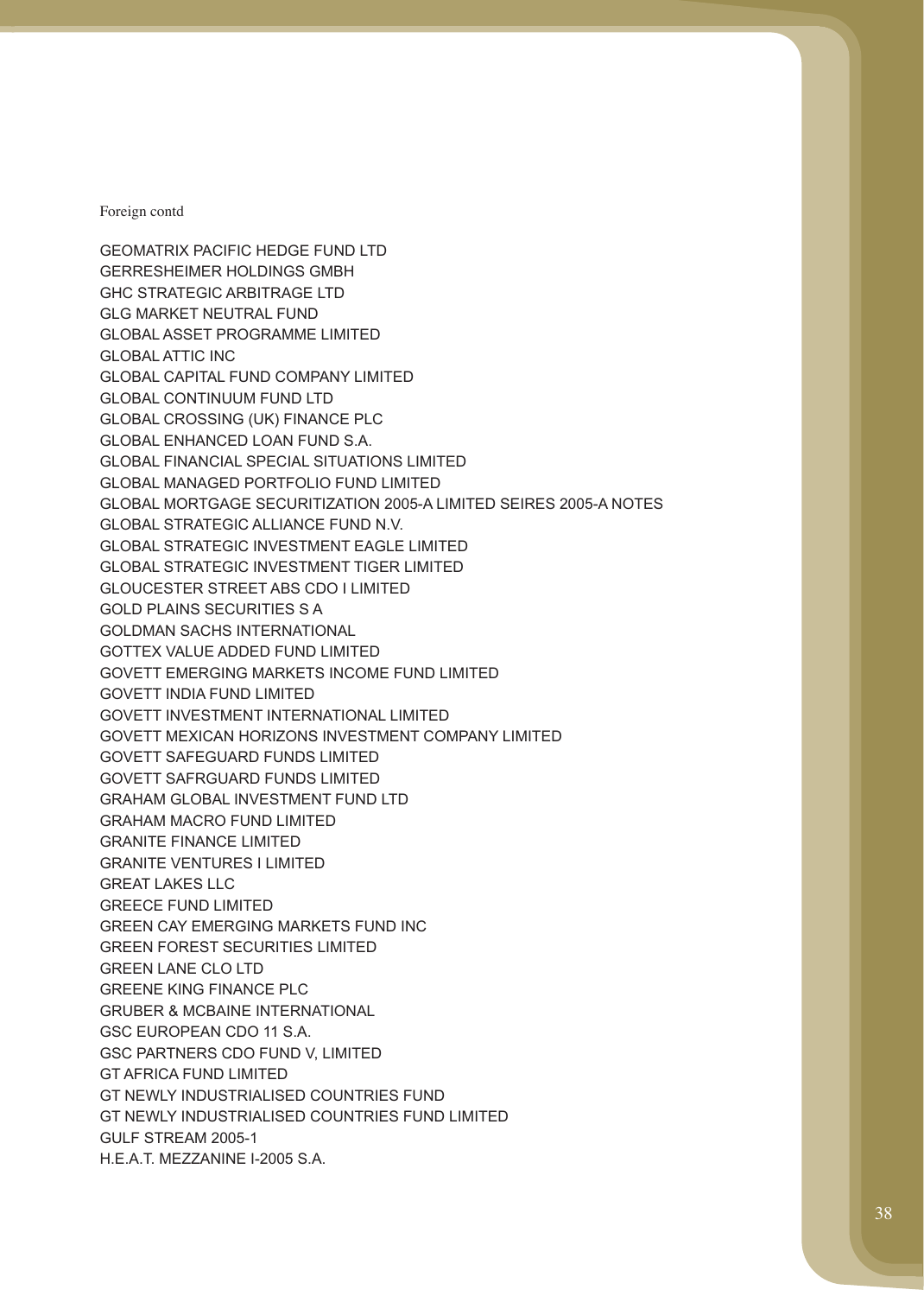**HAMBROS** HEMISPHERE CDO PLC HOHENSYBURG PLC HTS FUND LIMITED IBN MAJID EMERGING MARKETS FUND INSINGER ZEUS [OS] FUND HALCYON OFFSHORE EVENT-DRIVEN STRATEGIES FUND HAMBRO-SPINNER RENAISSANCE FUND LTD HAMLET 1 LEVERAGED LOAN FUND B.V. HAMON STRATEGIC FUNDS HARVEST CLO II S.A. HAUSSMANN HHOLDINGS N.V. HELABA INTERNATIONAL FINANCE PLC HELIOS STRATEGIC LIMITED HELIX CONVERTIBLE OPPORTUNITIES FUND LTD HELIX GLOBAL LEVERAGE FUND HENDERSON NORTH AMERICAN EQUITY MULTI-STRATEGY FUND LIMITED HERACLITUS COMPANY LIMITED HERITAGE UNDERWRITING AGENCY PLC HERMES INTERNATIONAL FUND LIMITED HEWETT'S ISLAND CLO II LTD. HIGHBRIDGE CAPITAL CORPORATION HIGHER EDUCATION FUNDING 1 HSBC A;PHA FUNDS LTD HUNGTINGTON CDO. LIMITED HYUNDIA CAPITAL AUTO FUNDING 111 LIMITED IBI GLOBAL FUNDS LIMITED IESY REPOSITORY GMBH III FUND LTD III GLOBAL LTD INDIA ADVANTAGE FUND LIMITED INDIA DEBT FUND LIMITED INDIA PERFORMANCE FUND LTD INDIAN OPPORTUNITIES FUND LIMITED INFINITY EMERGING OPPORTUNITIES LIMITED INFINITY FINANCE PLC INFINITY INVESTORS LIMITED INMAN SQUARE FUNDING I,LTD INTEGRAL BOND ARBITRAGE FUND LIMITED INTEGRAL HEDGED ASSETS LIMITED INTERNATIONAL BONDS INVESTMENT LIMITED INTERNATIONAL BONDS INVESTMENTS LIMITED INTESA BANK (IRELAND) PLC INTESA IRELAND (IRELAND) PLC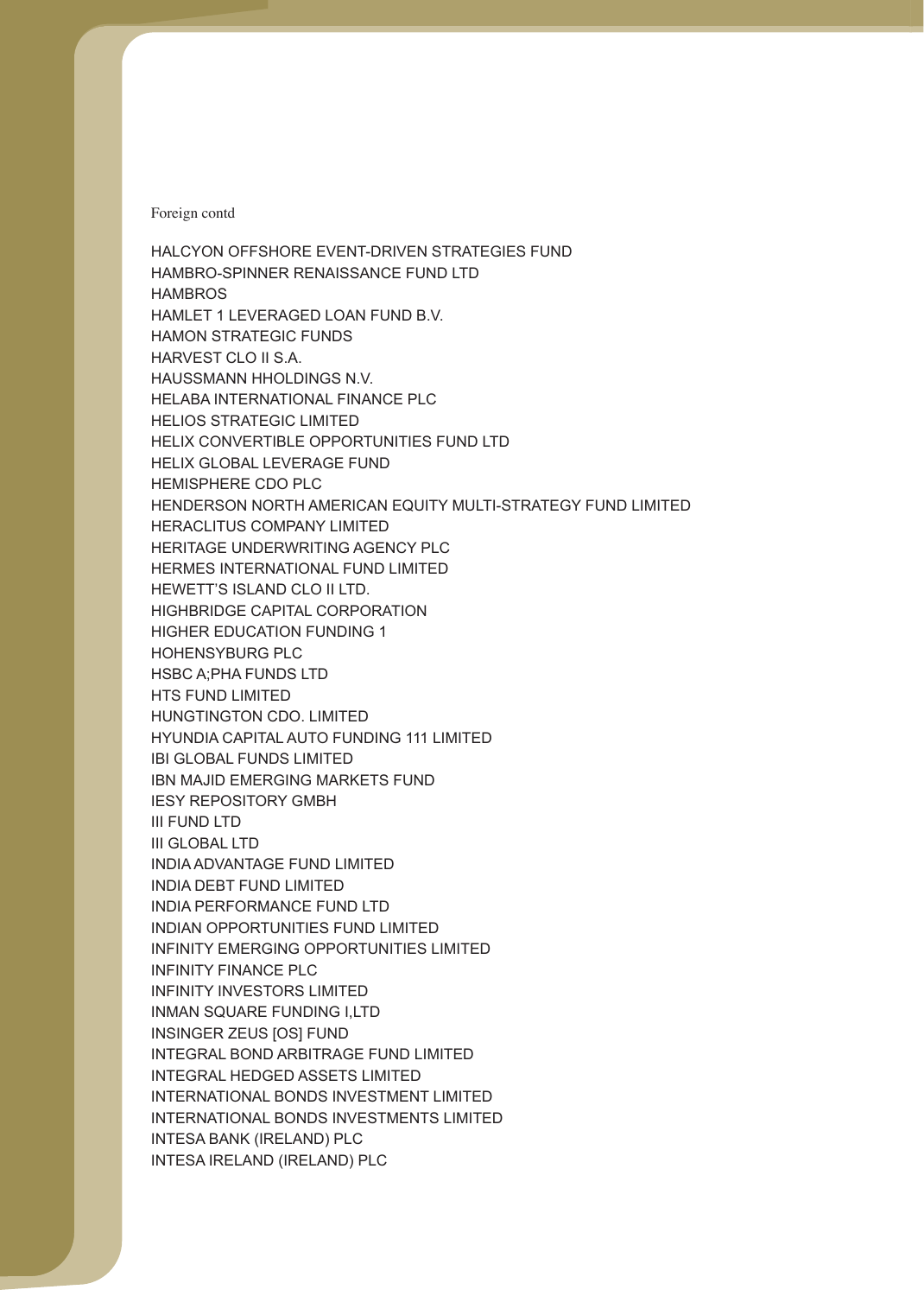IRISH PERMANENT JAMES CREAN PLC JPMORGAN FLEMING FUNDS JUBILEE CDO V B V JUPITER FINANCE LIMITED KIRKWOOD CDO 2004-1 LIMITED KLEROS PREFERRED FUNDING, LIMITED INVESTEC GLOBAL STRATEGY FUND LIMITED IRISH PERMANENT BUILDING SOECIETY IRISH PERMANENT INTERNATIONAL FUNDS PLC ISCHUS CDO 1 LTD J.P. MORGAN CHASE COMMERCIAL MORTGAGE SECURITIES CORP. JB CONVERTIBLE AND HIGH YIELD HEDGE FUND JERMYN INVESTMENT PROPERTIES PLC JP MORGAN FLEMING FUNDS JP MORGAN FLEMING INVESTMENT FUNDS JPMORGAN FLEMING INVESTMENT FUNDS JPMORGAN FLEMING LIQUIDITY FUNDS JUBS AG, JERSEY BRANCH JULIUS BAER GLOBAL RATES HEDGE FUND JUNO INTERNATIONAL PARTICIPATIONS LIMITED JUPITER CAPIAL LIMITED JYSKE BANK A/S KA TRADING FUND LIMITED KABEL DEUTSCHLAND GMBH KABEL DUETSCHLAND KAIROS NORTH EUROPEAN FUND LIMITED KAZAKHSTAN INVESTMENT FUND LIMITED KBC ALPHA FUND SPC KELLNER DILEO INVESTORS CORP N.V. KENMAR GLOBAL HEDGE FUND LTD KENMAR PERFORMANCE PARTNERS BVI LTD KENSINGTON GLOBAL STRATEGIES FUND LTD KENT FUNDING LIMITED KEY EMERGING VALUE ,INC KEY LONGWOOD ,INC. KING STRRET CAPITAL LTD KKR FINANCIAL CLO 2005-1 LIMITED KLEINWORT BENSON EMERGING MARKETS FUND LIMITED KLEINWORT BENSON INTERNATIONAL INCOME BOND FUND LIMITED KLIO II FUNDING, LTD KLOCKNER INVESTMENT S.C.A. KNIGHTSBRIDGE INTEGRATED HOLDINGS 11 LIMITED KNIGHTSBRIDGE INTEGRATED HOLDINGS 111 LIMITED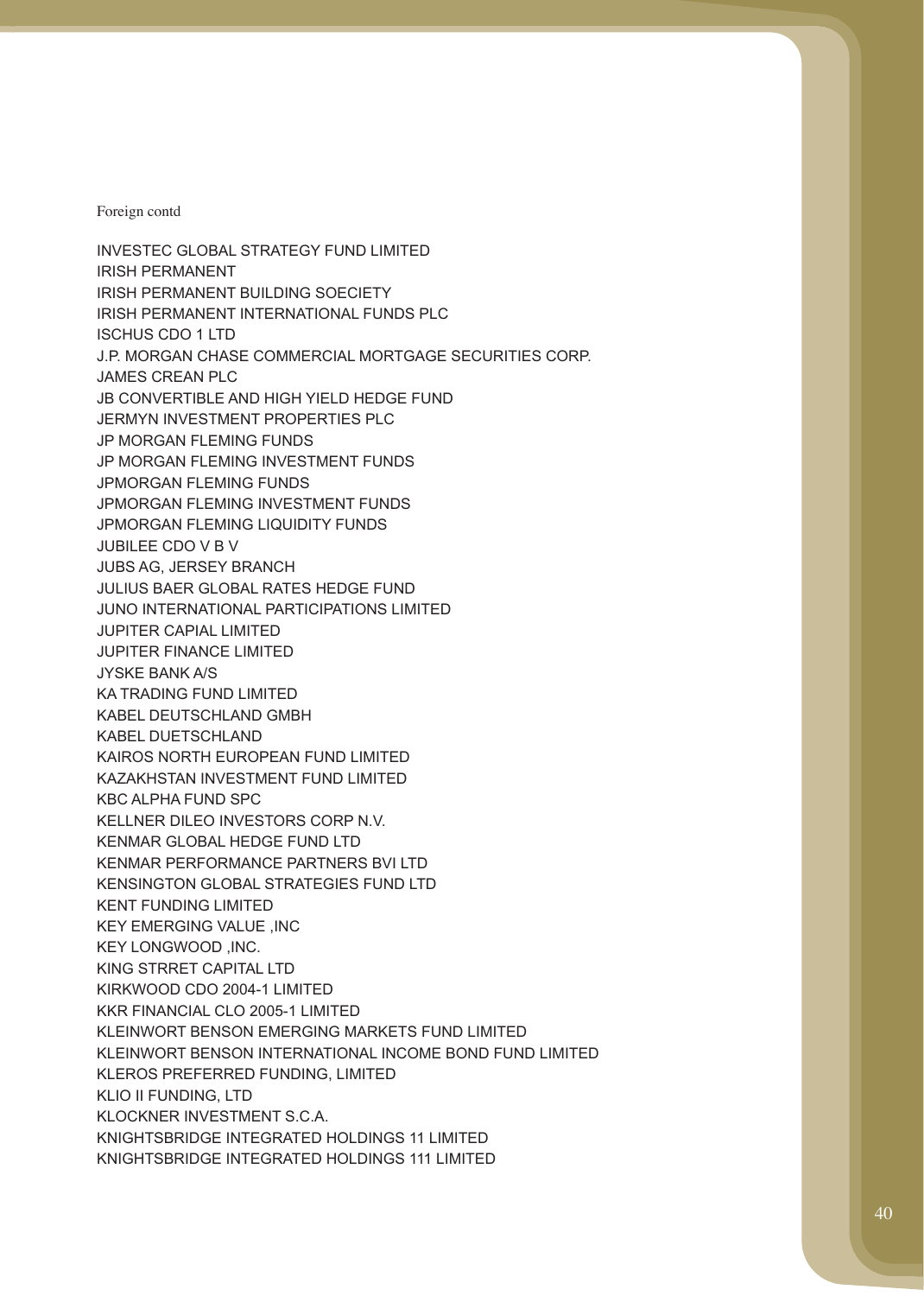LANSDOWNE MACRO FUND LIMITED LAZARD FRERES EMERGING MARKETS LUNAR FUNDING (LANSDOWNE CDO 1) CORP LUNAR FUNDING 1 LIMITED LUNAR FUNDING I LIMITED LUNAR FUNDING I LIMITED - SERIES NO 16 LUNAR FUNDING I LIMITED - SERIES NO 8 LUNAR FUNDING V PLC SERIES NO 1 LUNAR FUNDING V PLC SERIES NO 9 MACKIE MAGELLAN EMERGING MARKETS FUND LIMITED MANPOWER MARBLE FINANCE LIMITED LA FAYETTE OPPORTUNITY FUND LIMITED LANDMARK 111 CDO LTD LANE ARBITRAGE [INT] LIMITED LEOPARD CLO III B.V. LEVALLOIS HOLDINGS SAS LIBERTY ERMITAGE ASSET SELECTION FUND LIMITED LIBERTY HARBOUR CDO LIMITED 2005-1 / LIBERTY HARBOUR CDO INCORPORATED 2005-1 LIBERTY INTERNATIONAL MONEY FUNDS LIMITED LIBERTY INTERNATIONAL OPPORTUNITIES FUND LIMITED LIM ASIA SPECIAL FUND INC. LIMESTONE FINANCE B.V. LIONGATE SPC LONG TERM INVESTMENT FUND LIMITED LONG-INVEST USD FUND LONG-TERM CAPITAL V,LTD LONG-TERM CAPITAL VII LTD LONGPORT FUNDING II LIMITED LUNDIN MINING CORPORATION MADISON PARK FUNDING I LIMITED MAGNOLIA FINANCE 111 LIMITED MAGTEN OFFSHORE FUND LTD MARANATHA FUND LTD MARATHON CLO I LIMITED MARBLE ARCH RESIDENTIAL SECURITISATION NO. 3 LIMITED MARGATE FUNDING1 ,LTD MARINER ATLANTIC LTD MARITIME MULTI-SECTOR I,LTD MARKET SQUARE CLO LIMITED MARTIN CURRIE SINO - AMERICAN 'A' SHARE CORPORATION LIMITED MATRIX ALTERNATIVE INVESTMENT STRATEGIES FUND LIMITED MAVERICK FUND LTD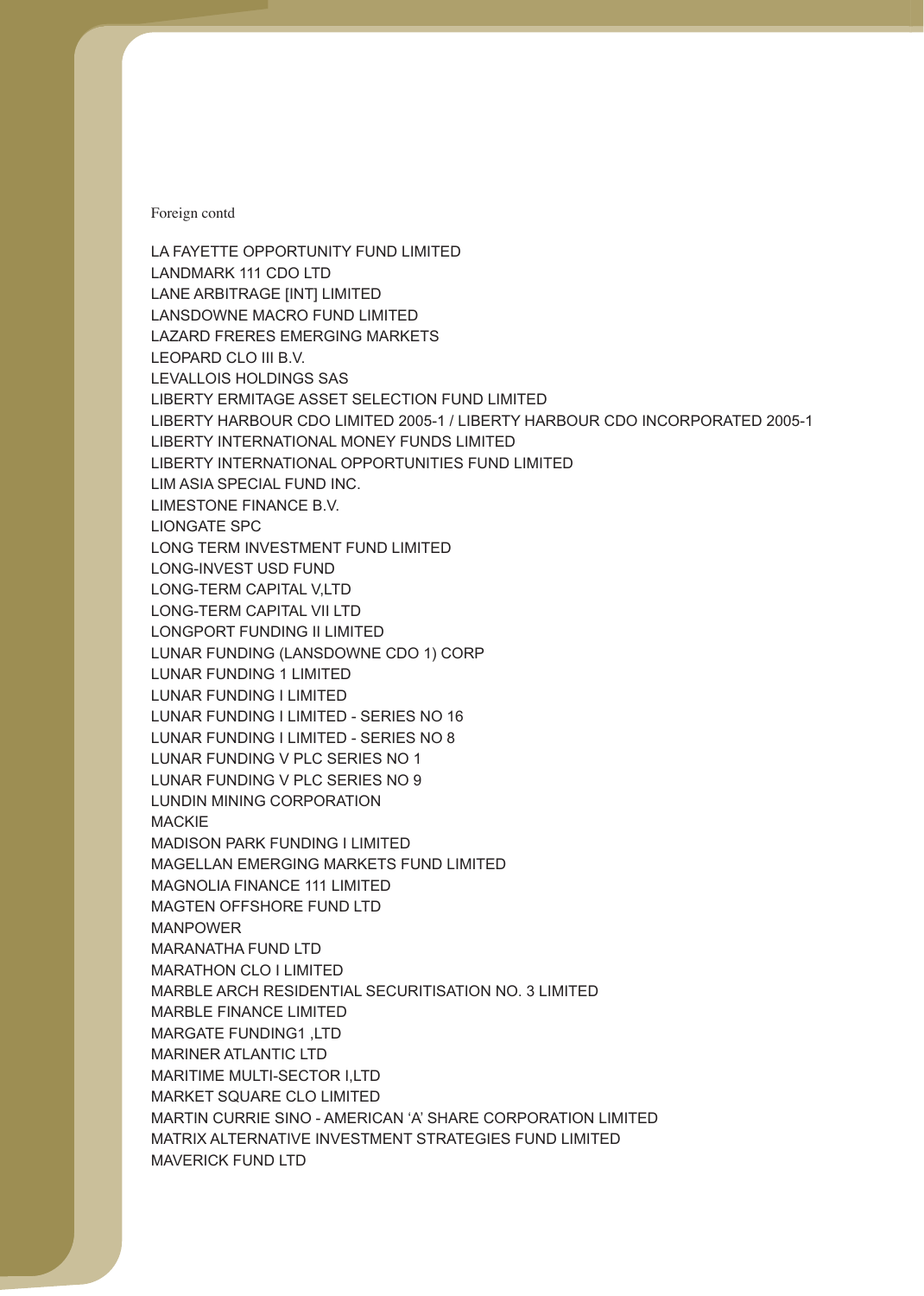MERAK CDO LIMITED METLIFE MIDGARD CDO PLC MOMENTUM MOMENTUM FUNDS LIMITED MCKINLEY FUNDING LIMITED MCKINLEY SELECT [BERMUDA] LTD MEDALLION TRUST SERIES 2005-IG MEDALLION TRUST SERIES2005-IG MELLON HBV OFFSHORE U.S. EVENT DRIVEN FUND LTD MERRILL LYNCH FIXED INCOME MULTI STRATEGY HEDGE FUND LIMITED METALLGESELLSCHAFT METALS FUND LIMITED METHODOLOGY FUND LIMITED MIDLAND OFFSHORE GLOBAL INVESTMENT FUNDS LIMITED MILLBROOK INTERNATIONAL FUND LTD MILLERTON ABS CDO LIMITED MINT PLUS GUARANTEED BOND CORPORATION LIMITED MISTRAL EUROPEAN FUND MKP CBO IV LIMITED ML TOTAL RETURNS (STERLING) LIMITED MOMENTUM US PERFORMANCE STRATEGIES LTD MONEDA CHILE FUND LIMITED MONTANA HIGHER EDUCATION MORGAN STANLEY MORGAN STANLEY SERIES 422 MORGAN STANLEY ------SERIES 423 MORGAN STANLEY ----SERIES 418 MORGAN STANLEY 248 MORGAN STANLEY 30 USD FIXED RATE MORGAN STANLEY 369 MORGAN STANLEY EMERGING MARKETS INCOME FUND N.V. MORGAN STANLEY JERSEY & MORGAN STANLEY B.V. MORGAN STANLEY SERIES 504 MORGAN STANLEY SERIES 505 MORGAN STANLEY SERIES 507 MORGAN STANLEY SERIES420 MORGAN STANLEY-------SERIES 421 MORLEY ALTERNATIVE INVESTMENT STRATEGY FUND PCC LIMITED MOUNT YALE INTERNATIONAL FUNDS SPC LTD MOUNTAIN CAPITAL CLO III LIMITED MPC COMMODITY FUND INC MWV INTERNATIONAL LTD N-STAR REAL ESTATE CDO III LIMITED N-STAR REL CDO IV LIMITED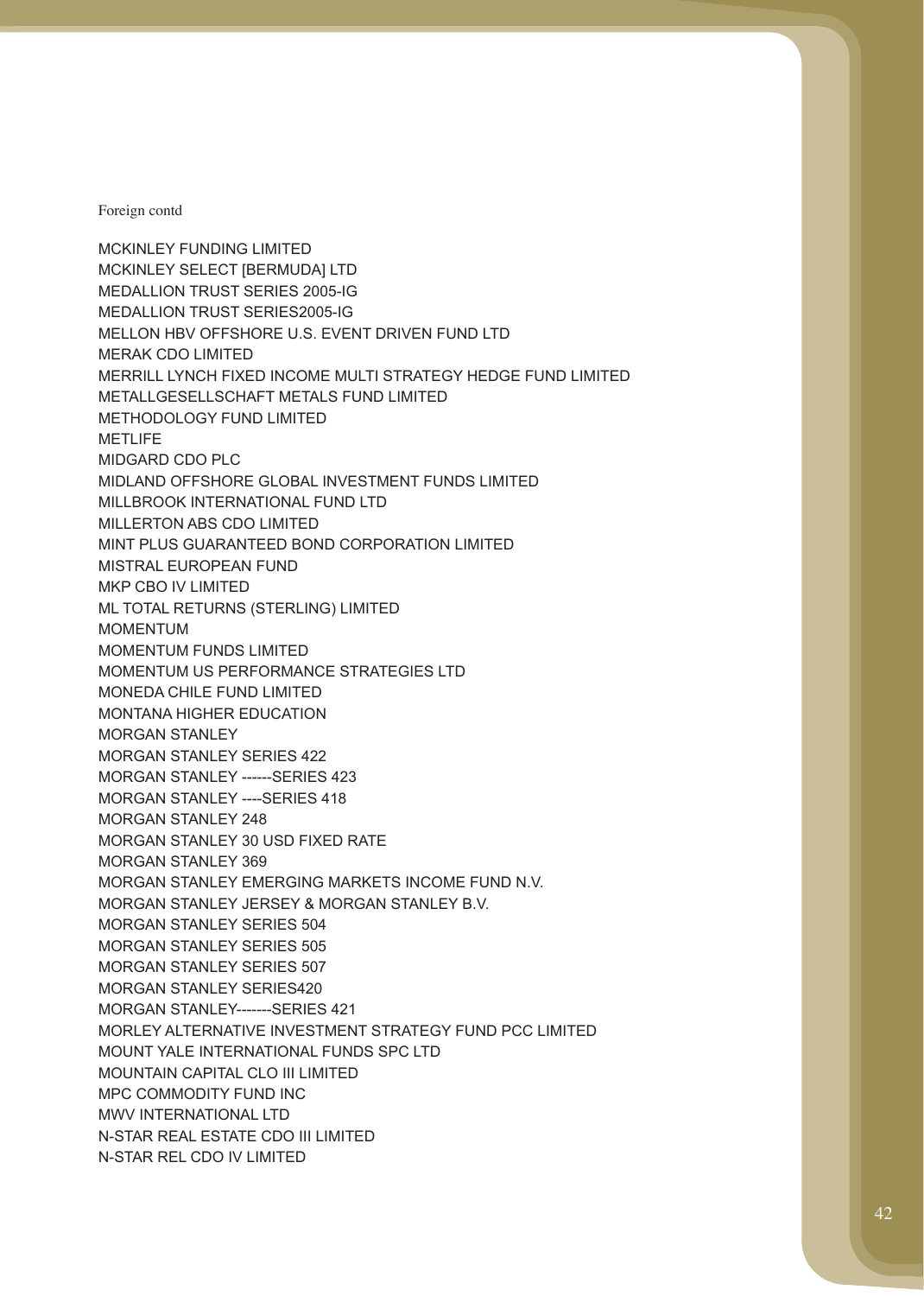NEWCASTLE CDO VI NILE FEEDER FUND LIMITED NIMBUS FUND LIMITED OCH JOHNSON FIXED INCOME FUND NATIONAL AUSTRALIA BANK NATWEST IRISH SMALLER COMPANIES INVESTMENT TRUST PLC NAUTILUS RMBS CDO 1 LTD NAVESINK INVESTORS LIMITED NAVIGATOR CDO 2005. LIMITED NAYAN CAPITAL FEEDER FUND LIMITED NDERVALUED ASSETS TAIWAN FUND-SERIES THREE NEAR EAST OPPORTUNITY FUND LIMITED NELNET STUDENT LOAN TRUST 2005-1 NELNET STUDENT LOAN TRUST 2005-2 NEW EUROPE INVESTMENT COMPANY LIMITED NEW STAR FINANCIALS HEDGE FUND LIMITED NEW STAR FIREFLY HEDGE FUND LIMITED NEW STAR UK GEMINI HEDGE FUND LIMITED NEWFINANCE (CAYMAN) LIMITED NIMROD FUND LTD NIPPON RENEWAL PARTNERS LIMITED NORSKE ENERGY CORP NORTEL NETWORKS CORPORATION NORTH EMERGING MARKET HYBRID CDO I LIMITED NORTH EMERGING MARKETS HYBRID CDO 1 LIMITED NORTH STREET REFERENCED LINKED NOTES 2005-9 LIMITED NORTH STREET REFERENCED LINKED NOTES, 2005-7 LIMTED NORTHERN IRELAND ELECTRICITY NORTHERN IRELAND ELECTRICITY PLC NORTHERN LIGHT COMMODITY FUND NORTHERN LIGHT FUNDS LTD NORTHSTAR EDUCATION FINANCE, INC NORTHWALL FUNDING CDO I LIMITED NORTHWOOD CAPITAL EUROPEAN FUND LIMITED NORWICH UNION NORWICH UNION PLC NOVA LATIN PACIFIC INVESTMENT COMPANY LIMITED NW CHINA INVESTMENT LIMITED NZB ABSOLUTE HELATHCARE FUND LIMITED O'CONNOR GLOBAL FUNDAMENTAL MARKET NEUTRAL LONG/SHORT LIMITED OCEAN STRATEGIES LIMITED OCTAGEN LIMITED OCTAGON INVESTMENT PARTNERS VII, LIMITED OFFIT LATIN AMERICA EQUITY FUND LTD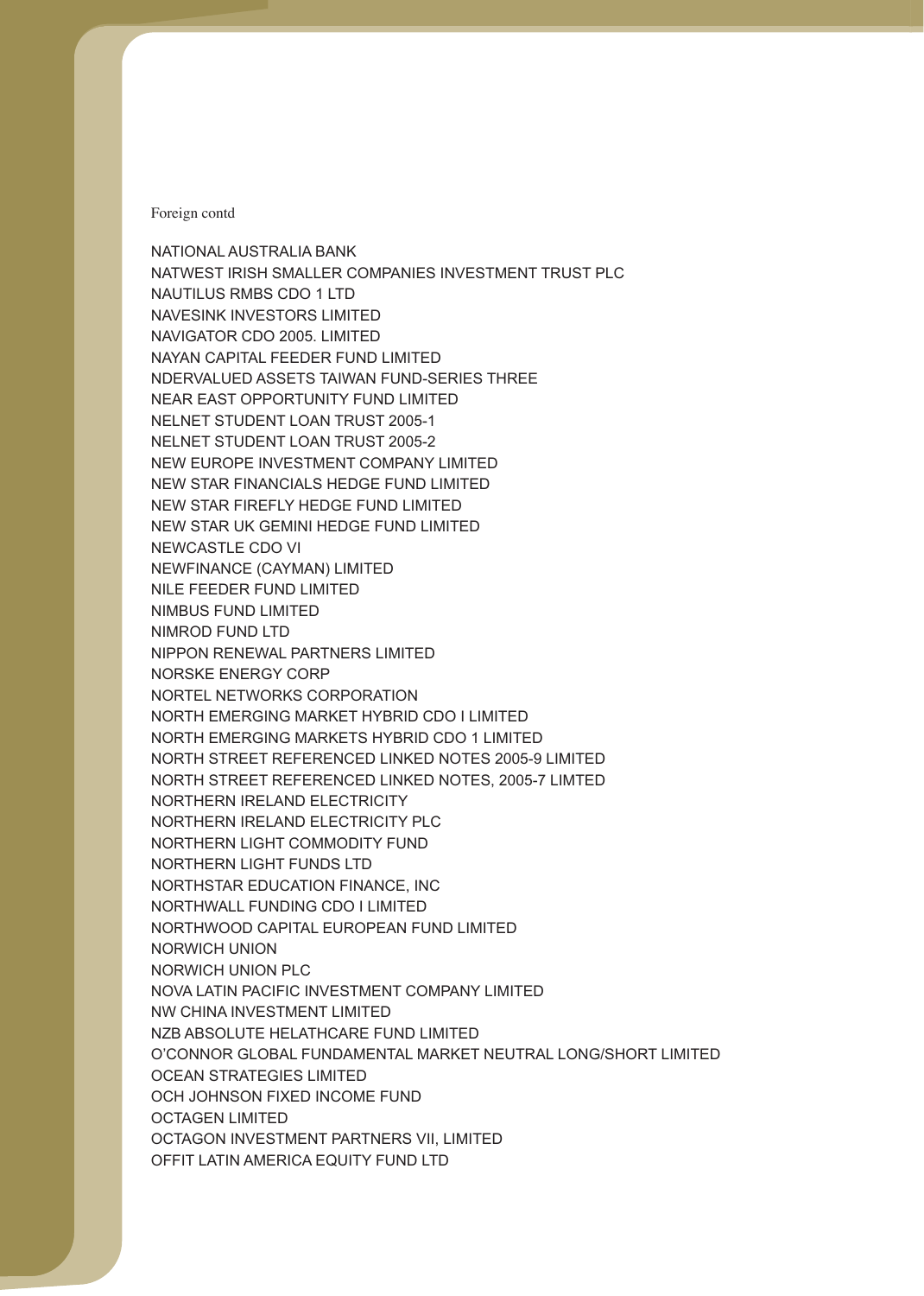OPUS FUND LIMITED PEGASUS LEVERAGED FUND LIMITED PIAGGIO FINANCE S.A. PICAROS FUNDING PLC OLD MUTUAL UK DYNAMIC EQUITY FUND LIMITED OLD MUTUAL SAGA FUND OLYMPIA INTERNATIONAL ARBITRAGE LIMITED OLYMPIA STARS LIMITED OLYMPUS WORLDWIDE STOCKMARKETS PORTFOLIO OPERA FINANCE (CSC 3) PUBLIC LIMITED COMPANY OPERA FINANCE (FOSSE PARK) PLC OPERA FINANCE (METROCENTRE) PLC OPERA FINANCE (SCOTTISH RETAIL) PLC OPTIMUM ADVANTAGE FUND LIMITED ORCHID STRUCTURED FINANCE CDO 11, LTD. ORIENTAL DEVELOPMENT COMPANY LIMITED OURINVEST GLOBAL FUNDS, INC OWENS-BROCKWAY GLASS CONTAINER INCORPORATE OXFORD STRATEGIC FUND PACIFIC ARBITRAGE COMPANY LIMITED PACIFICA CDO IV LIMITED PAN-EUROPEAN REAL ESTATE FUND OF FUNDS PLC PARAGON CAPITAL APPRECIATION FUND LIMITED PARAGON GLOBAL FUNDS LIMITED PARK PLACE INTERNATIONAL LIMITED PARK TOWN UK EQUITY HEDGE FUND LIMITED PAROO COMPANY LIMITED PAULSON INTERNATIONAL LTD PEGASUS THREE LIMITED PEGASUS TWO LIMITED PELOTON MULTI-STRATEGY FUND PENATES LIMITED PEQUOT CAPITAL PEQUOT GLOBAL MARKET NEUTRAL OFFSHORE FUND LIMITED PEREGRINE INDIAN SMALLER COMPANIES FUND PEREGRINE INDONESIA FUND LIMITED PEREGRINE RUSSEL MILLER INSURANCE INVESTMENT FUND OF ASIA LIMITED PERINVEST CONVERTIBLE FUND LIMITED PERMAL ASIAN HOLDINGS N.V. PERMAL EMERGING MARKETS HOLDINGS N.V. PERPETUAL TRUSTEES CONSOLIDATED LIMITED PERPETUAL TRUSTEES VICTORIA LIMITED PERRY PARTNERS INTERNATIONAL INC PHILIPPINE STRATEGIC INVESTMENT [HOLDINGS] LIMITED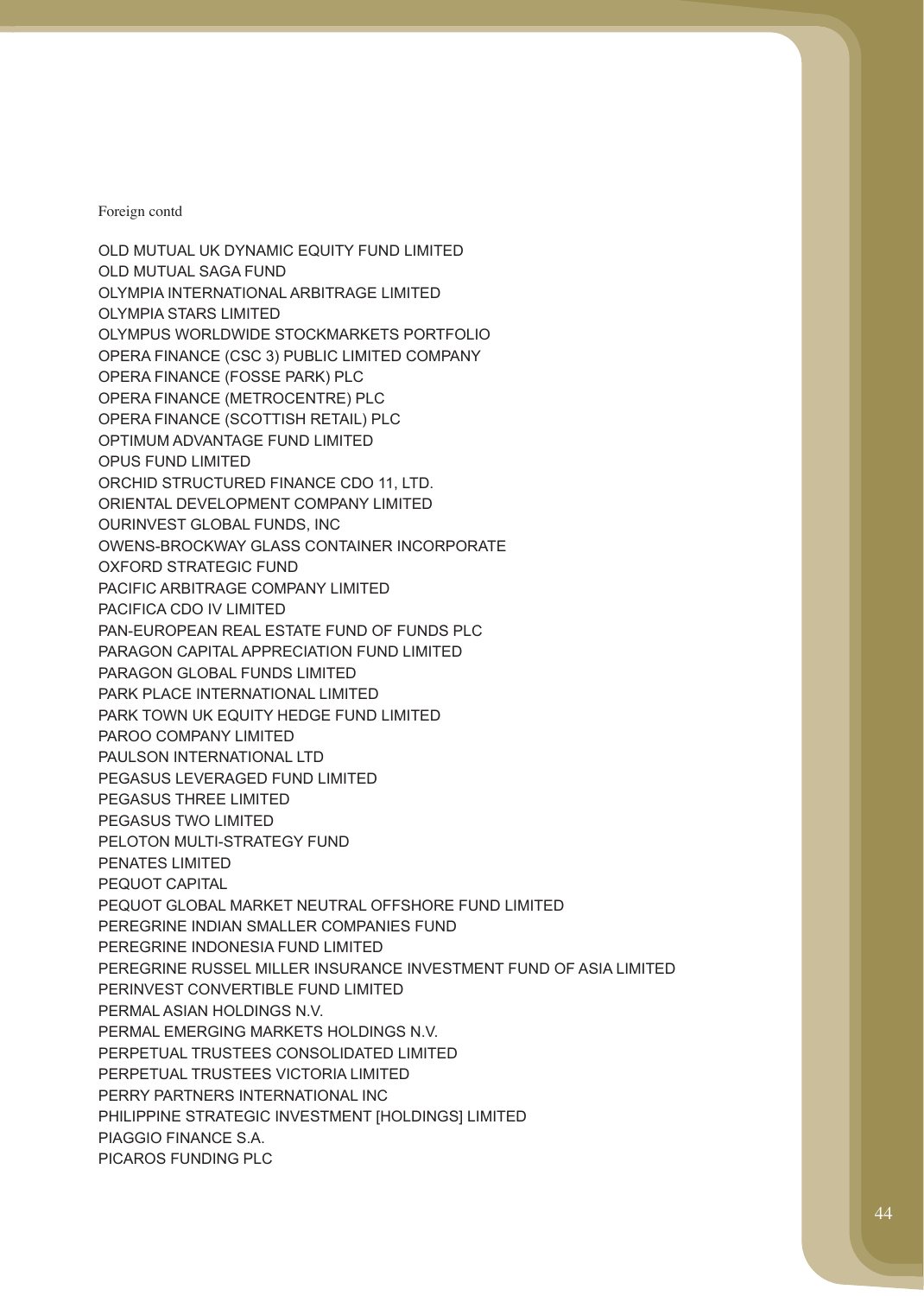PMAC 05-1 PLC PRIME SQUARE CDO LIMITED PRIMEO FUND PROMETHEUS FUND LIMITED PSCO FUND LIMITED QUANTICS FUND LIMITED PIMS GLOBAL EQUITY PROTECTOR PORTFOLIO POMBOY OVERSEAS LTD POMBOY RESOURSES LTD PORTLAND CAPITAL LIMITED POWERSCREEN INTERNATIONAL PLC PREFERRED TERM SECURITIES XVII LIMITED PREFERRED TERM SECURITIES XVIII LIMITED PREMIER OIL PLC PREMIUM LOAN TRUST 1 LIMITED PRIMASA KOREA EQUITIES FUND[CAYMAN]LTD PRIMASIA KOREA GROWTH FUND PROTECTED INVESTMENT MANAGED SYSTEM PORTFOLIO PROVIDIAN GATEWAY OWNER TRUST 2004-D PROVIDIAN GATEWAY OWNER TRUST 2004-E PROVIDIAN GATEWAY OWNER TRUST 2004-F PUMA ENHANCED ABSOLUTE RETURN FUND LIMITED PYGAR FUND (CAYMAN) LIMITED QUALITY ARBITRAGE U.S. FUND LTD QUARTZ CDO (IRELAND) PLC R.C.P. INTERNATIONAL FUND LIMITED RAB FAIRSEAT ENHANCED FUND PLC RAFFLES-ASIA INVESTMENT COMPANY RALLY RALLY CDO LIMITED RAM OFFSHORE 1 LTD RAM OFFSHORE II FUND LTD RAPHAEL INTERNATIONAL FUND LTD RAY ACQUISITION SCA REAL ESTATE CAPITOL (FOUNDATION) LIMITED REAL ESTATE OPPORTUNITIES LIMITED REALISATION COMPANY PLC RECAP INTERNATIONAL [BVI]LTD RED TIGER INVESTMENT CO LTD REDEVCO ORIGINAL COMMERCIAL SECURITISATION PLC REGENT PACIFIC HEDGE FUND REGENT RUSSIAN DEBT FUND REGENT SOUTH ASIA FUND REGENT UNDERVALUED ASSETS AFRICA FUND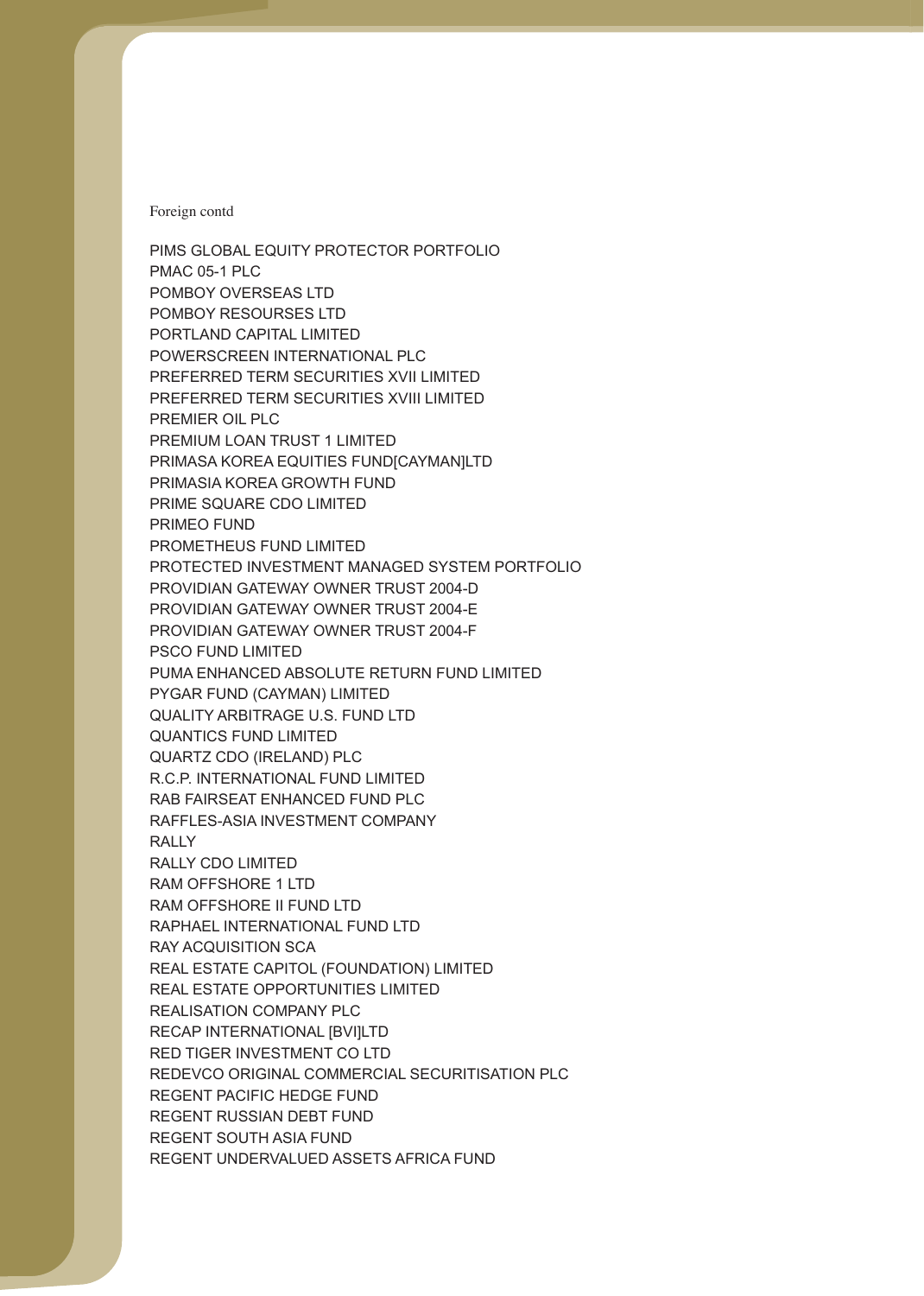SAM EUROPE INC. SAM/MCGARR HEDGE FUND INC. SANTIAGO CDO LIMITED SB FINANCE LIMITED SEASAM FUTURES RETURN FUND 1 SHARPE FUNDS SPC REGIONAL DIVERSIFIED FUNDING 2005---1 RELIANCE MULTI-ADVISER FUND LIMITED RENAISSANCE CAPITAL ASSET MANAGEMENT INVESTMENTS LIMITED RENAISSANCE RUSSIA GROWTH FUND LIMITED RESIDIENTAL MORTGAGE SECURITIES 20 PLC RESTRUCTURED CAPITAL HOLDINGS ,LTD RFCCDO 11LTD RHEINWEST CREDIT MANAGEMENT RIVER NORTH CDO LIMITED ROMANIAN CAPITAL FUND,LTD RTL INTERNATIONAL LIMITED RYDER SQUARE LIMITED RYDER SQUARE LIMITED SERIES NO. 4 RYDER SQUARE LIMITED -SERIES NO. 6 RYDER SQUARE LIMITED -SERIES NO.5 SAGE INTERNATIONAL FUND LTD SALOMON BROTHERS ASIA GROWTH FUND LIMITED SALOMON BROTHERS INTERNATIONAL SALT CREEK HIGH YIELD CSO 2005-1 SALT CREEK HIGH YIELD CSO 2005-1 LIMITED SALUS INTERNATIONAL FUND LTD SAM CREDIT HOLDINGS PCC LIMITED SANT CASSIA STRATEGIC GROWTH LIMITED SANWA CAPITAL GENESIS SPECIAL PURPOSE COMPANY SAPPHIRE VII SERIES 2005-IE TRUST SBC FINANCE [CAYMAN ISLANDS] LTD SC FUNDAMENTAL VALUE BVI LTD SCHRODER INDIAN COMMUNICATIONS FUND LIMITED SCIENS DEBT AND INCOME FUND (CAYMAN) SCIENS GLOBAL OPPORTUNITY FUND SCIENS INTERNATIONAL FUND OF HEDGE FUNDS SCIENS LEVERAGED DEBT AND INCOME FUND (CAYMAN) SEAHAWK INTERNATIONAL INC SECURED ASSET FUNDING EUROPE B.V. SELECTA CDO LIMITED SGA SOCIETE GENERALE ACEPTANCE N.V. SHEPHERD INVESTMENTS INTERNATIONAL LTD SHETLAND FUND LTD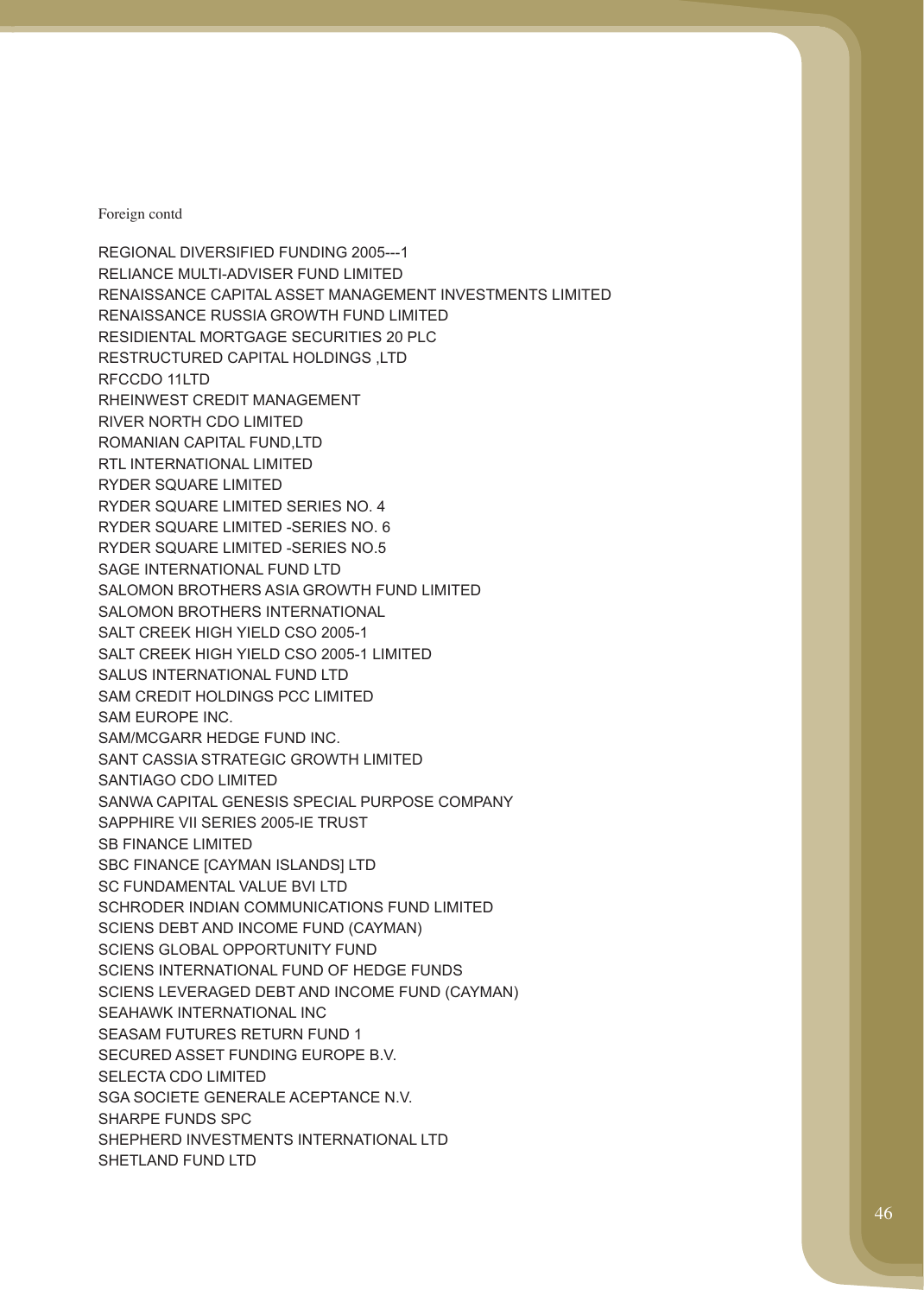SIGNUM FINANCE SIGNUM FINANCE I PLC MAJOR SIGNUM FINANCE III PLC SKYLARK LIMITED SOCIMER GEMS FUND LIMITED SOLAR FUNDINFG 1 LIMITED SOLAR FUNDING 1 LIMITED SOLAR FUNDING 1 LIMITED SERIES NO 23 SOMF LIMITED SOUTHFORK CLO LIMITED SPICES FINANCE LIMITED SHIOZUMI JAPAN OPPORTUNITIES FUND SIERRA MADRE FUNDING LIMITED SIGMA SQUARE LIMITED SIGNET FUNDS LIMITED SIGNUM FINANCE 111 PUBLIC LIMITED COMPANY SIGNUM FINANCE CAYMAN LIMITED SIMCO LONG/SHORT 1 LMITED SIPA RESOURSES INTERNATIONAL NL SJO GLOBAL FUND LTD SMITH BARNEY WORLDWIDE SECURITIES LIMITED SMITH BARNEY WORLDWIDE SPECIAL FUND N.V. SOCIETE GENERALE ARAB FUND LIMITED SOCIETE GENERALE LADENBURG THALMAN UKRAINE FUND LIMITED SOCIETE GENERALE ROMANIA FND LIMITED SOCIMER GEMS EQUITY FUND LIMITED SOCRATES ASIAN AND EMERGING FUND, LTD. SOFA FUND LTD SOLENT CREDIT OPPORTUNITIES FUND SOLLERTIA FUNDS P.L.C. SOUTH AFRICA CAPITAL GROWTH FUND LTD SOUTH CAROLINA STUDENT LOAN CORPORATION SOUTH COAST FUNDING VII LIMITED SOUTHERN AFRICA INVESTORS LTD SOUTHERN PACIFIC FINANCING 05-A PLC SPARC 11 LIMITED SPECIFIC AMERICAN GROWTH ASSETS LIMITED SPIRIT HEDGE HOLDINGS LTD SPIRIT STRATEGIES HOLDINGS LTD SPRINGFIELD EMERGING MARKETS LIQUIDITY FUND LIMITED SPRINGFIELD GLOBAL ARBITRAGE FUND LTD SPRUCE INTERNATIONAL INVESTMENTS LTD SR GLOBAL BOND ACCUMULATOR INC. SR GLOBAL BOND FUND INC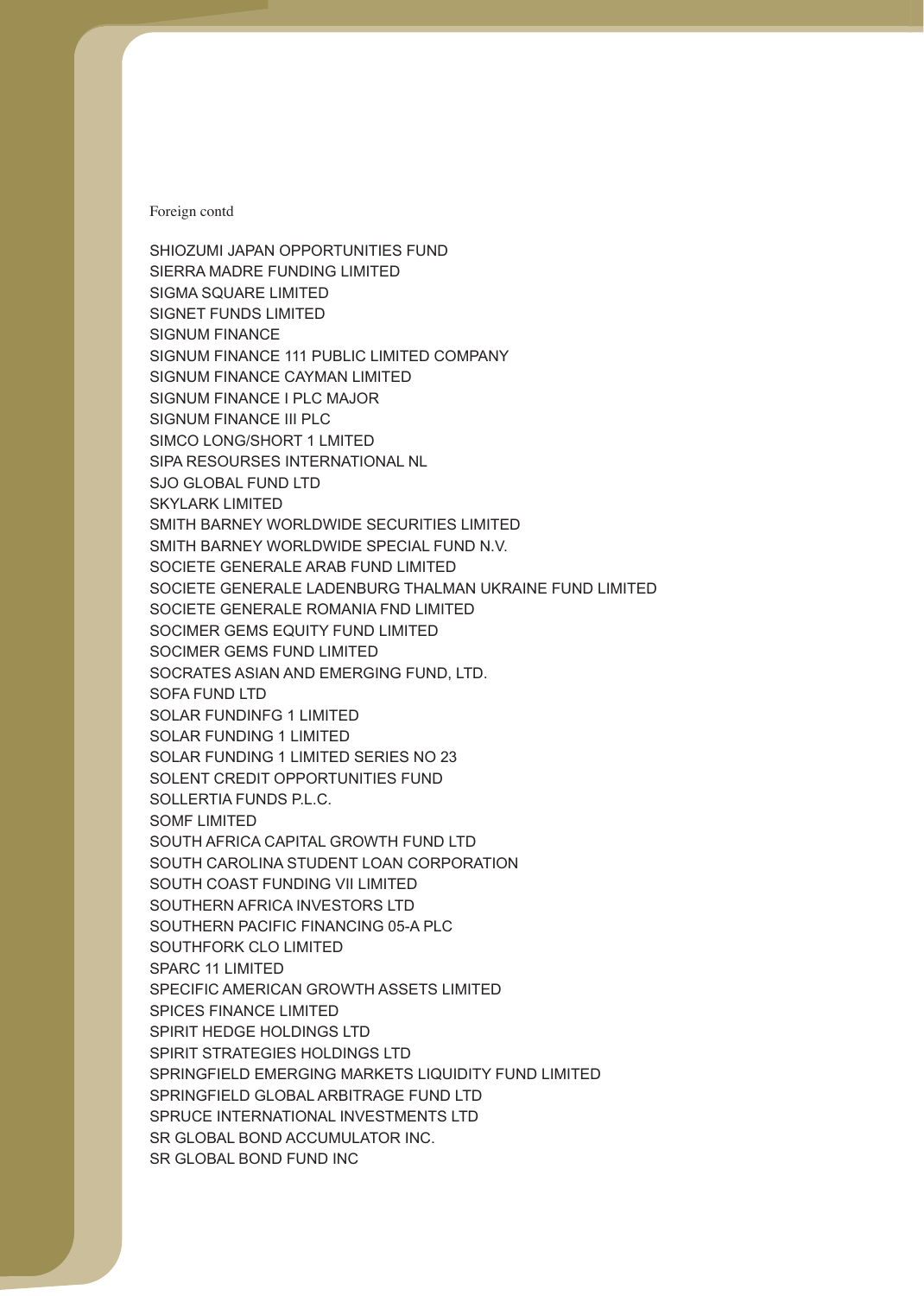STIR G10 FUND LIMITED **SECURITIES** TETRIX FUND LIMITED TEXTRON INC SR GLOBAL FUND INC SR GLOBAL FUND INC. SSGA ENERGY FUND LIMITED ST JAMES INTERNATIONAL PORTFOLIO STACK LTD STANDARD PACIFIC CAPITAL OFFSHORE FUND LTD STANFIELD VANTAGE CLO LIMITED STANLEY LEISURE ORGANISATION PLC STANTON ABS I P.L.C. STAR VEST FUNDS LTD STAR VEST GLOBAL FUND LTD STAR VEST GROWTH FUND LTD STERLING TRADED ENDOWMENT POLICIES LIMITED STONE TOWER CLO III LTD STRAITS GLOBAL ABS CDO I LIMITED STRATEGEMA GLOBAL PERSPECTIVES FUND LIMITED STRATEGIC HEALTHCARE INVESTMENT FUND STRATTON STREET PCC LIMITED STRUCTURED INVESTMENTS CORPORATION II STRUCTURED INVESTMENTS CORPORATION II - TRICADIA ENHANCED SYNTHETIC STRUCTURED INVESTMENTS CORPORATION III SUISSE FIRST BOSTON MORTGAGE SECURITIES CORP SUMMER STREET 2004-1, LIMITED SUMMIT RMBS CDO 1, LTD SUNSET PARK CDO SERIES 2005-6 LIMITED SYDNEY STREET FINANCE LIMITED TABERBA PREFERRED FUNDING 1 LTD TABS 2005-2 OAKVILLE LIMITED TAIWAN AMERICAN FUND LIMITED TAIWAN ARBITRAGE COMPANY LIMITED TAIWAN OPPORTUNITIES FUND LIMITED TAIWAN SELECT FUND LIMITED TAURUS CAPITAL INTERNATIONAL LTD TCW GLOBAL PROJECT FUND III LIMITED TELEFONAKTIEBOLAGET LM ERICSSON TGM DIRECTIONAL FUND THE 4XIM CMP FUND LIMITED THE ABSOLUTE RETURN MULTI-STRSTEGY FUND (SICAV) PLC THE ADELPHI EUROPEAN SMALL CAP FUND THE AFRICA EMERGING MARKETS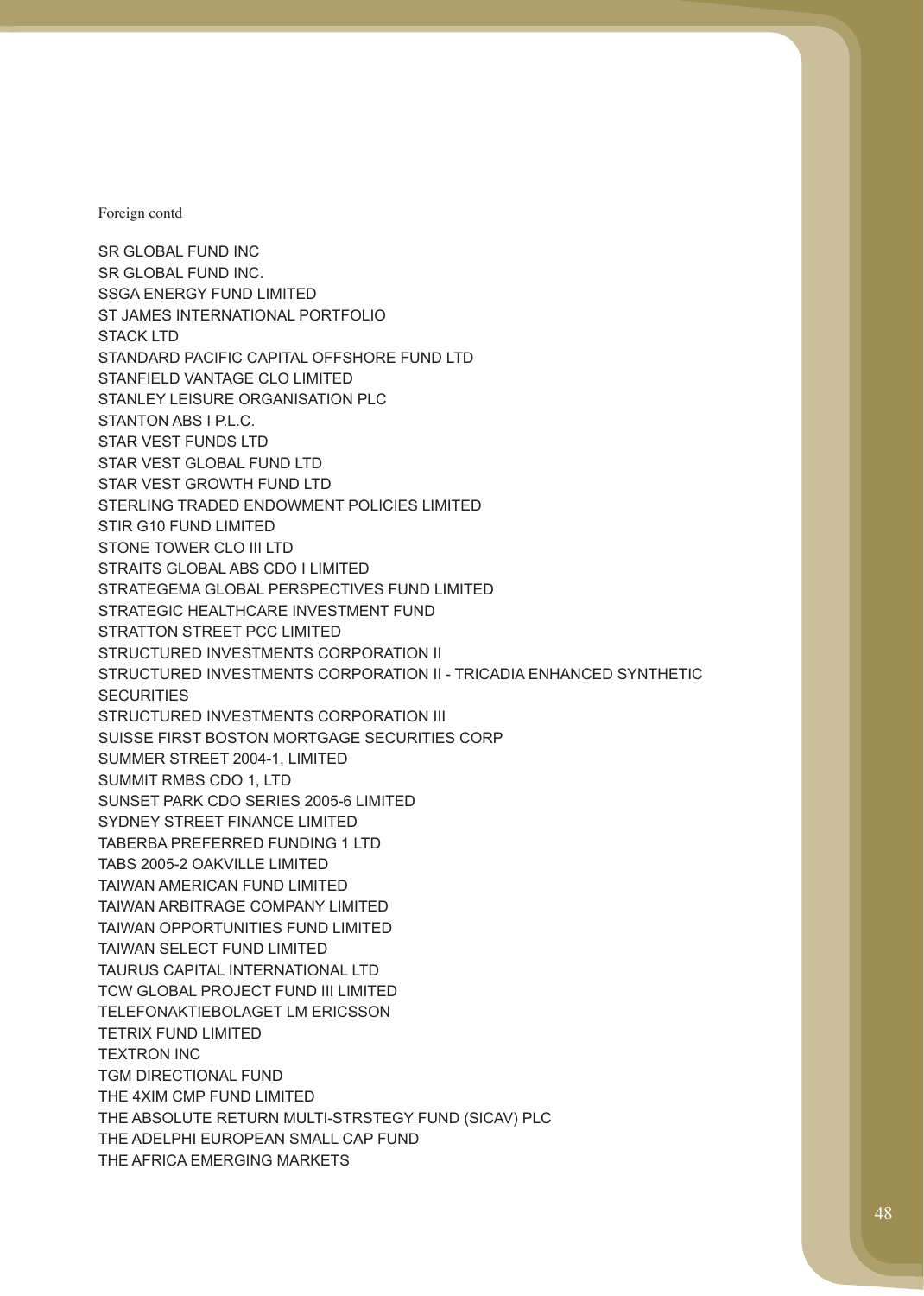THE BANGLADESH FUND THE CASTLE FUND [GUERNSEY] LIMITED THE COLUMBUS FUND LIMITED THE DE LISLE FUND THE AFRICA EMERGING MARKETS FUND THE ALPHAGEN ABSOLUS FUND LIMITED THE ALPHAGEN ALDEBARAN FUND LIMITED THE ALPHAGEN CRUCIS FUND LIMITED THE ALPHAGEN GIAUZUR FUND LIMITED THE ALPHAGEN OCTANIS FUND LIMITED THE ALPHAGEN PYXIS FUND LIMITED THE ASIA INFRASTRUCTURE FUND THE ASIAN INFRASTRUCTURE FUND THE BARING TAIWAN FUND LIMITED THE BATAVIA FUND LIMITED THE BOMBAY FUND LIMITED THE BRITISH LAND COMPANY PLC THE BULGARIA FUND THE CABOT SOUTH AFRICAN FUND LIMITED THE CAMPBELL GLOBAL ASSETS FUND LIMITED THE CAMPBELL GLOBAL INSTITUTIONAL FUND LIMITED THE CANYON VALUE REALIZATION FUND [CAYMAN]LTD THE CARIBBEAN STRATEGIC FUND LIMITED THE CARROUSEL FUND LIMITED THE CENTRAL AND EASTERN EUROPEAN FUND LIMITED THE CHANG CROMELL FUND LTD THE CHINA INDEX FUND LIMITED THE CLARINDEN INDIA FUND LIMITED THE EAST EUROPE DEVELOPMENT FUND LIMITED THE EAST EUROPE FRONTIERS FUND PLC THE EGERTON EUROPEAN EQUITY FUND LIMITED THE EGYPT FUND LIMITED THE EMERGING BALTIC FUND LIMITED THE EMERGING WORLD TRUST FUND LIMITED THE EUREKA [DM] FUND LIMITED THE F.M.G. GLOBAL FIXED INCOME FUND LIMITED THE F.M.G. GLOBAL FUND LIMITED THE F.M.G. Q FUND LIMITED THE F.M.G.EUROPE FUND LIMITED THE F.M.G.[N.A] FUND LIMITED THE FAISAL FUND FOR EGYPTIAN EQUITIES LIMITED THE FIRST HUNGARY FUND LIMITED THE FIRST IRELAND INVESTMENT COMPANY PLC THE FLEMING LEVERAGED EMERGING MARKET PORTFOLIO LIMITED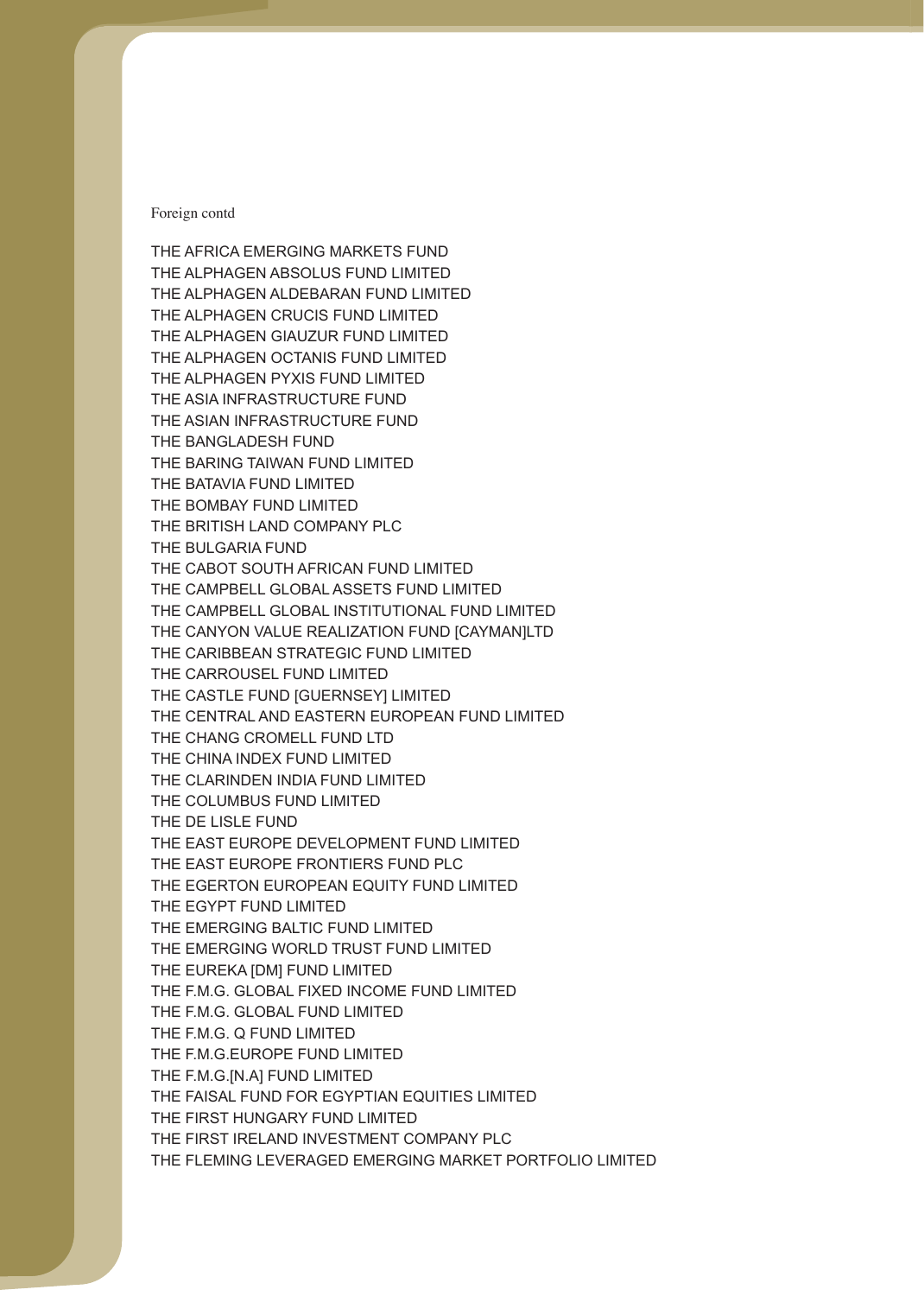THE FLEMING POLAND FUND LIMITED THE FLEMING POLAND FUND LIMTED THE FMG EMERGING MARKETS FUND LIMITED THE GALLEON OFFSHORE FUNDS THE GOLD &GROWTH FUND LIMITED THE HIGH VIEW FUND THE LAZARD VIETNAM FUND LIMITED THE LEBANON FUND LIMITED THE NEOMED FUND LIMITED THE FLEMING RUSSIA SECURITIES FUND LIMITED THE FORMOSA GROWTH FUND LIMITED THE FREESPIRIT CAPITAL MANAGEMENT - JAPAN OPPORTUNITY FUND THE GANDON FUND LTD THE GLOBAL ALPHA FUND LIMITED THE GNI DIRECTIONAL FUND LTD THE GNI DISCRETIONARY FUND LTD THE GNI DIVERSIFIED FUND LTD THE GOLDEN TIGER FUND THE GROSSMAN CURRENCY FUND LTD THE HIGH RISK OPPORTUNITIES FUND LTD THE INDIA GATEWAY FUND LIMITED THE INDIA MAGNUM FUND N.V. THE INVESTMENT COMPANY OF CHINA THE IPM GLOBAL CURRENCY FUND THE IRIS PROGRAMME LTD THE JAGUAR FUND N.V. THE LATIN AMERICA INCOME AND APPRECIATION FUND N.V THE LATIN AMERICA NEW GROWTH FUND S.A. THE LATIN AMERICAN CAPITAL FUND LIMITED THE LATIN AMERICAN FUND LIMITED THE LATIN AMERICAN SMALL CAPITALIZATION FUND THE LIBRA 2000 INTERNATIONAL FUND LIMITED THE LONGCHAMP EMERGING MARKETS FUND LIMITED THE LONGCHAMP FUNDS EQUITY HEDGE FUND CLASS C, LIMITED THE MALL FUND PLC THE MANILLA FUND THE MBAM VALUE FUND LIMITED THE MC CONVERTIBLE FUND LIMITED THE MELEION II MORTGAGE FINANCE PLC THE MEXICAN HORIZONS INVESTMENT COMPANY LIMITED THE MYANMAR FUND LIMITED THE NATIONAL COLLEGIATE STUDENT LOAN TRUST 2005-1 THE NATIONAL COLLEGIATE STUDENT LOAN TRUST 2005-2 THE NEW KOREA GROWTH FUND THE OLYMPUS EURO FUND LIMITED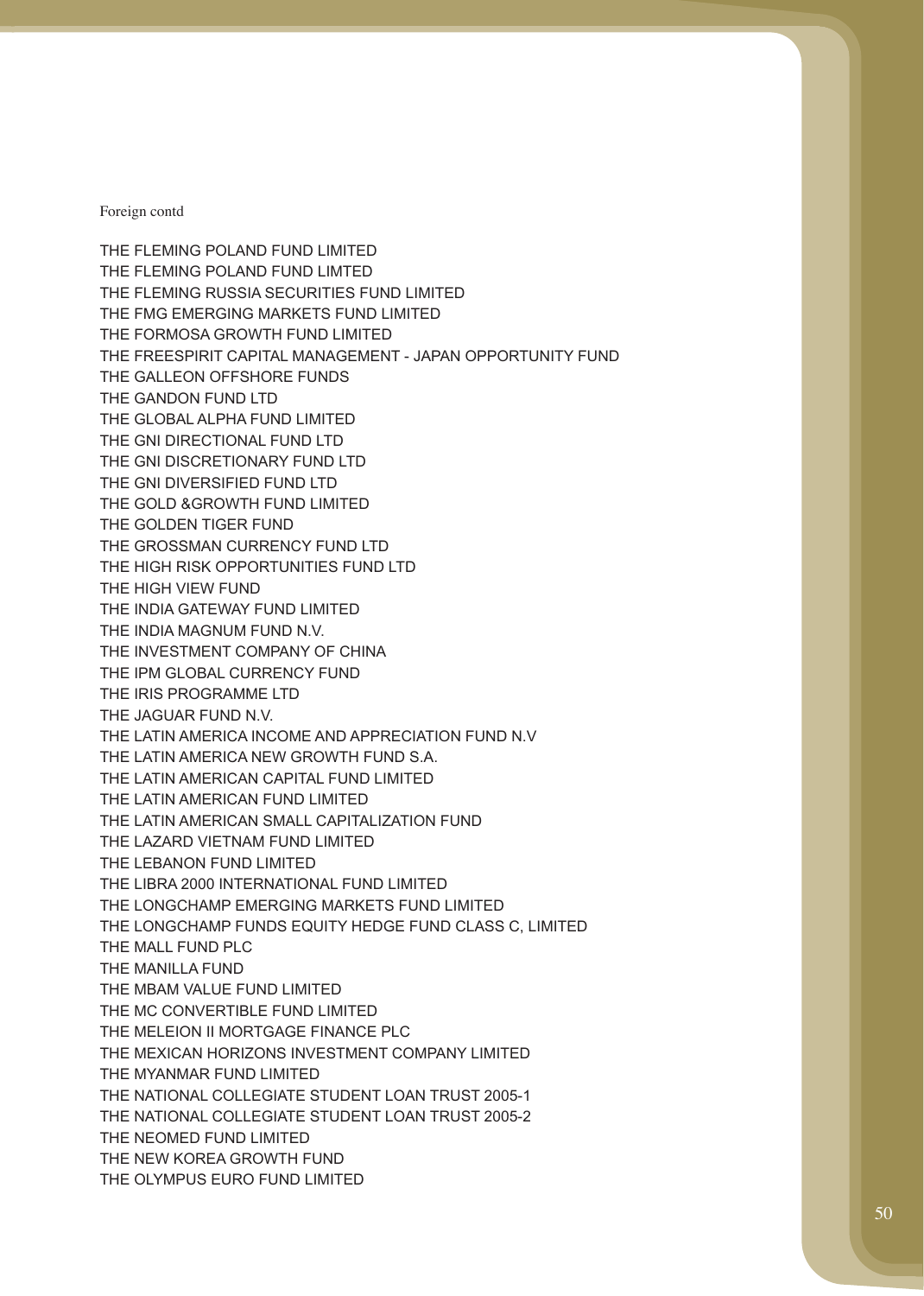THE OVERLOOK PERFORMANCE FUND THE PLUS 500 EMERGING MARKETS DOLLAR INCOME FUND LIMITED THE VIETNAM FRONTIER FUND THE VIETNAM FUND LIMITED THE PACIFIC RIM TRADING FUND LTD THE PANTHER FUND LIMITED THE PLATINUM FUND LIMITED THE PLUS 500 EMERGING MARKETS HIGH YIELD FUND LIMITED THE PRAGMA GAMMA FUND LTD THE PRISMA FUND THE REGENT MOGHUL FUND LIMITED THE REGENT SRI LANKA FUND LIMITED THE ROMANIAN INVESTMENT FUND LIMITED THE RUSSIAN PROSPERITY FUND THE SELECT ADVISORS SERIES [INTERESTPLUS] LIMITED THE SIAM FUND [CAYMAN]LIMITED THE SIAM RECOVERY FUND THE SJO INTERNATIONAL FUND LTD THE SMART BOND LTD THE SPARTEK EMERGING OPPORTUNITIES OF INDIA FUND THE SRI LANKA GROWTH FUND THE STAR FUND THE SWISS VALUE FUND LIMITED THE TAIWAN CAPITAL FUND LIMITED THE TAIWAN EQUITY GROWTH FUND THE TANTALLON (NON-US FEEDER) FUND THE TORREY GLOBAL OFFSHORE FUND LTD THE VARDE FUND [CAYMAN] LTD THE VENEZUELA HIGH INCOME FUND N.V. THE VIETNAM DEVELOPMENT FUND LIMITED THE VIGILANT MANAGED FUND THE YELLOW TIGER TAIWAN FUND THREADNEEDLE GLOBAL CRESCENDO FUND LIMITED TIBURON THOROUGHBRED FUND LIMITED TII SMALL-CAP EQUITY FUND TITAN EUROPE 2005-1 PUBLIC LIMITED COMPANY TOSCA LONG TQA VANTAGE FUND LTD TRAFALGAR ADVANCED FUND LIMITED TRANS GLOBAL INVESTMENTS P.L.C. TRAPEZA CDO VII LIMITED TREES S A TREES S A SERIES 71 TREES S A SERIES 72A TREES S A SERIES 72B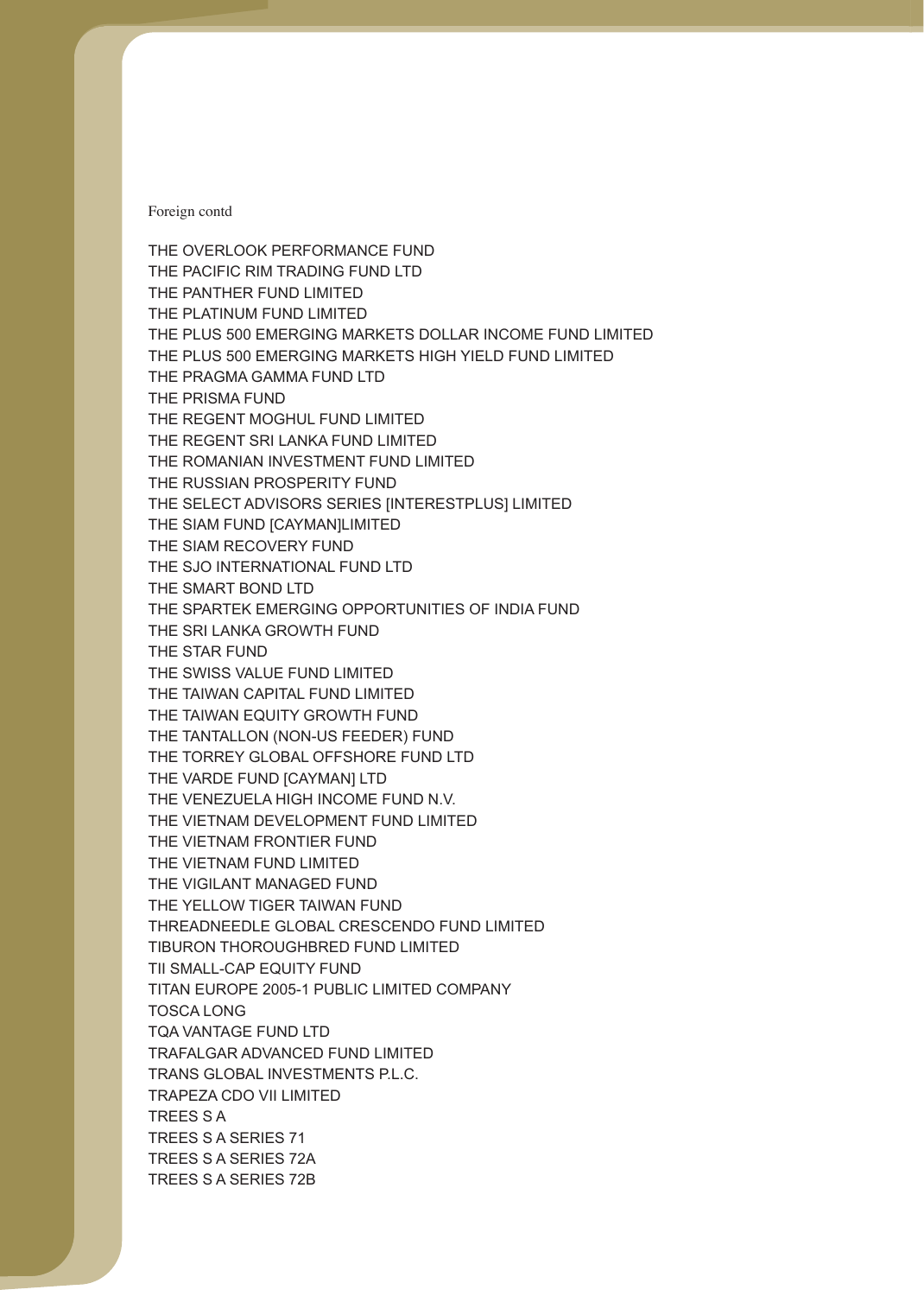TREES S.A. TREES SA TROPIC CDO I LIMITED UCEFEM TREES S A SERIES 73A TREES S A SERIES 73B TREES S A SERIES 74A TREES S A SERIES 74B TREES S A SERIES 74C TREES S. A. TRICADIA CDO 2005-3 LIMITED TRINITY CDO LIMITED TRINITY FUND LTD TRITON FUND SPC TROPIC CDO III LTD TT EVENT-DRIVEN FUND LIMITED TT MID -CAP EUROPE LONG/SHORT FUND LTD TWENTY FIRST CENTURY ADVISORS OFFSHORE FUND LTD U.SD. CAPITAL FUNDING 111, LIMITED UBS AG JERSEY BRANCH UBS AG JERSEY BRANCH UBS AG UBS AG ,JERSEY BRANCH UBS AG JERSEY BRANCH UBS AG, JERSEY BRANCH UBS AG, LONDON BRANCH UBS AG. LONDON BRANCH UKRAINIAN INVESTMENT FUND UKRAINIAN OPPORTUNITY FUND ULSTER TELEVISION PLC ULTRA CERBERUS FUND,LTD ULTRA INTEREST PLUS FUND LIMITED ULTRA SECTOR FUND LIMITED ULTRA WESTCLIFF FUND LIMITED UNDERVALUED ASSETS FUND -SERIES ONE UNDERVALUED ASSETS PROPERTY FUND-SERIES TWO UNITED UTILITIES PUBLIC LIMITED COMPANY UNIVERSAL INVESTMENT FUND USD8,600,000 CALLABALE FLOATING RATE CREDIT-LINKED NOTES DUE2 VANGUARD PACIFIC EX-JAPAN STOCK INDEX FUND VEGA DIVERSIFIED FUND LIMITED VEGA EMERGING ALPHA FEEDER FUND LIMITED VEGA INSTITUTIONAL LIBOR FEEDER FUND LIMITED VEGA LIQUIDITY NON-US FEEDER FUND LIMITED VEGA OFFSHORE FUND LTD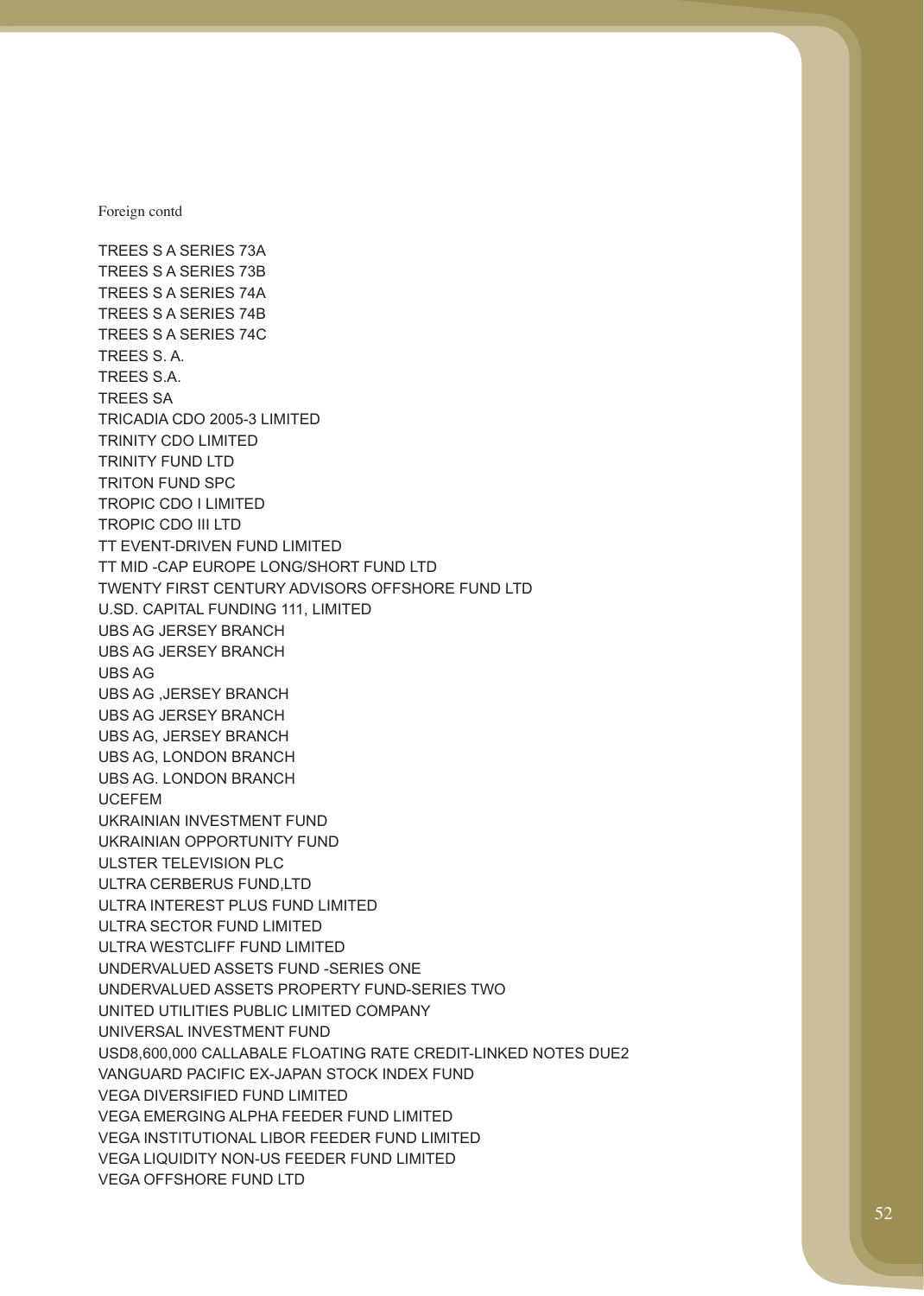VERMEER FUNDING II LIMITED VIETNAM ENTERPRISE INVESTMENTS LIMITED WINCHESTER HOLDINGS LIMITED WINDERMERE V CMBS S.R.L. WINTER VEST WYETH VEGA SELECT OPPORTUNITIES II FUND LIMITED VERITAS HIGH YIELD ARBITRAGE FUND (BERMUDA) LIMITED VIANA HOLDINGS LIMITED VIANNA HOLDINGS LIMITED VICTORIA FALLS CLO LIMITED VISLINK PUBLIC LIMITED COMPANY VISTA LEVERAGED INCOME FUND WACHOVIA BANK COMMERCIAL MORTGAGE TRUST WARWICK FUND LIMITED WATCHTOWER CLO I PLC WEMBLEY PLC WESTRIDGE CAPITAL MANAGEMENT ENHANCEMENT FUNDS INC WESTRIDGE CAPITAL MANAGEMENT ENHANCEMENT FUNDS INC. WESTWAYS FUNDING 11 LTD WESTWAYS FUNDING I, LTD WESTWAYS FUNDING111, LTD. WHITE CITY PROPERTY FINANCE PLC WHITE MOUNTAIN SECURITIES LIMITED WHITE TIGER INVESTMENT CO LTD WHITE TIGER INVESTMENT CO. LTD WHITE TOWER 2005-1 PLC WHITNEY CLO I LTD. WILLIAM STREET FUNDING CORPORATIO N WINCHESTER FUTURES LIMITED OLYMPIA STAR WINCHESTER FUTURES LIMITED OLYMPIA STAR SERIES WIND RIVER CLO I LTD WINSTON PARTNERS 11 OFFSHORE LTD WITHERSPOON CDO FUNDING LTD WORLD DIRECTORIES WPG-FARBER OVERSEAS PARTNERS,LTD WRG ACQUISITIONS PLC XIPHAS GLOBAL GROWTH FUND LIMITED XIPIIIAS INTERNATIONAL INVESTMENT FUND LIMITED YAMAICHI ISS FUND LIMITED YAMAICHI JAPAN CONVERT FUND LIMITED [THE "FUND"] YIELD ENHANCEMENT STRATEGISTS UMBRELLA FUND LIMITED YORK INVESTMENT LIMITED ZENITH FUNDING, LTD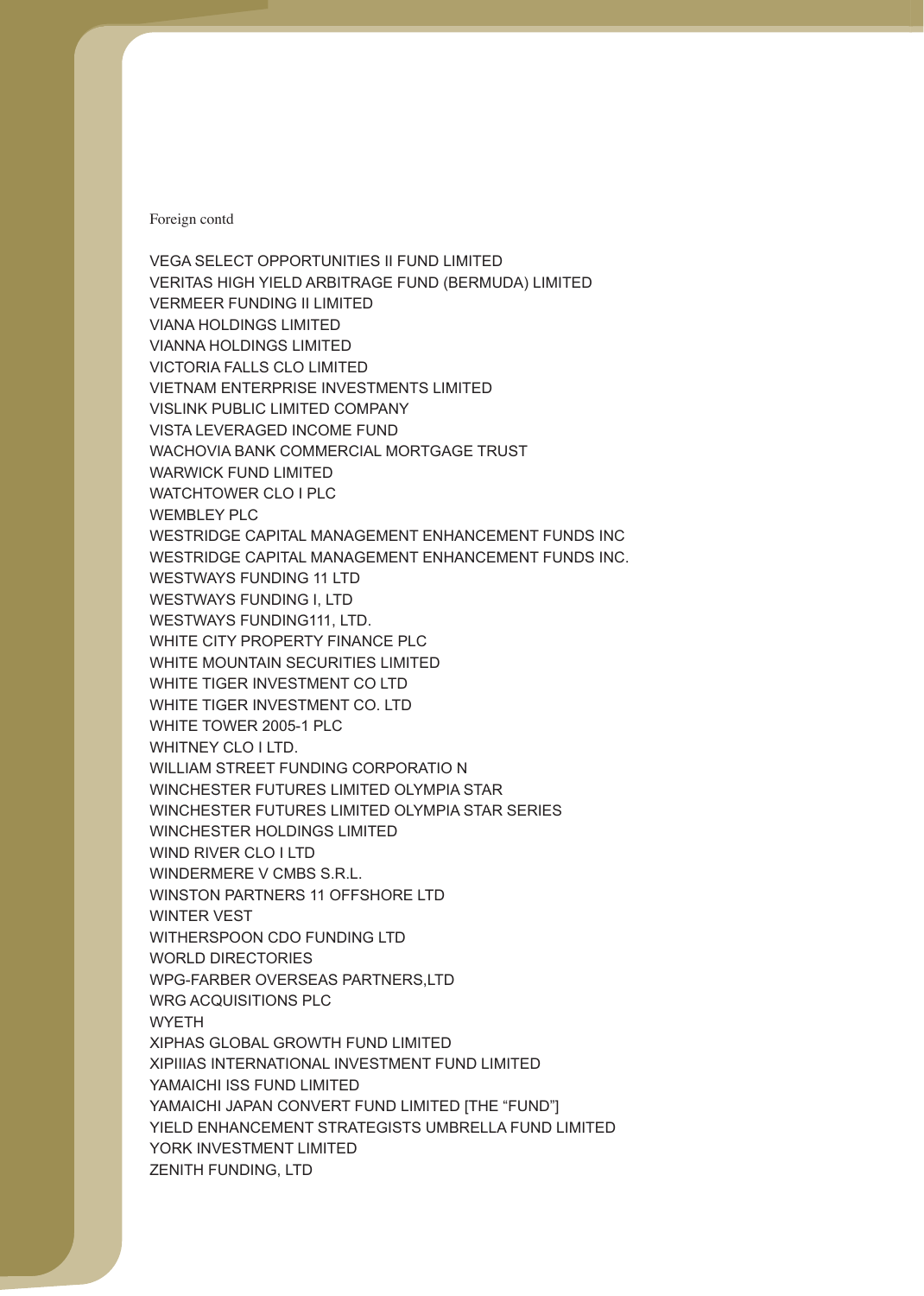## Purchase of Own Shares

223 companies: During 2005, the Registrar received 257 notifications to purchase their own shares from the following

ARKLOW SHIPPING LIMITED ASECO IRELAND LIMITED ASHGROVE WHOLESALE LIMITED B S M IRELAND LIMITED BDC CONSTRUCTION LIMITED BELEEM LIMITED BENARES LIMITED BOLGER ENGINEERING LIMITED BRADFOX HOLDINGS LIMITED BROMO FRONTIER LIMITED C.H. O'M CONSTRUCTION LIMITED C.S.L. INSURANCES & INVESTMENTS LIMITED CHEMIFLOC LIMITED COLOURSEPS LIMITED COMAN KEGS LIMITED COMERAGH ENGINEERING LIMITED ABBEY PUBLIC LIMITED COMPANY ACRA CONTROL LIMITED AMO REGIONAL HOLDINGS ARASTRA CONSTRUCTION LIMITED BALLINGLY JOINERY 2000 LIMITED BANBERRY TRADING COMPANY LIMITED BANTARD INTERNATIONAL LIMITED BARDEEN TAVERNS LIMITED BAWN FURNITURE LIMITED BERNARD SPILLANE GENERAL ENGINEERING COMPANY LIMITED BIRCH GROVE FARMS LIMITED BLC MANUFACTURING LIMITED BOOTH PRECAST PRODUCTS LIMITED BORSATEC HOLDINGS LIMITED BROGAN'S BAKERY LIMITED C & R MANUFACTURING LIMITED C.J. O'LOUGHLIN & SONS (COURTOWN) LIMITED CAHIR ENGINEERING SERVICES LIMITED CAMIDA HOLDINGS LIMITED CAMPFREIGHT LIMITED CAPRICORN CUSTOMER MANAGEMENT SOLUTIONS LIMITED CARADAS CURRENCY BROKERS LIMITED CBT (TECHNOLOGY) LIMITED CLASSIC HEATING INSTALLATIONS LIMITED CLOGHROE FARMING LIMITED COLLINS TRANSPORT (LIMERICK) LIMITED COLTEX (SALES) LIMITED COST & CONTRACT CONSULTANTS LIMITED COUGHLANS SUPERMARKET LIMITED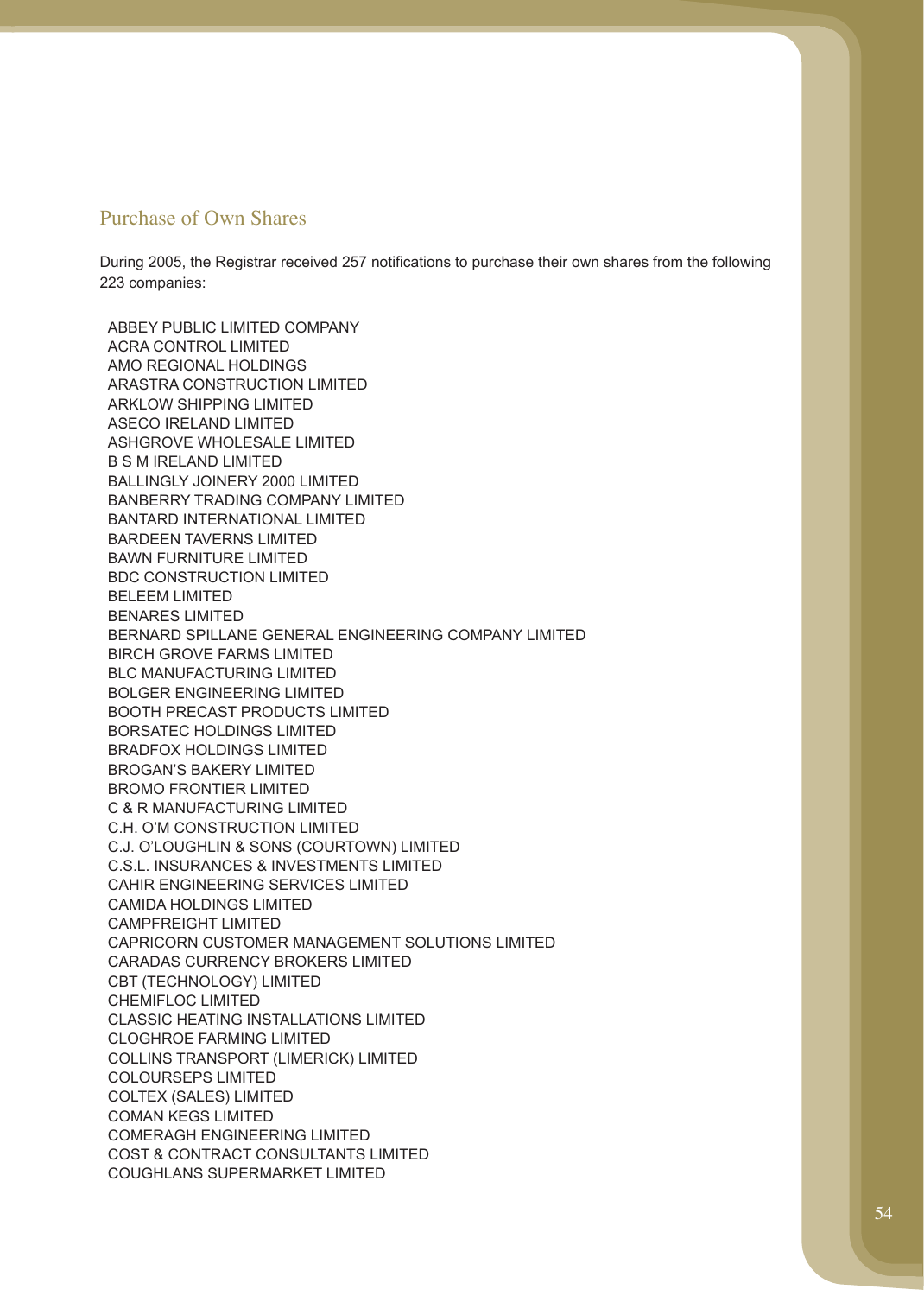D & I SALES LIMITED DUBLIN WHEELS LIMITED E.C. LABELS LIMITED E.K. FOODS LIMITED FINCHVIEW LIMITED FITZGIBBON PRINTING LIMITED CROOKSTOWN MOTORS & TYRE CENTRE LIMITED CROSBIE TRANS-CAR LIMITED CROSSFLOW AIRCONDITIONING LIMITED CTL TASTAIL TEORANTA CWD PROPERTIES LIMITED D.C. COMPUTE AIR LIMITED DARA DESIGN & PRINT LIMITED DAYGROVE PROPERTIES LIMITED DCC PUBLIC LIMITED COMPANY DDRA LIMITED DELTARE SUPPORT LIMITED DES KELLY CARPETS (SALLYNOGGIN) LIMITED DEVELOPMENT CONSULTANTS INTERNATIONAL (DCI) LIMITED DOCKET AND FORM INTERNATIONAL LIMITED DOLPHIN PROPERTY HOLDINGS LIMITED DONAL SKELLY LIMITED EASTWAY TECHNICAL SOLUTIONS LIMITED ELEGANT LIVING LIMITED ENTROPY LIMITED ETIVAL LIMITED EUROSTOCK HOLDINGS LIMITED EXPERIENCE IT LIMITED F. JENKINSON LIMITED F.B.D. HOLDINGS PUBLIC LIMITED COMPANY F.D.K. ENGINEERING SERVICES LIMITED F.H.B. BUILDING SUPPLIES (SHANNON) LIMITED FABRICATION & ENGINEERING SERVICES LIMITED FARMER BUSINESS DEVELOPMENTS PUBLIC LIMITED COMPANY FEELY & SONS LIMITED FERGUS ENGINEERING COMPANY LIMITED FIOR UISCE THUAR MHIC EIDE TEORANTA FIRST ELECTRIC LIMITED FITZGERALD BRENNAN ASSET MANAGEMENT LIMITED FORTFIELD INVESTMENTS PUBLIC LIMITED COMPANY FRAME FACTORY (PICTURES) LIMITED FREHILL TRADING LIMITED G. CLANCY & CO. LIMITED G.B.C. (RESTAURANT) LIMITED GALVIN DEVELOPMENTS (KILLARNEY) LIMITED GDG ASSET MANAGEMENT LIMITED GEORGE MOGERLEY LIMITED GERRY DORAN BACON COMPANY LIMITED GLENBUSH TAVERNS LIMITED GNIOMH-FHIONTAR UI DHONNABHAIN TEORANTA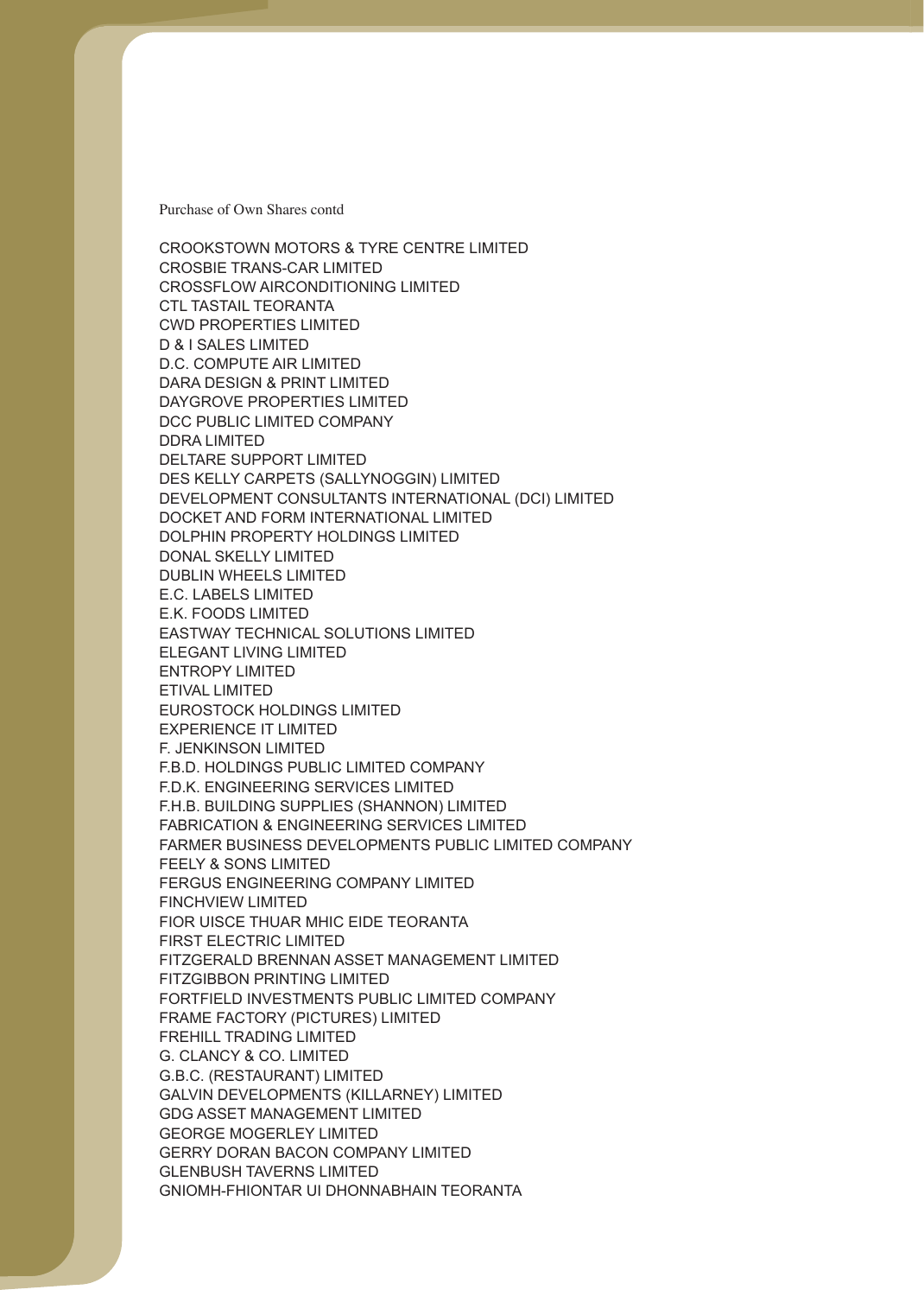GOLDEN ROSE FISH SALES LIMITED HARRIN LIMITED HI-SPEC ENGINEERING LIMITED HIRE HERE LIMITED HOLLIOAKE LIMITED INDUCHEM COMPONENTS LIMITED J & K ORMONDE HAULAGE LIMITED J. D. BRIAN LIMITED J. DONOHOE LIMITED J. MANGAN & SONS LIMITED KENFERN INVESTMENTS LIMITED LARAGAN MILLING LIMITED LOCUMOTION LIMITED MANNINGS BAKERIES LIMITED GRIFFIN HAWE LIMITED H & S MERCHANT SUPPLIES LIMITED HACKETT HOLDINGS LIMITED HALCON STEEL LIMITED HUGH AND MARK GRAINGER LIMITED HUGH J. PATTON, CONSTRUCTION IRELAND LIMITED I.D.F.A. (QUALITY PRINTERS) LIMITED IASC SLIOGAGH DUN GARBHAIN TEORANTA IBM INTERNATIONAL TREASURY SERVICES COMPANY INDEPENDENT NETWORK NEWS LIMITED INDUSTRIAL ESTATES (DUNDALK) LIMITED INSULATED CHIMNEYS (ASHBOURNE) LIMITED INTERNATIONAL MARKETING & SALES GROUP PUBLIC LIMITED COMPANY IPOS INVESTMENT PUBLIC LIMITED COMPANY IPOS INVESTMENT TWO PUBLIC LIMITED COMPANY IRISH DOMESTIC ELECTRICAL APPLIANCES LIMITED IRISH PRESS, PUBLIC LIMITED COMPANY J M K RYAN ARCHITECTURAL STONEWORK LIMITED J.M.K. RYAN LIMITED JODI MANUFACTURING COMPANY LIMITED JOHN CALLAGHAN (BURT) LIMITED KCC ARCHITECTURAL & SECURITY SUPPLIES LIMITED KEW PARK BUILDING LIMITED KILLYBEGS TRAWL NETS LIMITED KNOCKROW TRADING LIMITED LANGUAGE & ACTIVITY HOLIDAYS LIMITED LIDACEL LIMITED LINK ASSOCIATES INTEGRATED MEDIA SOLUTIONS LIMITED M.F.T. LABELS LIMITED M.T. AGENCIES IRELAND LIMITED M.T.S. LIMITED MAC CARVILL DISTRIBUTION (IRL) LIMITED MAC COURT FINANCIAL PLANNING LIMITED MARKPORT LIMITED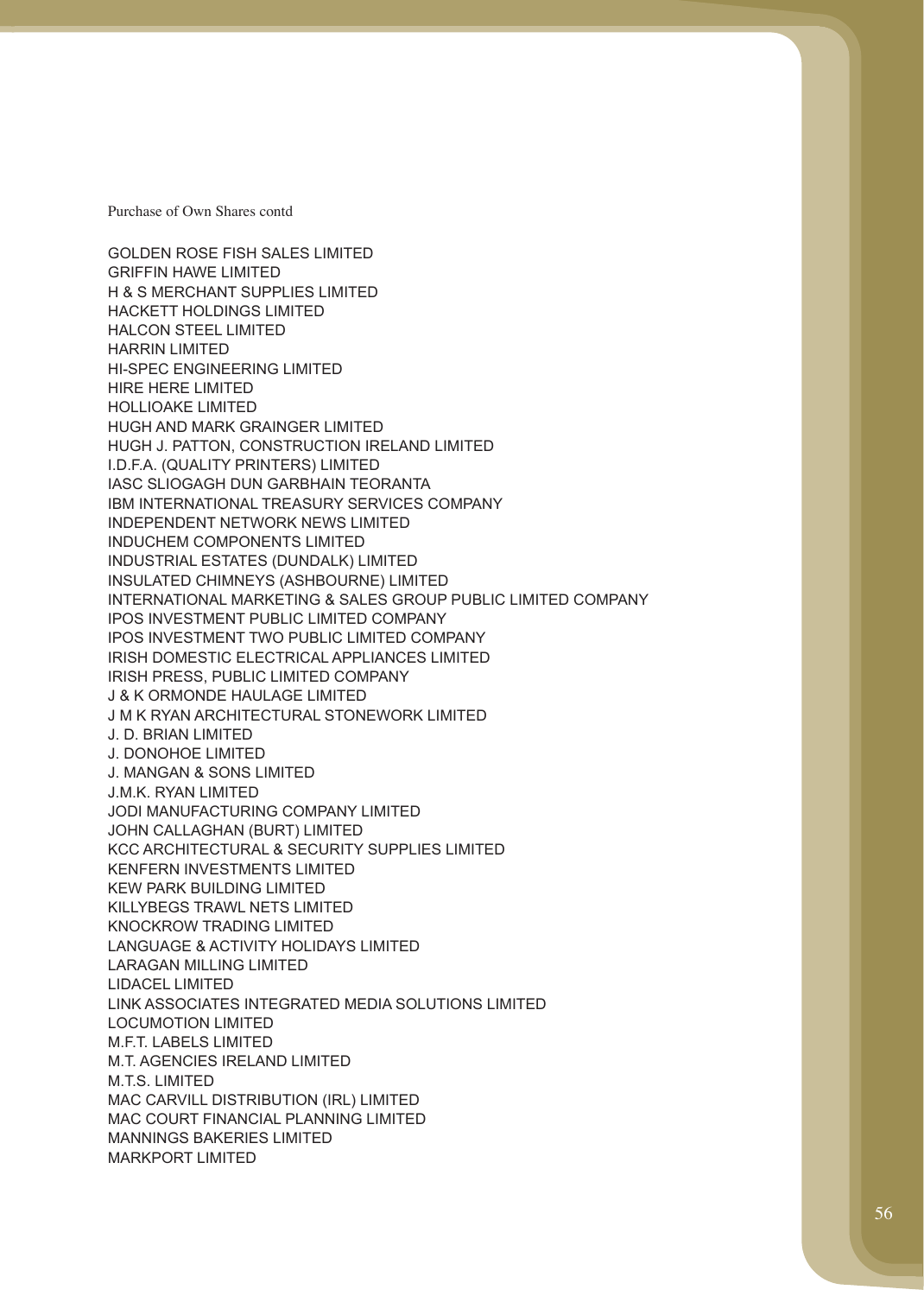MCKERNS PRINTING (LIMERICK) LIMITED MERCIER PRESS IRELAND LIMITED MIJEN LIMITED N. SMITH & SONS LIMITED NEARBLUE LIMITED NEPTUNE OCEAN RESOURCES LIMITED PETERSFORD LIMITED PIER HOUSE LIMITED REGINALD PLASTICS LIMITED REV MAC LIMITED RONDEC CONSTRUCTION LIMITED SANDYMARK CONSTRUCTION LIMITED MASSEY BROTHERS LIMITED MATHEWS AGRICULTURAL SERVICES LIMITED MAURICE HENNESSY CONTRACT CLEANERS LIMITED MAURICE MOFFETT LIMITED MENTEC INTEGRATED SOLUTIONS LIMITED MERRIMACK TRANSFORMERS IRELAND LIMITED METTLE INTERNATIONAL LIMITED MISTRAL AIR LIMITED MOTOR-CLOCKS LIMITED MUNSTER MULTI-CHANNEL SERVICES LIMITED MURRAY CONSULTANTS LIMITED NATIONAL HARDWARE LIMITED NEW MEDIA LOTTERY SERVICES (INTERNATIONAL) LIMITED NORTHERN FEATHER (SYNTHETICS) LIMITED O'LEARY'S GARAGE (BUNCLODY) LIMITED O'MAHONY PIKE ARCHITECTS LIMITED O'SHEA LEADER CONSULTING ENGINEERS LIMITED OMNICOM FINANCIAL SERVICES LIMITED ORRWEAR LIMITED OWL WHOLESALE LIMITED OXY-ARC LIMITED P R EUROCHEM LIMITED P. SHEPPARD & SONS LIMITED PAT COMPTON & SONS LIMITED PATRICK COMAN LIMITED PLUSPRINT LIMITED PORTSTONE INNS LIMITED QUICK FIT FRAMES & DOORS LIMITED R.B.W. LIMITED RADIOWAVE LIMITED RAVOC CONSTRUCTION LIMITED ROBIN FLIGHT LIMITED ROWAN HEATH LIMITED S. A. MORAN LIMITED SANDQUAY RESTAURANTS LIMITED SCOTT TOOLS LIMITED SEAFRESH DISTRIBUTORS LIMITED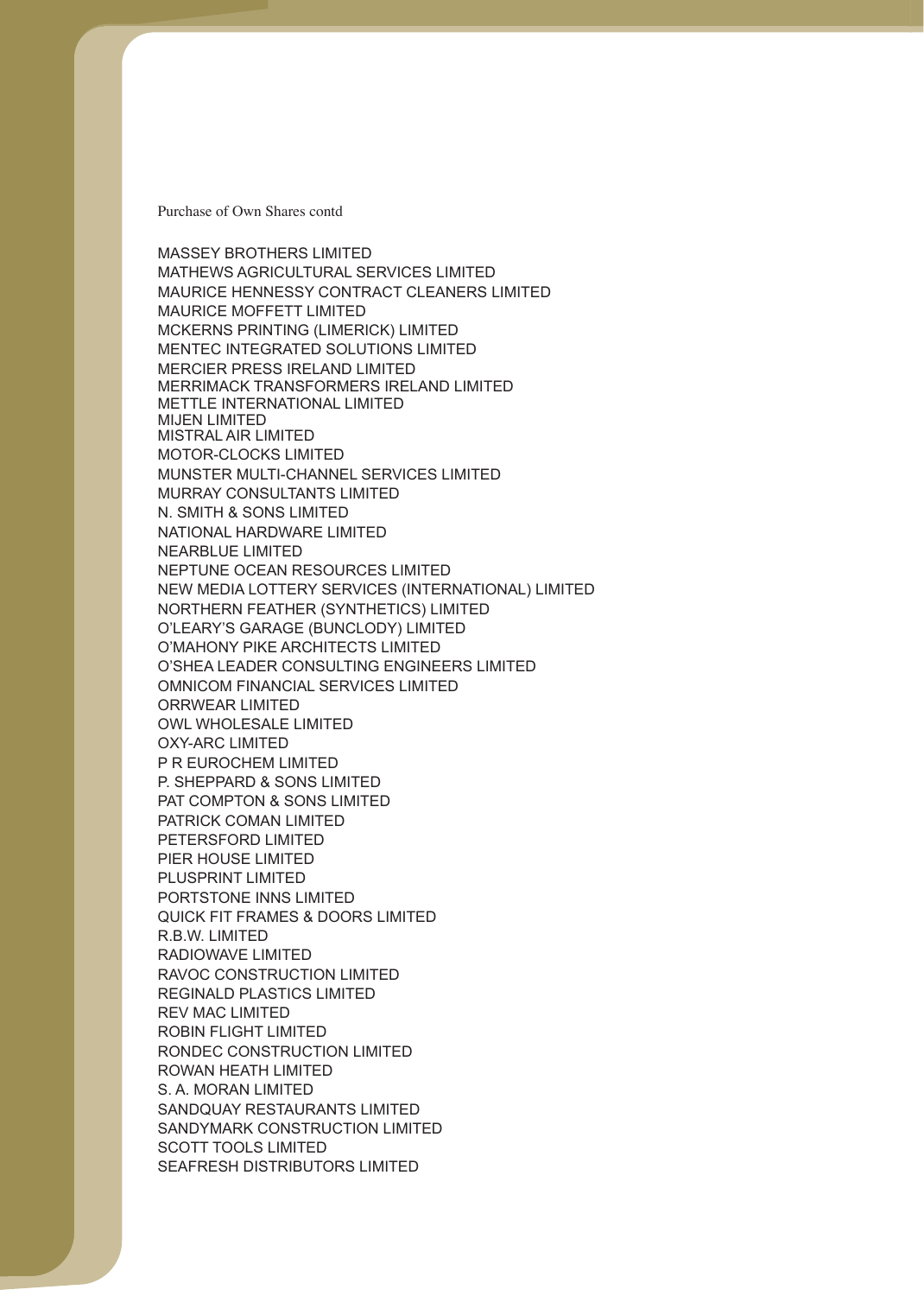SHANNON MINERALS LIMITED STILLORGAN DECOR CENTRE LIMITED THE WOOLLEN MILLS LIMITED TINYWEAR LIMITED TRAMEX LIMITED TYNAGH NETWORKS LIMITED VESONTIO LIMITED SEAN REIHILL LIMITED SOUTHWELL INVESTMENT COMPANY LIMITED STAMARK LIMITED STONEBRIDGE CAPITAL LIMITED STONEHOUSE MARKETING LIMITED STRATEGEM BELOW THE LINE LIMITED SWALLOW FLIGHT LIMITED TANYARD JOINERY LIMITED TECHPART LIMITED THE CREDIT INSURANCE MANAGEMENT COMPANY LIMITED THE DUN LAOGHAIRE TUITION CENTRE LIMITED THE KITCHEN GALLERY LIMITED THE LEINSTER EARTHWORM TECHNOLOGY CO. LIMITED THE PLAZA CAFE COMPANY LIMITED TINTORS LIMITED TLC PROPERTIES LIMITED TOMORROW'S WORLD LIMITED TRANSATLANTIC TELECOMMUNICATIONS FINANCE ALPHA LIMITED TRANSATLANTIC TELECOMMUNICATIONS FINANCE BETA LIMITED TRANSATLANTIC TELECOMMUNICATIONS FINANCE GAMMA LIMITED VALENTIA ISLAND FERRIES LIMITED WEST BAY PROPERTIES LIMITED WFL VINTNERS LIMITED ZINC DESIGN CONSULTANTS LIMITED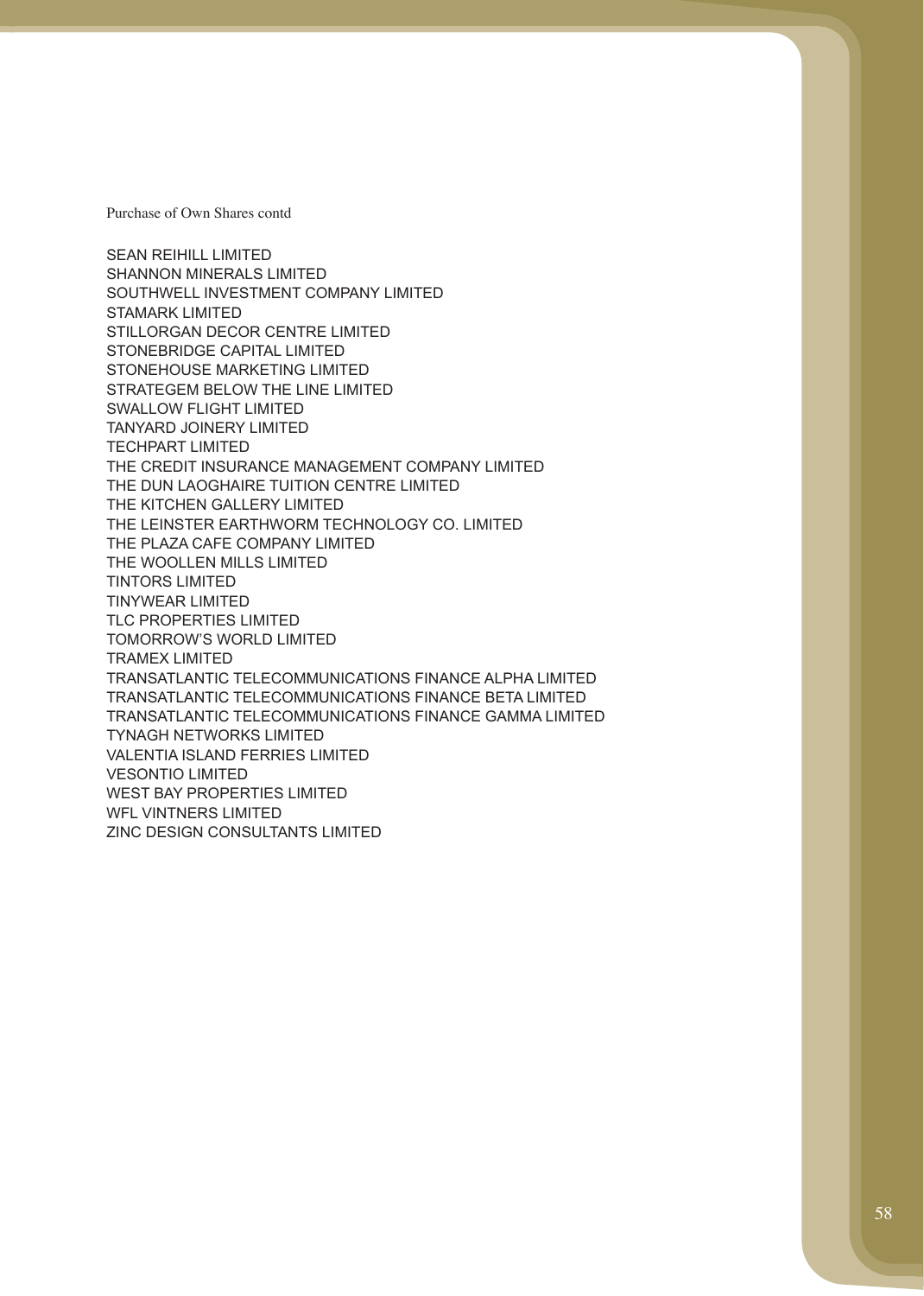## European Economic Interest Groupings

There was no new EEIG registered in 2005.

The following is a list of all EEIGs registered:

AMEC HEGARTY JV EEIG

DUBLIN. AQUACULTURE, INITIATIVE EEIG, CROFTON HOUSE, CROFTON ROAD, DUN LAOGHAIRE, CO

CONCORD CONSTRUCTION & PROPERTY CONSULTANTS EEIG, SLANELOUGH, ASHFORD, CO WICKLOW.

DELL COMPUTER EEIG, BOGHALL ROAD, BRAY, CO WICKLOW.

ECOM EEIG, PORT ROAD, LETTERKENNY, CO DONEGAL.

IRELAND. ECRIA EUROPEAN ECONOMIC INTEREST GROUPING, 4 SOUTH ANNE STREET, DUBLIN 2,

ERNACT. EEIG, LIFFORD, CO. DONEGAL.

**LIMERICK** GROUP FOR EUROPEAN EDUCATION EEIG, MOUNT KENNETT HOUSE, HENRY STREET,

PLUSCHEM EEIG, NCC HOUSE, LOWER LEESON STREET, DUBLIN 2.

CO. DUBLIN. SEAFOOD DEVELOPMENTS EEIG, BIM HQ. P.O. BOX 12, CROFTON ROAD, DUN LAOGHAIRE,

STRABANE/LIFFORD DEVELOPMENT COMMISSION EEIG, LIFFORD, CO DONEGAL.

TORUS INTERNATIONAL ACCOUNTANCY EUROPEAN ECONOMIC INTEREST GROUPING, 30 LOWER LEESON STREET, DUBLIN 2.

TORUS INTERNATIONAL LEGAL EUROPEAN ECONOMIC INTEREST GROUPING, 30 LOWER LEESON STREET, DUBLIN 2.

VALMARIP EEIG, 29 UPPER MOUNT STREET, DUBLIN 2.

WORLD 3B2 CONSORTIUM EEIG, 7A CARRICKBRENNAN ROAD, MONKSTOWN, CO DUBLIN..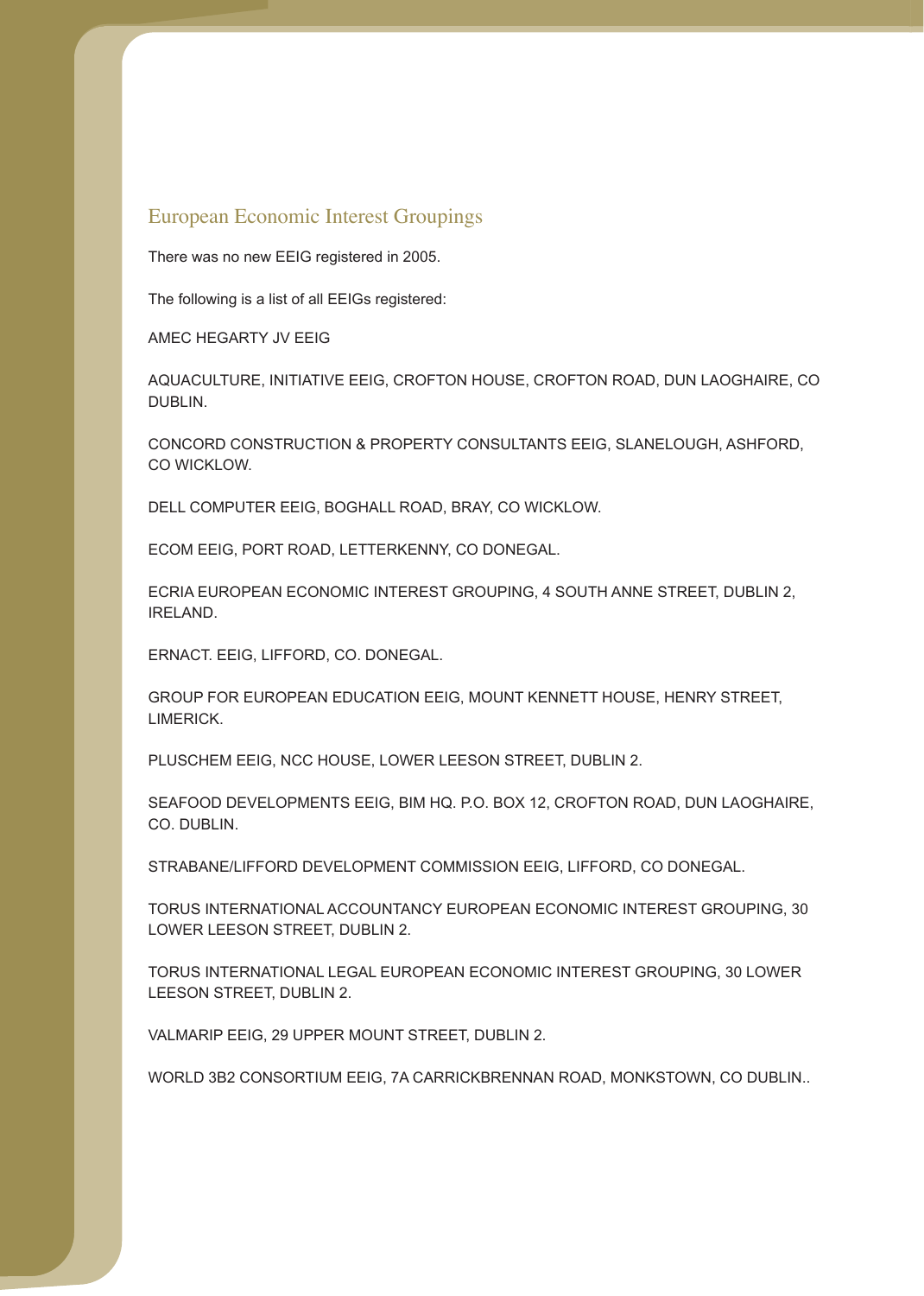## Limited Partnerships

Limited Partnerships registered during 2005: 45

Amount contributed by the partners: €1,444.50

Total registered at period end: 584

The following Limited Partnerships were registered in the year to 31 December 2005:

Co- Investment Limited Partnership Number 2001 B2 Co-Investment Limited Partnership Number 2001 A2 Co-Investment Limited Partnership Number 2001 B3 Co-Investment Limited Partnership Number 2001 B3S DDJ'S eFortresses Ireland Ltd Emergent Events Growcorp Lifescience Limited Partnership Monahan Road LP MRM Enterprises PD Limited Partnership Saint Waleran's Limited Partnership Smyth Wilson Partnership Stories of Faith 1 LP Stories of Faith A LP The Ballycullen Limited Partnership The Compass Limited Partnership The Crookhaven Limited Partnership The Crosshaven Limited Partnership The Earthquake Limited Partnership The Everwood Limited Partnership The Glenamuck Limited Partnership The Herbert Street Property No.1 Limited Partnership The Hyde Limited Partnership The Karise Limited Partnership The Mount Argus Partnership The North Michigan Limited Partnership The O' Donovan Limited Partnership The Pookey Holdings Limited Partnership The Pulleen Limited Partnership The Rockbrook Limited Partnership The Shearwater Limited Partnership The Smyth O Coileain Limited Partnership The Wicklow Limited Partnership 1 The Waters Edge Limited Partnership The Wicklow Limited Partnership 11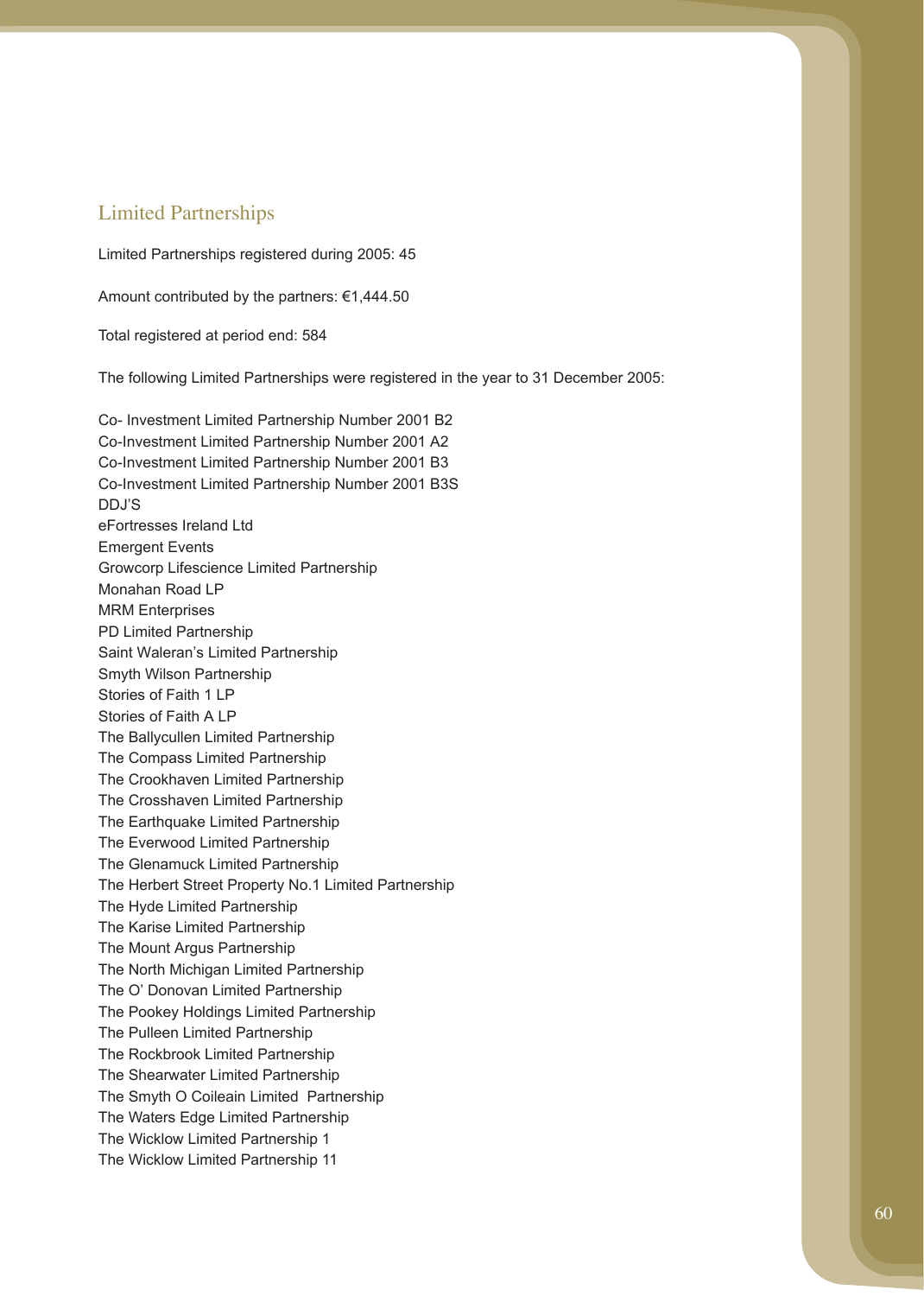The Wicklow Limited Partnership 1V The Wicklow Limited Partnership V Urban One Limited Partnership US Geared Property Portfolio Limited Partnership The Wicklow Limited Partnership 111 Trade Sureties Fairfund Tuansgate Limited Partnership Urban Two Limited Partnership Veeside Partnership Water Filters Direct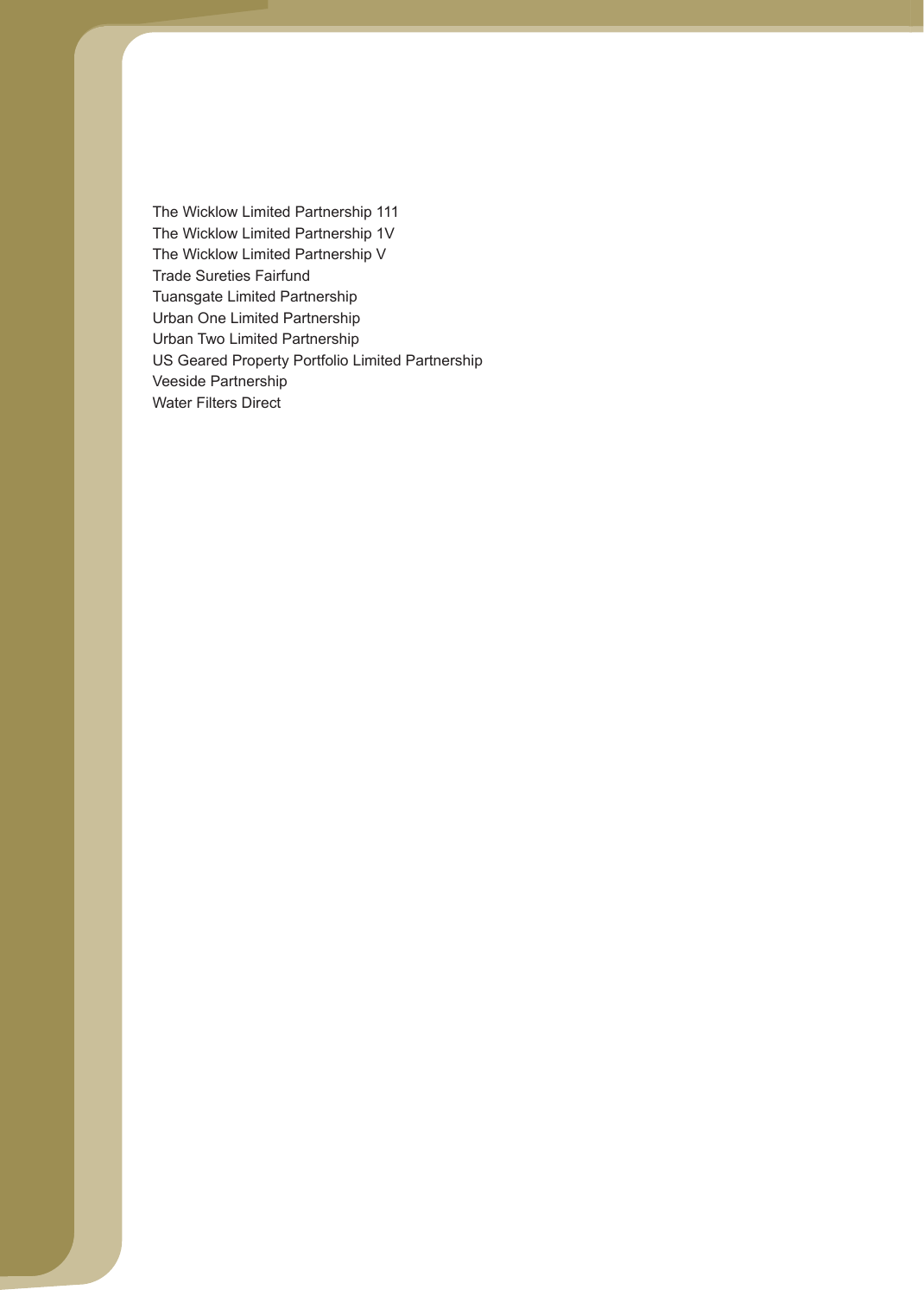# Registration of Business Names Act 1963

## Make up of Register and Activity on the Register

| Changes in the register                            | 2004    | 2005    |
|----------------------------------------------------|---------|---------|
| New registrations                                  | 19,876  | 25,315  |
| Statement of changes in the registered particulars | 1,299   | 1,396   |
| Cessations                                         | 892     | 972     |
| Total on register at year end                      | 232,091 | 254,263 |

The trend of recent years continues, with the CRO receiving a large number of applications to register business names. The chart below shows the number of new business names registered since 2000.

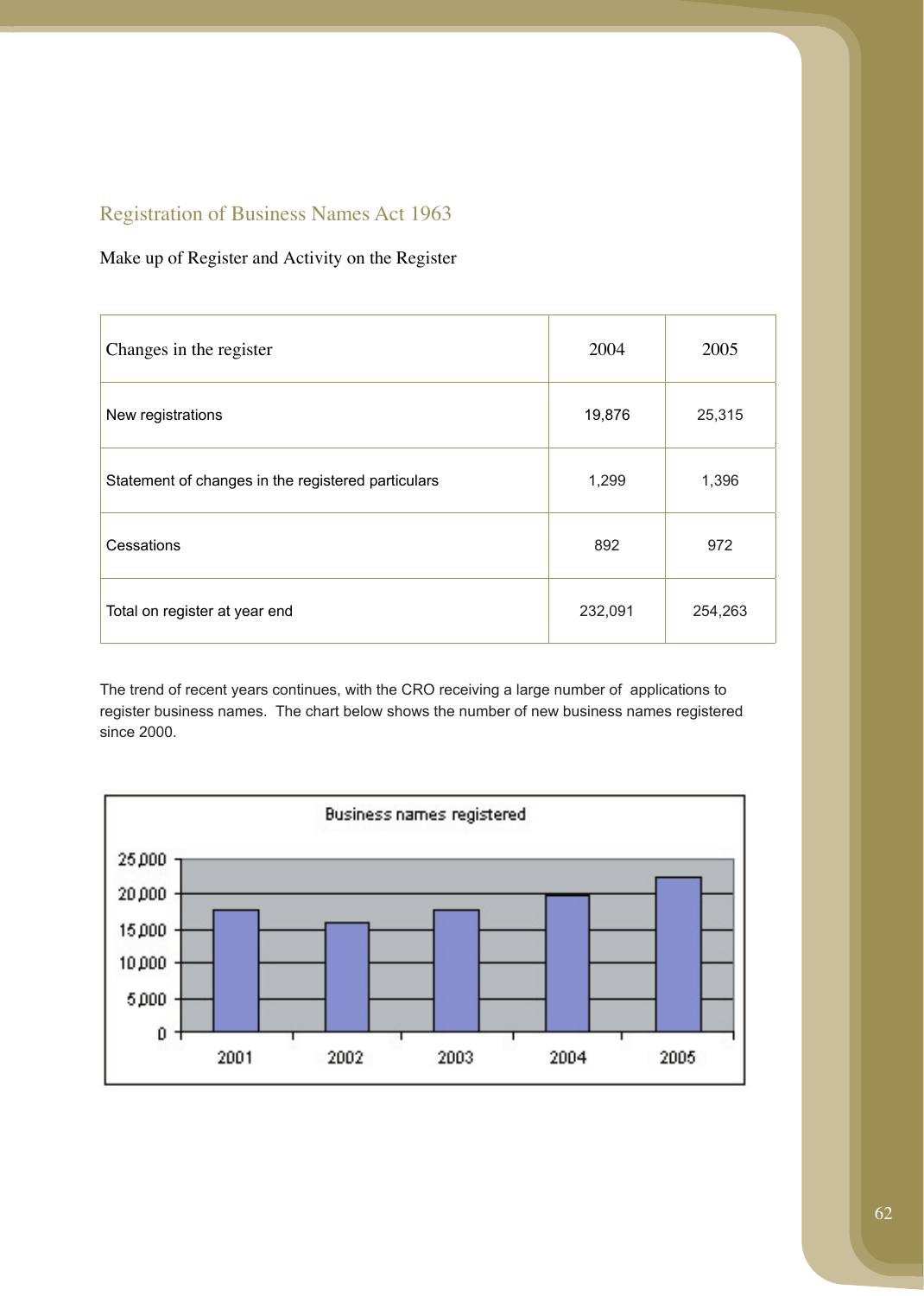## **Directors**

Disqualifications and restrictions of directors and other persons

Act 2001) Disqualifications - Section 160 Companies Act 1990 (as amended by section 42 Company Law Enforcement

Meetings between the CRO, ODCE and the Courts Service took place in 2005 concerning the procedures in place for the notification and publication of S.160 disqualifications.

As a result the number of names on the register of disqualified persons increased dramatically. By year end 1010 persons were on the register of disqualified persons.

Restrictions under section 150 of the Companies Act 1990

584 persons were on the restricted persons register at the end of 2005.

A new search facility was introduced on the CRO website CRO.IE to allow the disqualified and restricted registers to be searched online .This facility is updated daily.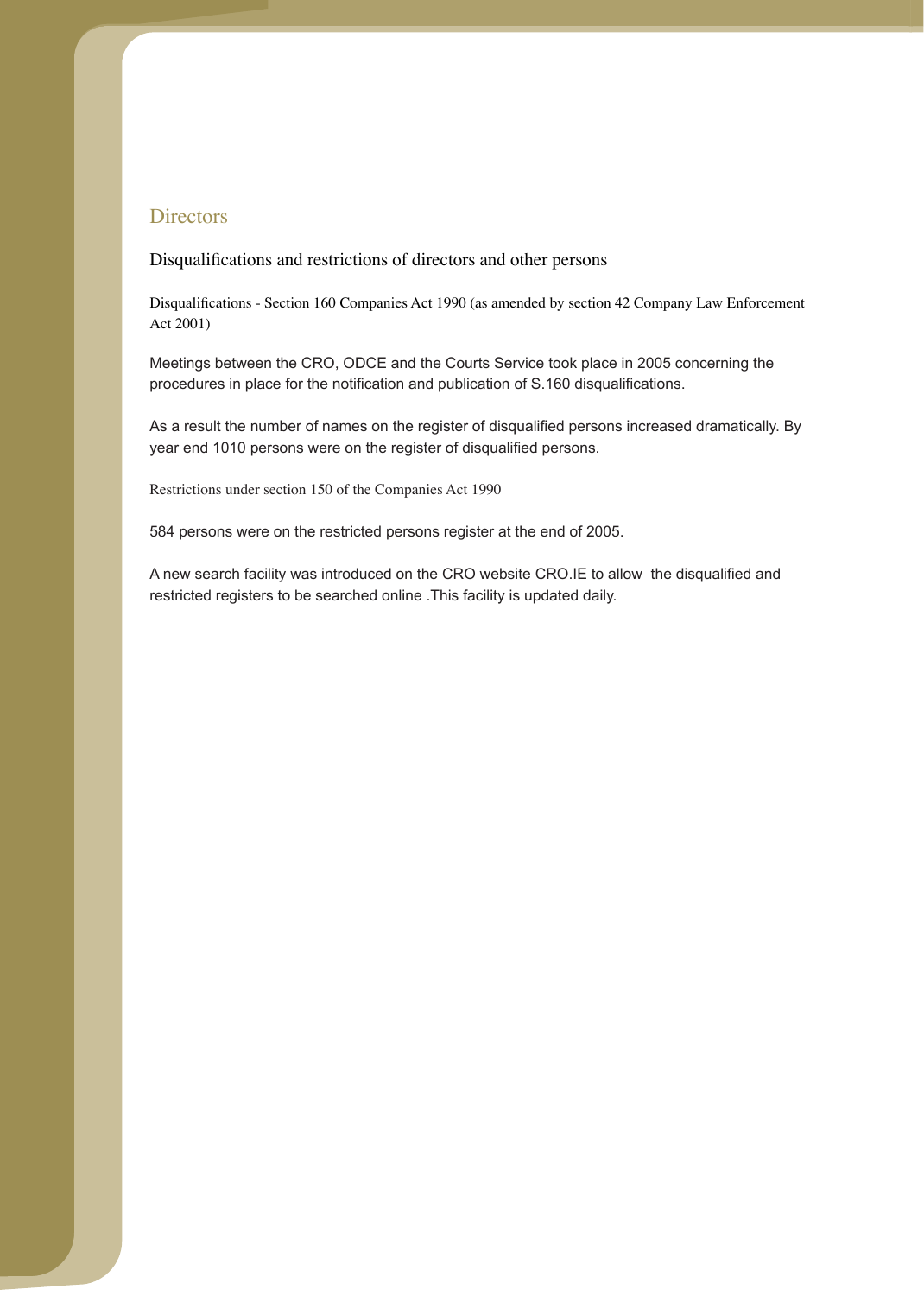# Document Processing

## Submissions Filed During The Year

| <b>Submission Type</b>                                    | 2000           | 2001     | 2002           | 2003    | 2004    | 2005           |
|-----------------------------------------------------------|----------------|----------|----------------|---------|---------|----------------|
| New Company                                               | 17,573         | 13,270   | 13,165         | 15,074  | 16,773  | 18,102         |
| <b>Annual Return</b>                                      | 118,253        | 120, 149 | 113,046        | 149,910 | 145,203 | 154,545        |
| Change of Name                                            | 3,095          | 2,354    | 2,160          | 2,078   | 2,130   | 2,073          |
| <b>Change of Address</b>                                  | 14,770         | 12,115   | 11,265         | 14,533  | 13,870  | 14,240         |
| Change in Directors                                       | 48,961         | 50,559   | 46,802         | 52,040  | 56,065  | 59,912         |
| Nomination of change of Annual Return Date                |                |          | 11,961         | 14,763  | 11,096  | 9,624          |
| <b>Receivers Abstract</b>                                 | 2,056          | 912      | 396            | 1,177   | 583     | 615            |
| Notice of Receiver ceasing to act                         | 113            | 75       | 40             | 64      | 40      | 53             |
| Special Resolution to wind up and appoint a<br>Liquidator | 673            | 596      | 772            | 926     | 804     | 836            |
| Special resolution to Wind up                             | 84             | 118      | 90             | 141     | 116     | 96             |
| Special resolution to appoint a liquidator                | 7              | 6        | 4              | 21      | 11      | 5              |
| Liquidator's Statement of Account                         | 1,422          | 1,283    | 1,029          | 1,259   | 1,239   | 1,163          |
| Liquidator's Account                                      | 5,832          | 3,030    | 1,769          | 3,059   | 2,668   | 1,160          |
| Liquidator's Affidavit                                    | 10,199         | 5,618    | 2,858          | 5,103   | 4,121   | 1,886          |
| Ineffective declaration of Solvency                       | 6              | 11       | 13             | 12      | 8       | 2              |
| Final Winding up meeting - Members & Creditors            | 805            | 697      | 463            | 463     | 326     | 358            |
| Final Winding up meeting - Members                        | 643            | 578      | 577            | 823     | 927     | 815            |
| <b>Declaration of Solvency</b>                            | 593            | 586      | 750            | 952     | 825     | 868            |
| Creditors' resolution to appoint/confirm liquidator       | 132            | 156      | 127            | 108     | 72      | 73             |
| Court Order to wind up and appoint Liquidator             | 33             | 25       | 36             | 33      | 39      | 53             |
| Court Order to Wind up                                    | 1              | 0        | 0              | 0       | 0       | 0              |
|                                                           | 0              | 5        | $\overline{2}$ | 10      | 7       | 8              |
| Court Order to appoint provisional Liquidator             | 98             | 129      | 101            | 157     | 158     | 126            |
| Ordinary resolution to Wind up & appoint liquidator       | 323            | 316      | 227            | 154     | 101     |                |
| Notice that no creditors Resolution was passed            | 965            |          |                |         |         | 123            |
| Notice of Appointment of a liquidator                     |                | 1,011    | 1,100          | 1,356   | 1,140   | 1,147          |
| Notice of application to appoint an examiner              | 2              | 15       | 12             | 12      | 6       | 6              |
| Court order appointing examiner                           | $\overline{2}$ | 17       | 12             | 11      | 6       | $\overline{4}$ |
| Restriction of Company Secretary/Director - S 150         | 30             | 38       | 25             | 164     | 185     | 145            |
| Disqualification of Director - S 160                      | $\overline{2}$ | 1        | 0              | 1       | 9       | $*17$          |
| Charge                                                    | 8,013          | 6,906    | 7,132          | 8,384   | 9,616   | 10,464         |
| Satisfaction of charge                                    | 2,433          | 3,519    | 3,181          | 4,221   | 4,425   | 2,999          |
| <b>Resignation of Auditor</b>                             | 970            | 1,038    | 2,619          | 2,477   | 2,672   | 2,727          |
| Report that proper books not kept                         | 48             | 20       | 8              | 19      | 23      | 37             |
| Removal of Auditor                                        | 38             | 80       | 97             | 88      | 91      | 94             |
| Power of Attorney                                         | 1,085          | 1,257    | 1,047          | 1,307   | 1,366   | 676            |
| Notice of location of register of Members                 | 223            | 305      | 334            | 1,044   | 674     | 564            |
| Notice of increase in Nominal Capital                     | 263            | 3,251    | 8,279          | 8,992   | 1,602   | 1,357          |
| Change to Single Member Company                           | 1,764          | 1,678    | 1,449          | 1,592   | 1,770   | 1,730          |
| Change from Single Member Company                         | 1,764          | 355      | 312            | 280     | 422     | 506            |
| Application by plc to commence business                   | 76             | 93       | 104            | 100     | 107     | 177            |
| Amended memorandum and Articles                           | 141            | 312      | 1,133          | 1,009   | 355     | 443            |
| Alteration to Memo & Arts                                 | 4,881          | 5,208    | 7,544          | 6,213   | 4,608   | 5,099          |
| <b>Allotment of Shares</b>                                | 6,940          | 6,298    | 5,512          | 5,327   | 5,512   | 5,807          |
| Accounts filed Separately                                 | 266            | 779      | 1,473          | 877     | 250     | 174            |
| <b>Other Submissions</b>                                  | 8,470          | 15,366   | 19,209         | 18,688  | 14,114  | 16,303         |
| <b>Total Submissions; Companies Acts</b>                  | 265,491        | 260,135  | 268,235        | 325,022 | 306,135 | 317,212        |
| <b>Business Names</b>                                     | 23,047         | 22,745   | 20,598         | 23,237  | 25,524  | 30,020         |
| Total                                                     | 287,095        | 282,880  | 288,833        | 348,259 | 331,659 | 347,232        |

\*Over 1000 H8's were received in 2005.See disqualified/restricted directors. The above no. only refers to those which were linked to company files.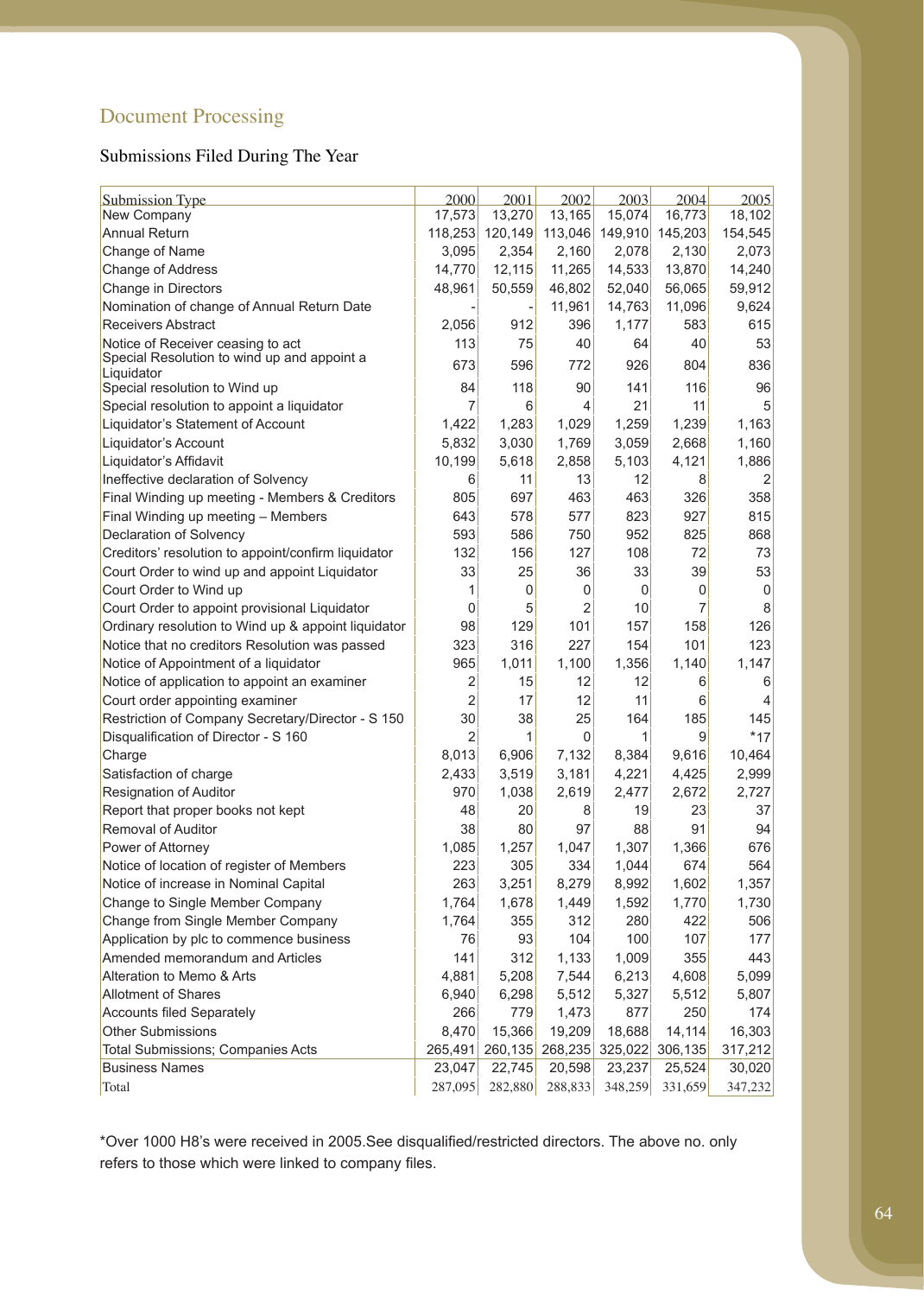

Unregistered submissions

|                     | Dec 2000 | Dec 2001 | Dec 2002 | Dec 2003 | Dec 2004 | Dec 2005 |
|---------------------|----------|----------|----------|----------|----------|----------|
| All Companies       | 425,395  | 508,767  | 577,797  | 679,164  | 639,532  | 638,264  |
| Live Companies Only | 249,678  | 316,716  | 382,194  | 453,783  | 396,883  | 376,022  |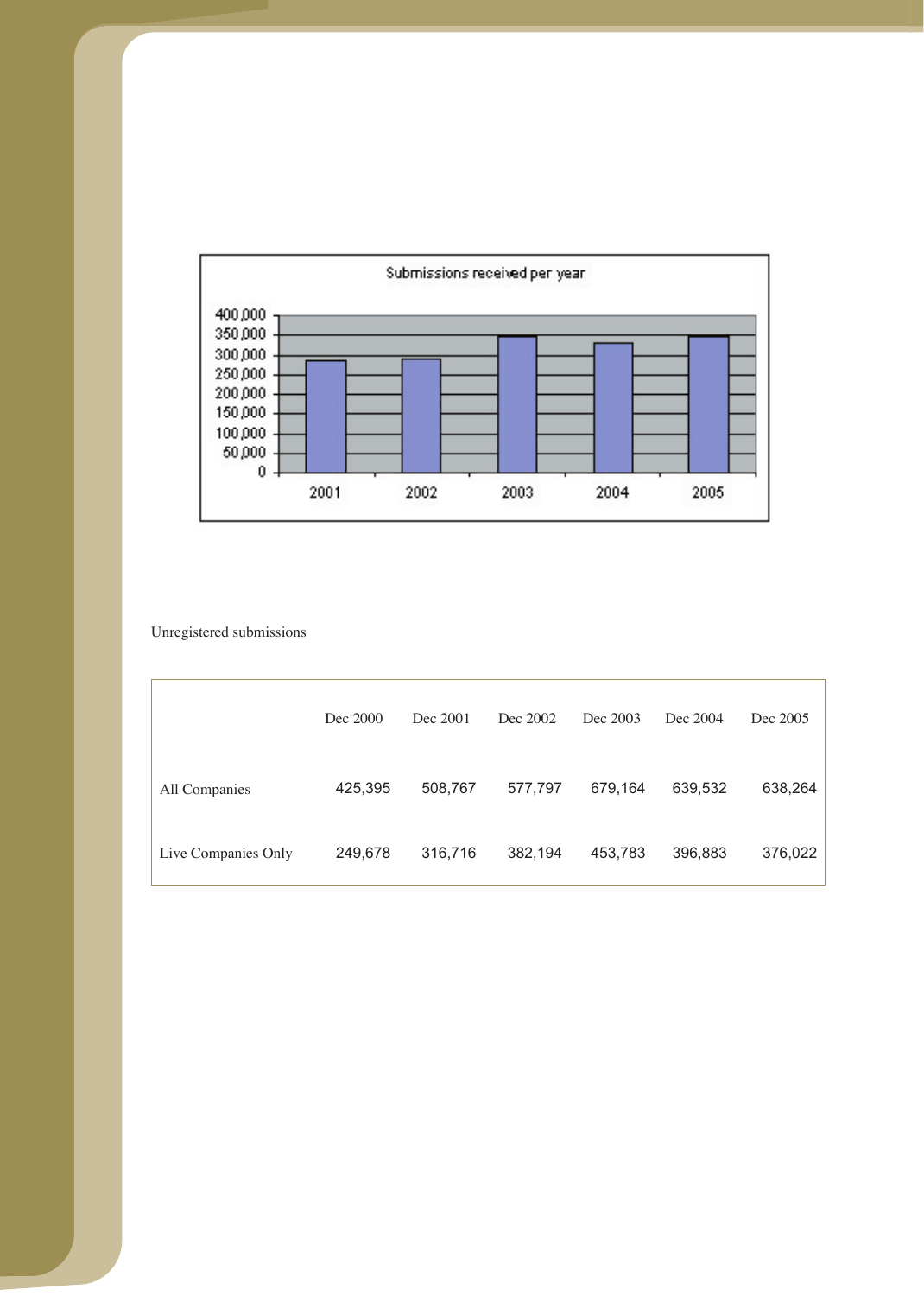# APPENDIX 2 FINANCE

## Fees and Capital Duty Paid in Respect of Registered Companies in 2005

|                                                           | 2004<br>€  | 2005<br>€  |
|-----------------------------------------------------------|------------|------------|
| Fees on registrations other<br>than mortgages and charges | 25,258,869 | 28,656,198 |
| Fees on registrations of<br>mortgages or charges          | 359,679    | 384,327    |
| Fees on inspections/<br>miscellaneous sales               | 791,925    | 938,014    |
| <b>Total fees</b>                                         | 26,410,473 | 29,978,539 |
| Capital duty                                              | 147,134    | 145,132    |

Fees collected in 2005 include an amount of €21,358,654 in respect of late filing penalties.

Fees Paid in Respect of the Registration of Business Names

| in 2003 | € 637,722 |
|---------|-----------|
| in 2004 | € 702,906 |
| in 2005 | €785,783  |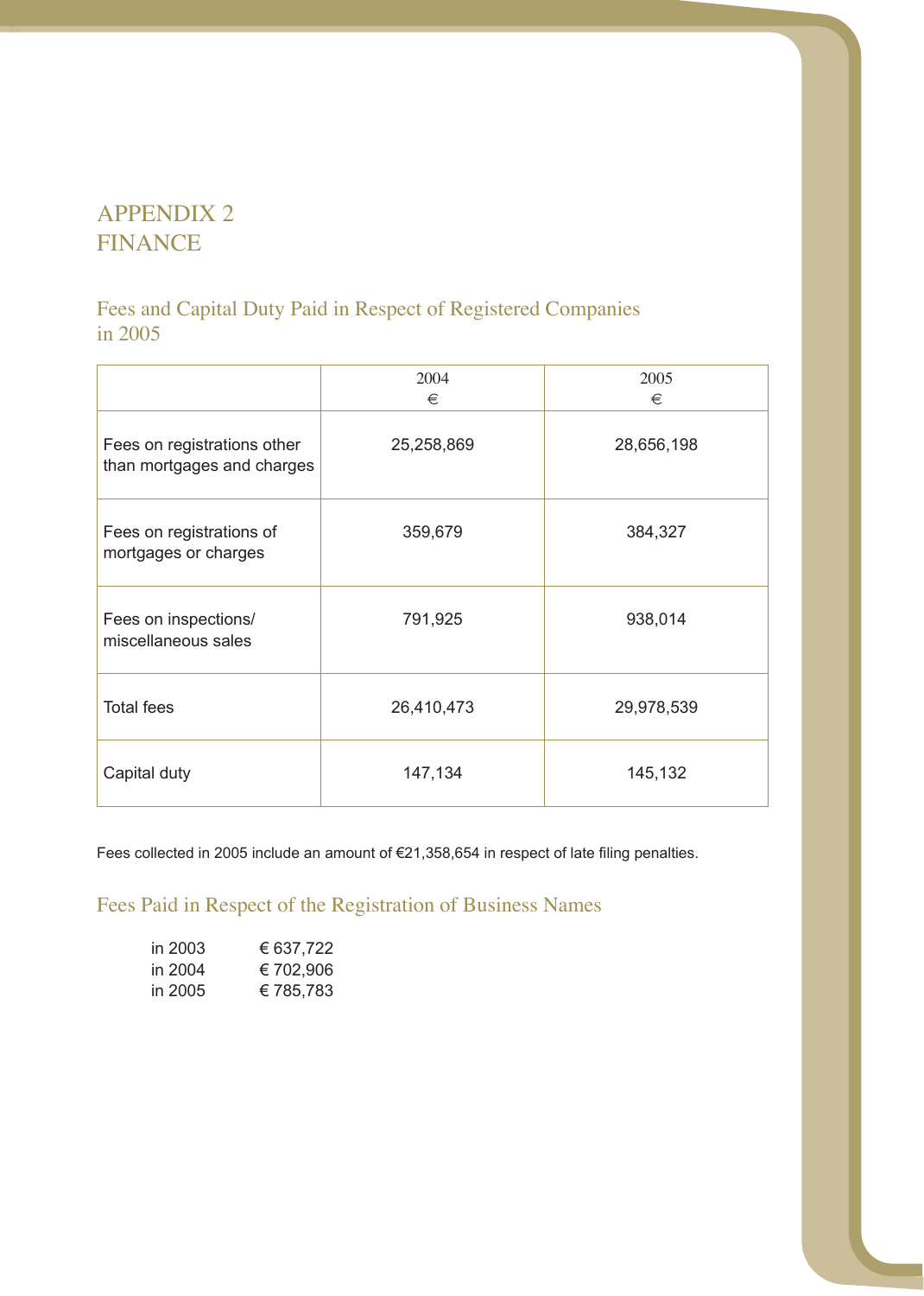# APPENDIX 3 REGISTRAR OF COMPANIES AND OTHER AUTHORISED PERSONS

| Registrar of Companies | Mr. Paul Farrell        |
|------------------------|-------------------------|
| Assistant Registrar    | Mr. Gerry D'Arcy        |
| Assistant Registrar    | Ms. Theresa Fitzpatrick |
| Assistant Registrar    | Mr. Brian O'Hare        |
| Legal Adviser          | Ms. Nora Rice           |

## Persons Authorised

The following persons were authorised as at 31<sup>st</sup> December 2005 pursuant to section 52(2) of the Companies (Amendment)(No.2) Act 1999, section 16 of the Registration of Business Names Act 1963 and section 15 of the Limited Partnerships Act 1907:

| Mr. G. D'Arcy     | Ms. T. Fitzpatrick |
|-------------------|--------------------|
| Mr. B. O'Hare     | Ms. T. Campbell    |
| Ms. F. O'Dea      | Ms. J. Callery     |
| Mr. E. Gallagher  | Mr. P. Porter      |
| Ms. P. Dockery    | Ms. H. Tobin       |
| Mr. P. Foran      | Ms. M. Leech       |
| Ms. E. Kelly      | Mr. V. Breen       |
| Ms. M. Courtney   | Ms. M. Tighe       |
| Ms. H. Ryan       | Ms. M. Shortall    |
| Ms. M. Giblin     | Mr. C. Donegan     |
| Ms. L. O'Sullivan | Mr. W. Flynn       |
| Mr. A. Dolan      | Mr. P. Daly        |
| Ms. C. Hickey     | Ms. E. Mitchell    |
| Mr. G. Flood      | Mr. J. Steele      |
| Ms. N. McDonnell  | Mr. B. Collins     |
| Ms. A. McCarron   |                    |
| Mr. D.Casev       |                    |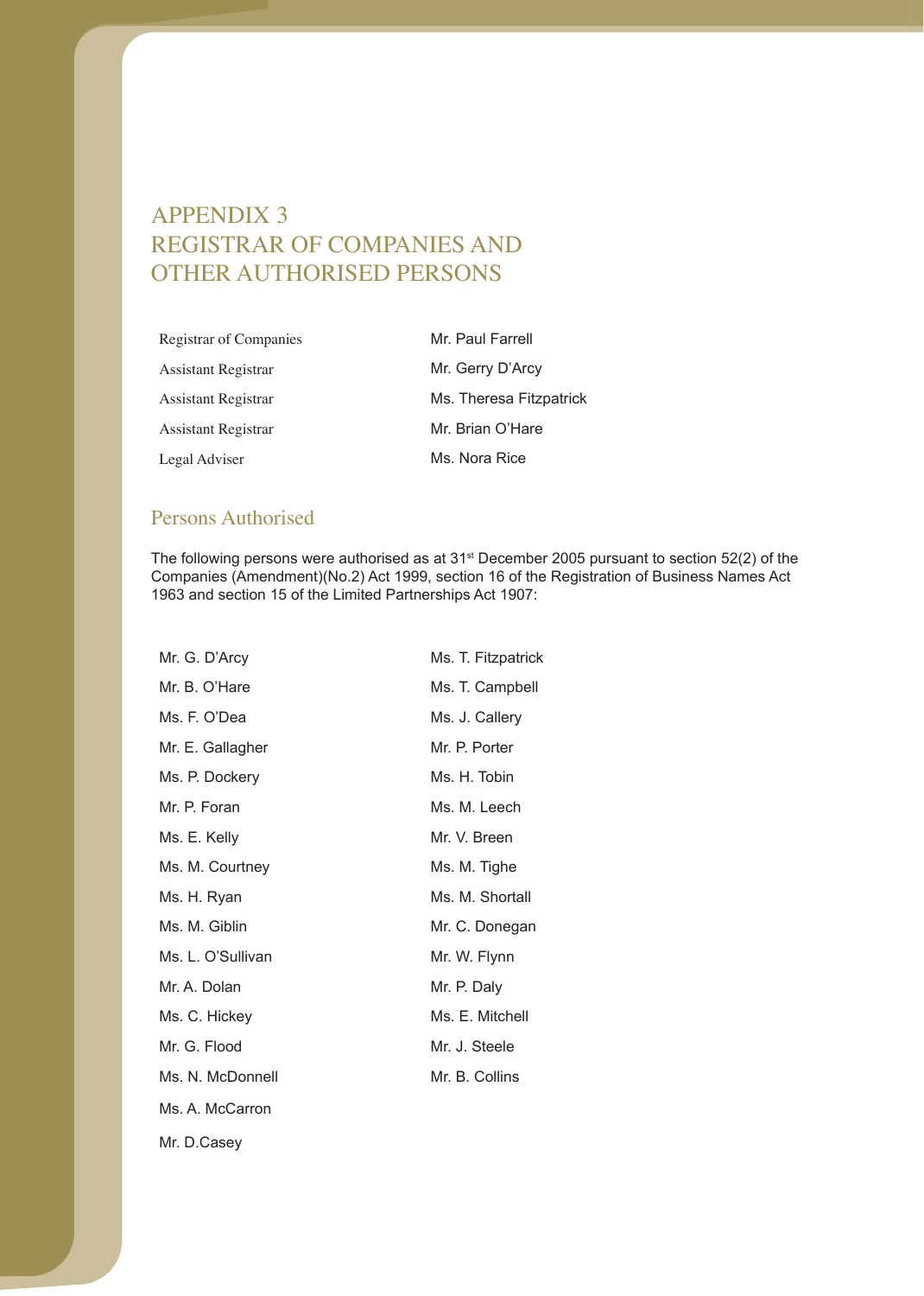# APPENDIX 4 CROLINK MEMBERSHIP AS AT 31 DECEMBER 2005

| Nominating Body                           | Name of Nominees                                                   |
|-------------------------------------------|--------------------------------------------------------------------|
| The Law Society of Ireland                | Patricia McGovern<br>LK Shields & Partners, Solicitors             |
| The Institute of Chartered                | <b>John Morris</b>                                                 |
| Secretaries and Administrators            | <b>ICSA</b>                                                        |
| The Consultative Committee of             | Eamonn Leahy FCA                                                   |
| <b>Accountancy Bodies - Ireland</b>       | Leahy & Co.                                                        |
| The Irish Congress of                     | John McCarthy                                                      |
| <b>Trade Unions</b>                       | Research Office, SIPTU                                             |
| <b>Small Firms Association</b>            | Kathyrn Maybury<br><b>Komsec Limited</b>                           |
| <b>Irish Small and Medium Enterprises</b> | David Orr                                                          |
| Association                               | Faulkner Orr & Co.                                                 |
| The Chambers of Commerce                  | <b>Richard Guiney</b>                                              |
| of Ireland                                | <b>Chambers of Commerce of Ireland</b>                             |
| The Consumers Association of<br>Ireland   | Ann Woods<br>Secretary,<br><b>Consumers Association of Ireland</b> |
| The Minister for Enterprise,              | Dr. James Stewart                                                  |
| Trade & Employment                        | <b>School of Business Studies, TCD</b>                             |